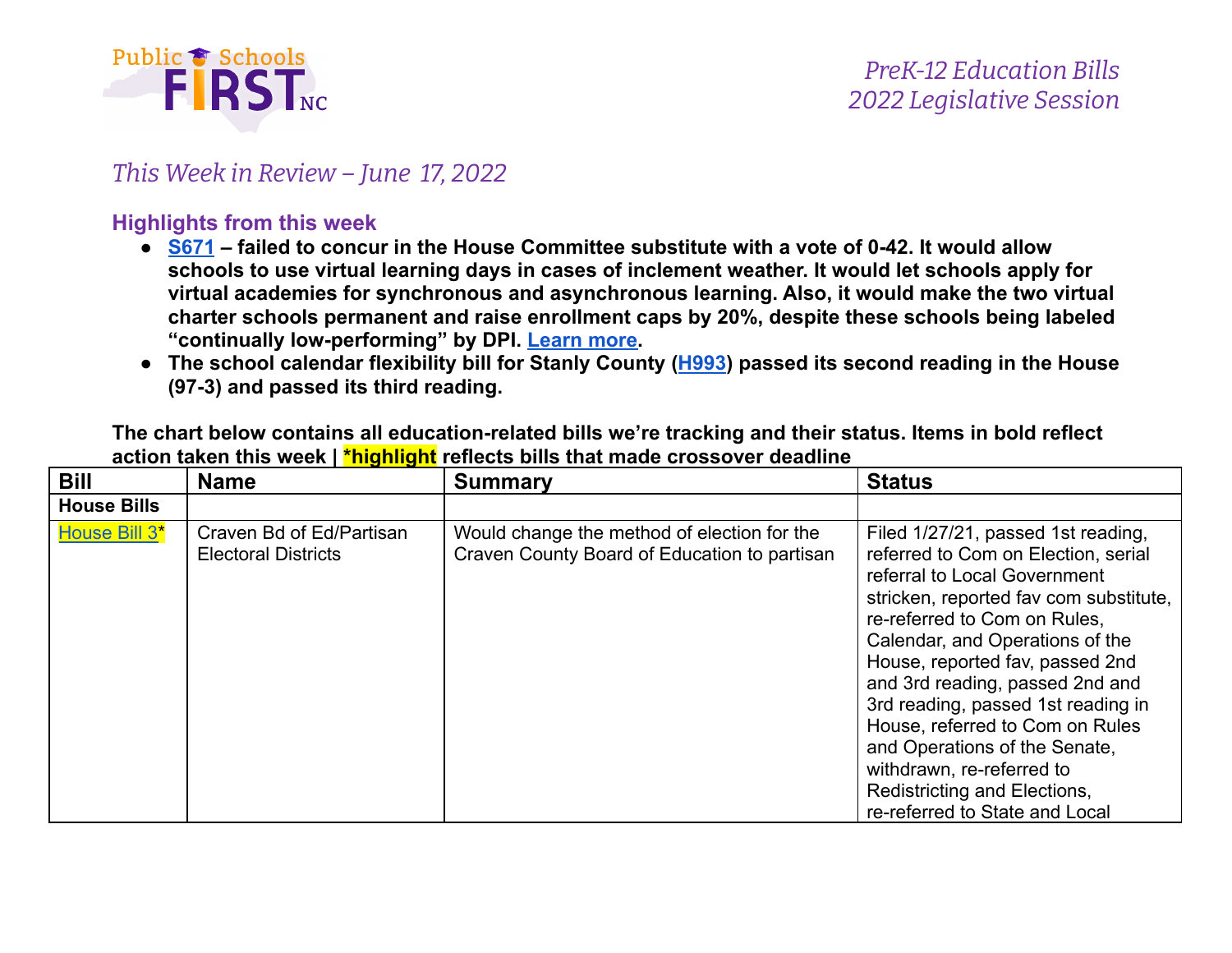

|                     |                                                        |                                                                                                                                                                             | Government, reported fav com<br>substitute, com sub adopted,<br>re-referred to Com on Rules and<br>Operations of the Senate, passed<br>2nd and 3rd reading, sent to House,<br>cal pursuant 36(b), Ratified, Ch. SL<br>2021-140                                                                               |
|---------------------|--------------------------------------------------------|-----------------------------------------------------------------------------------------------------------------------------------------------------------------------------|--------------------------------------------------------------------------------------------------------------------------------------------------------------------------------------------------------------------------------------------------------------------------------------------------------------|
| <b>House Bill 5</b> | \$15/Hour Min. Pay for<br>Noncert. Sch. Employees      | Would require the hourly rate of the minimum<br>salary of noncertified public school employees<br>to be at least \$15 per hour                                              | Filed 1/27/21, passed 1st reading,<br>referred to Com on Rules, Calendar<br>and Operations of the House                                                                                                                                                                                                      |
| House Bill 12*      | <b>Address Pandemic Learning</b><br>Loss/Alamance Cnty | An act to address pandemic learning loss by<br>temporarily allowing additional adjustments to<br>the school calendar for Alamance-Burlington<br>Schools                     | Filed 1/27/21, passed 1st reading,<br>referred to Com on Education -<br>K-12, re-referred to Com on State<br>Government, passed 2nd and 3rd<br>reading, passed 1st reading in<br>Senate, referred to Com on Rules<br>and Operations of the Senate                                                            |
| House Bill 18*      | Local School Admin. Unit<br>Cash Management            | An act to provide local school administrative<br>units additional flexibility with respect to cash<br>management                                                            | Filed 1/27/21, passed 1st reading,<br>referred to Com on Appropriations,<br>re-referred to Committee on<br>Education - K-12, passed 2nd and<br>3rd reading, sent to Senate, passed<br>1st reading, referred to Com on<br>Rules and Operations of the Senate,<br>re-referred to Education/Higher<br>Education |
| House Bill 32*      | <b>Equity in Opportunity Act</b>                       | Would make various changes to the<br>Opportunity Scholarship Program, including<br>increasing the maximum voucher value and<br>loosening the requirement that students must | Filed 1/28/21, passed 1st reading,<br>referred to Committee on Education<br>- K-12, reported fav com substitute,<br>re-referred to Com on<br>Appropriations, Education, reported                                                                                                                             |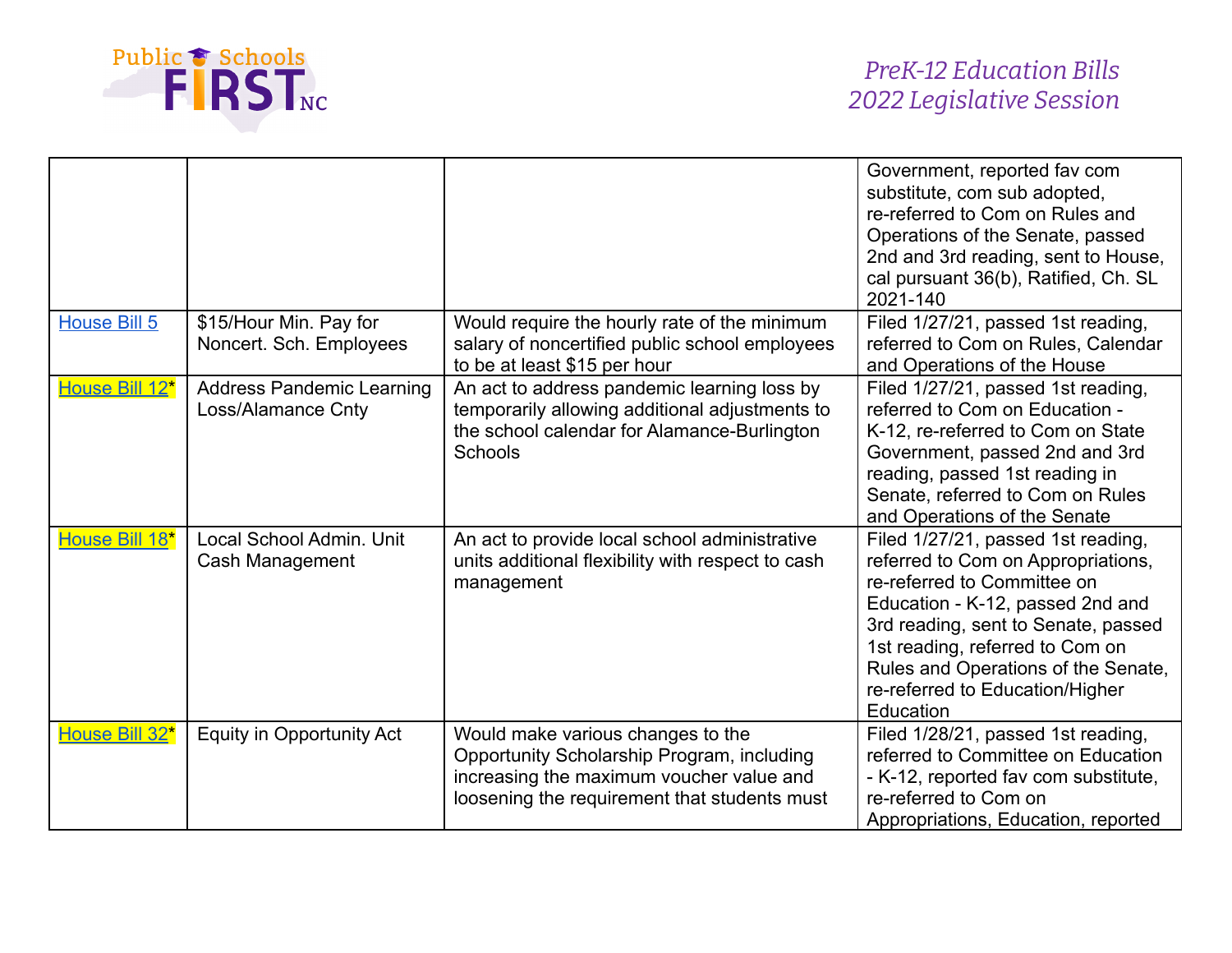

|                                |                                                         | attend a public school before being eligible for<br>a private school voucher                                                                                                                                                                                                                     | fav com sub 2, re-referred to Com<br>on Rules, Calendar, and Operations<br>of the House, amend failed A1,<br>passed 2nd, 3rd reading, sent to<br>Senate, passed 1st reading                                                                                                          |
|--------------------------------|---------------------------------------------------------|--------------------------------------------------------------------------------------------------------------------------------------------------------------------------------------------------------------------------------------------------------------------------------------------------|--------------------------------------------------------------------------------------------------------------------------------------------------------------------------------------------------------------------------------------------------------------------------------------|
| <b>House Bill 42</b><br>(SB36) | 2020 COVID Relief Bill<br><b>Modifications</b>          | An act to make certain modifications to 2020<br><b>COVID-19 Relief Legislation</b>                                                                                                                                                                                                               | Filed 2/1/21, passed 1st reading,<br>referred to Committee on<br>Appropriations                                                                                                                                                                                                      |
| House Bill 52                  | Equal Tax Treatment of<br><b>Gov't Retirees</b>         | An act to provide equal income tax treatment of<br>government retiree's benefits                                                                                                                                                                                                                 | Filed 2/3/21, passed 1st reading,<br>referred to Committee on Finance                                                                                                                                                                                                                |
| <b>House Bill 53</b>           | Educ. Changes for<br><b>Military-Connected Students</b> | An act to authorize student attendance in a<br>local school administrative unit for children of<br>active duty military due to enrollment for high<br>school students who are dependents of military<br>personnel once those students are admitted to<br>a state institution of higher education | Presented to Governor 4/5/21                                                                                                                                                                                                                                                         |
| <b>House Bill 64</b>           | <b>Government Transparency</b><br>Act of 2021           | An act to strengthen confidence in government<br>by increasing accessibility to certain public<br>personnel performance and dismissal records;<br>includes state employees and teachers                                                                                                          | Filed 2/9/21, passed 1st reading,<br>referred to Com on Commerce,<br>passed 2nd and 3rd reading, passed<br>1st reading in Senate, com sub<br>adopted, amend adopted A1,<br>passed 2nd and 3rd reading,<br>engrossed, conf com appointed in<br>House, conf com appointed in<br>Senate |
| House Bill 67                  | <b>GSC Technical Corrections</b><br>2021                | An act to make technical corrections to the<br>general statutes and session laws                                                                                                                                                                                                                 | Signed by Governor 7/22/21                                                                                                                                                                                                                                                           |
| House Bill 69                  | <b>Education on the Holocaust</b><br>and Genocide       | An act to integrate education of the Holocaust<br>and genocide into the Standard Course of<br>Study                                                                                                                                                                                              | Filed 2/10/21, passed 1st reading,<br>referred to Committee on Education<br>- K-12, reported fav com substitute,<br>serial referral to Rules, Calendar,                                                                                                                              |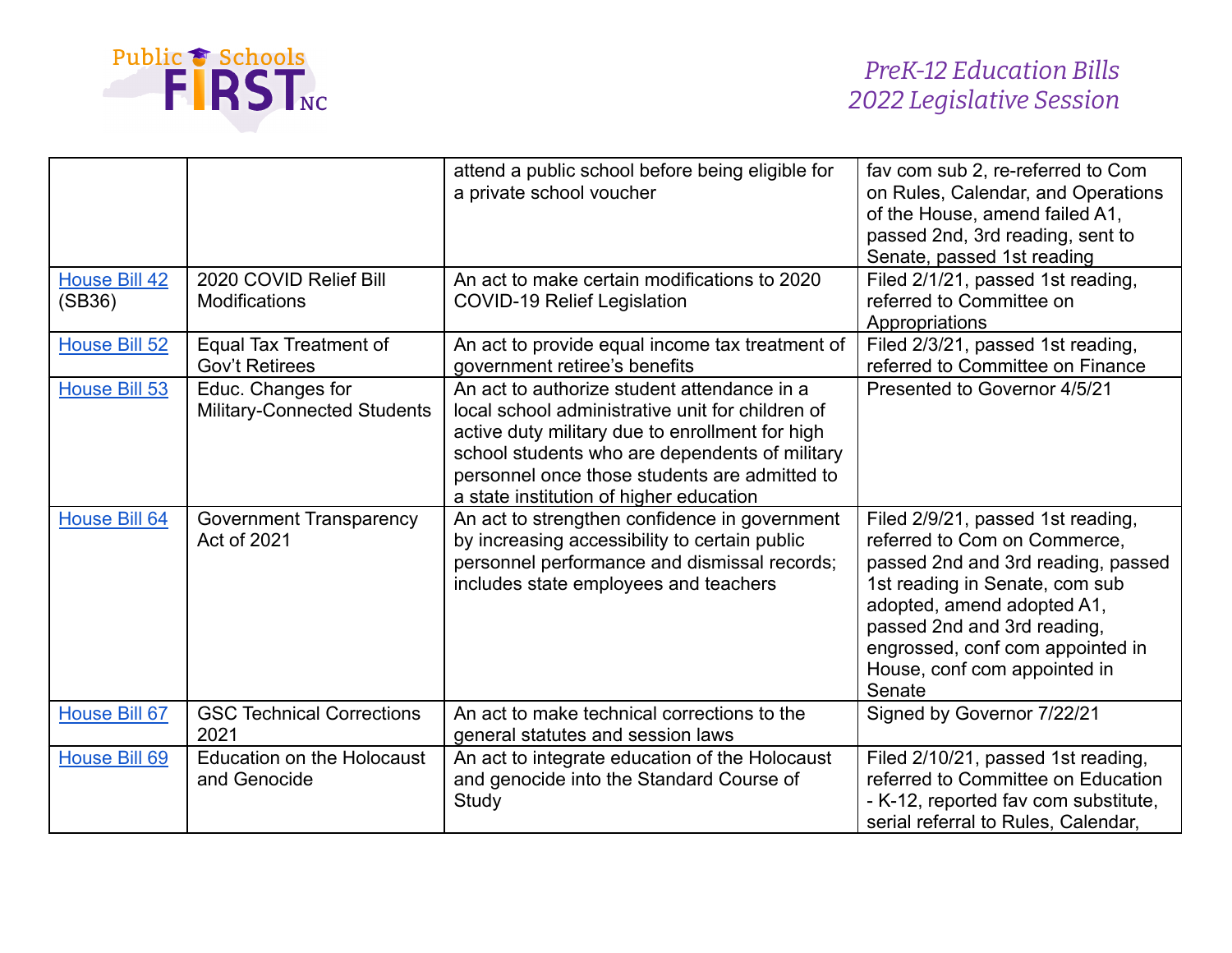

|                |                                                           |                                                                                                                                                                                                                      | and Operations of the House<br>Stricken, re-referred to Com on                                                                                                                                                                                                                                                                                                   |
|----------------|-----------------------------------------------------------|----------------------------------------------------------------------------------------------------------------------------------------------------------------------------------------------------------------------|------------------------------------------------------------------------------------------------------------------------------------------------------------------------------------------------------------------------------------------------------------------------------------------------------------------------------------------------------------------|
|                |                                                           |                                                                                                                                                                                                                      | Appropriations                                                                                                                                                                                                                                                                                                                                                   |
| House Bill 70* | <b>Historic School Preservation</b><br>Act                | An act to incentivize the rehabilitation of historic<br>educational buildings to allow these buildings to<br>continue to serve educational purposes                                                                  | Filed 2/10/21, passed 1st reading,<br>referred to Finance Com, reported<br>fav com substitute, re-referred to<br>Com on Rules, Calendar, and<br>Operations of the House, passed<br>2nd, 3rd reading in House, passed<br>1st reading in Senate, referred to<br>Com on Rules and Operations of the<br>Senate                                                       |
| House Bill 75  | <b>Gov't Retirees Tax</b><br>Deduction                    | An act to create greater tax equality in the<br>treatment of government retirees                                                                                                                                     | Filed 2/11/21, passed 1st reading,<br>referred to Committee on Finance                                                                                                                                                                                                                                                                                           |
| House Bill 77* | <b>School Calendar</b><br><b>Flexibility/Moore County</b> | Would provide additional flexibility to Moore<br>County Schools in adopting the school calendar                                                                                                                      | Filed 2/11/21, passed 1st reading,<br>referred to Committee on Education<br>- K-12, reported fav, re-referred to<br>Com on Local Government, reported<br>fav, re-referred to Com on Rules,<br>Calendar, and Operations of the<br>House, passed 2nd and 3rd reading,<br>passed 1st reading in Senate,<br>referred to Com on Rules and<br>Operations of the Senate |
| House Bill 78* | <b>Various Education Changes</b>                          | An act to authorize additional nationally<br>standardized tests to satisfy ninth grade private<br>school testing requirements and to make<br>changes for in-state tuition for veterans to<br>comply with federal law | Signed by Governor 8/23/21, Ch. SL<br>2021-111                                                                                                                                                                                                                                                                                                                   |
| House Bill 79* | <b>Student Digital Learning</b><br>Access                 | An act to require the State Board of Education<br>to maintain a digital learning dashboard                                                                                                                           | Filed 2/11/21, passed 1st reading,<br>referred to Committee on Education                                                                                                                                                                                                                                                                                         |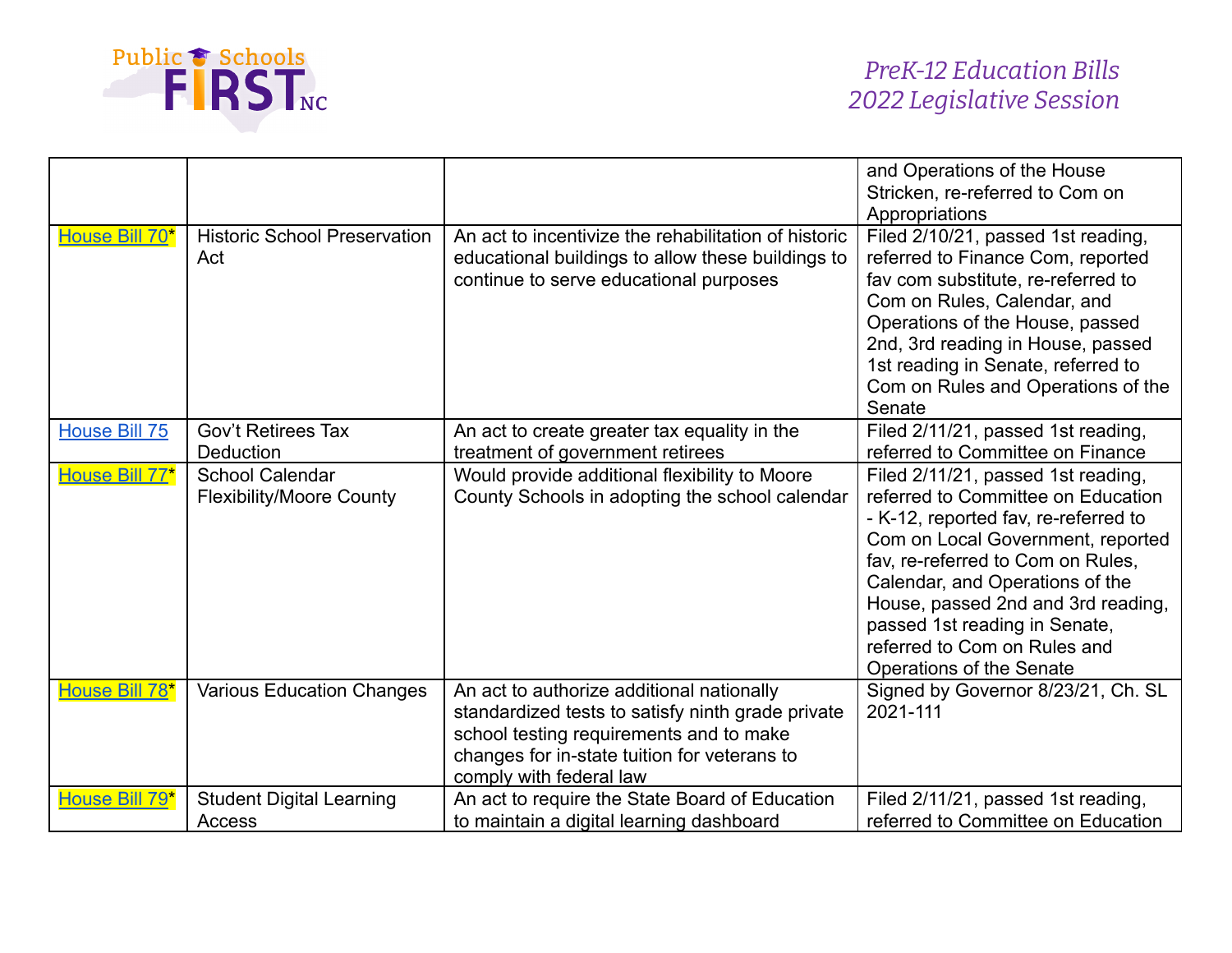

|                      |                                                   | updated annually by public school units and to<br>require recommendations to the Joint<br>Legislative Education Oversight Committee<br>based on information on student digital learning<br>access during COVID-19 | - K-12, passed 2nd and 3rd reading,<br>sent to Senate, passed 1st reading,<br>referred to Committee on Rules and<br>Operations of the Senate,<br>re-referred to Education/Higher<br>Education                                                                                                                                                                                       |
|----------------------|---------------------------------------------------|-------------------------------------------------------------------------------------------------------------------------------------------------------------------------------------------------------------------|-------------------------------------------------------------------------------------------------------------------------------------------------------------------------------------------------------------------------------------------------------------------------------------------------------------------------------------------------------------------------------------|
| <b>House Bill 82</b> | <b>Summer Learning Choice</b><br>for NC Families  | Would require districts to offer a voluntary<br>6-week summer learning program for at-risk<br>students; teachers who volunteer will receive a<br>6-week contract                                                  | Presented to Governor 4/1/21                                                                                                                                                                                                                                                                                                                                                        |
| House Bill 85*       | Cleveland Cty Bd of Ed<br>Vacancies               | An act to provide that the Cleveland County<br>Board of Education shall fill a vacancy on the<br>board by appointing the recommendation of the<br>county executive committee of relevant political<br>party       | Filed 2/16/21, passed 1st reading,<br>reported fav com substitute, reported<br>fav, passed 2nd and 3rd reading,<br>passed 1st reading in Senate,<br>referred to Com on Rules and<br>Operations of the Senate,<br>re-referred to Redistricting and<br>Elections, com substitute adopted,<br>re-referred to Com on Rules and<br>Operations of the Senate, ratified,<br>Ch. SL 2021-28 |
| <b>House Bill 90</b> | In-Person Learning                                | An act to provide in-person learning for<br>students in Asheboro City Schools, Carteret<br>County Schools, Haywood County Schools,<br>Randolph County Schools, m and Yancey<br><b>County Schools</b>              | Filed 2/16/21, passed 1st reading,<br>referred to Committee on Education<br>- K-12, reported fav com substitute,<br>re-referred to Committee on Rules,<br>Calendar, and Operations of the<br>House                                                                                                                                                                                  |
| House Bill 91*       | Accountability & Fair Play in<br><b>Athletics</b> | Would eliminate the NC High School Athletic<br>Association and create a new commission to<br>administer high school athletics                                                                                     | <b>Presented to Governor</b>                                                                                                                                                                                                                                                                                                                                                        |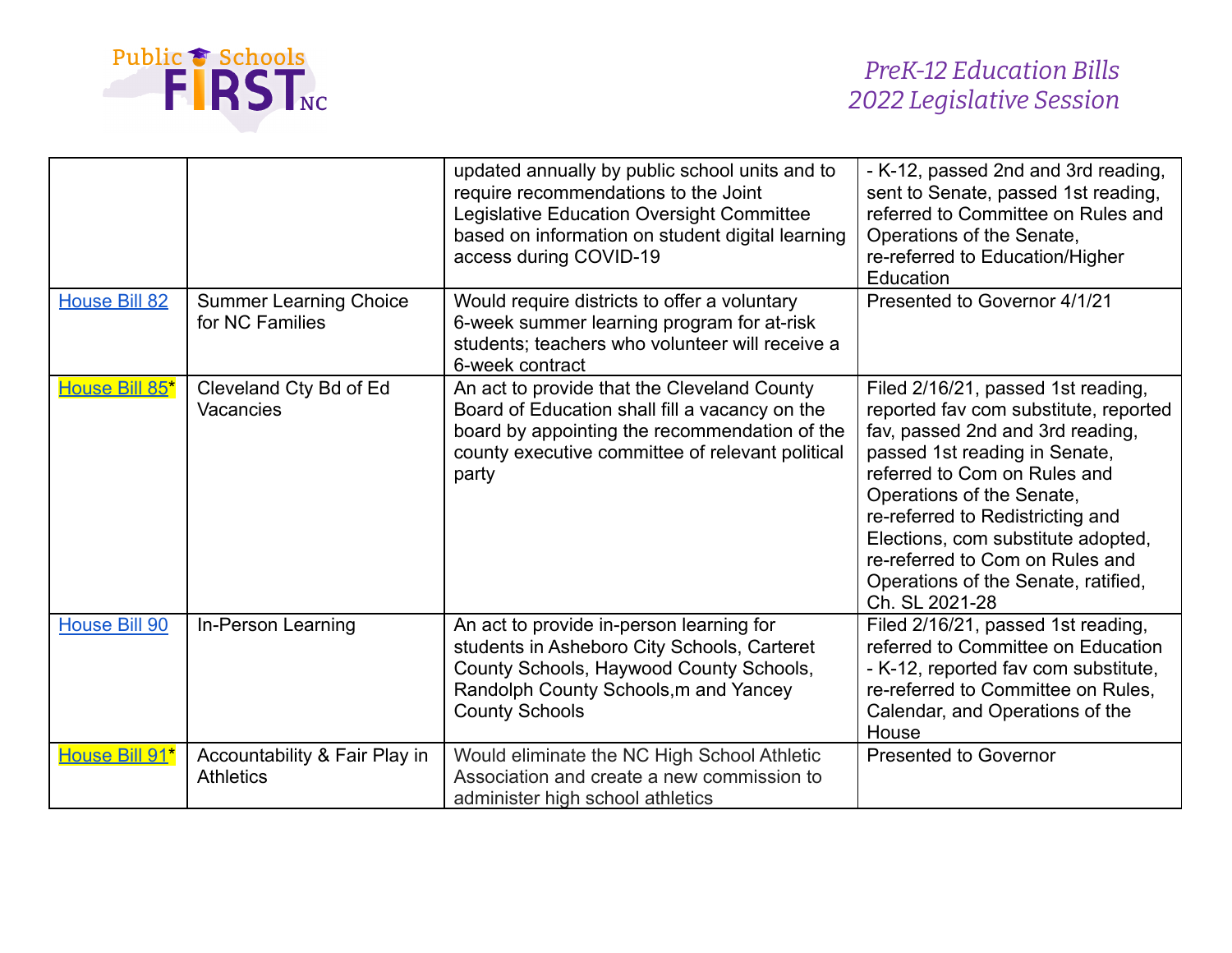

| House Bill 92*              | <b>School Calendar</b><br><b>Flexibility/Certain LEAs</b> | Would provide additional calendar flexibility to<br>Davie County Schools in adopting the school<br>calendar                        | Filed 2/16/21, passed 1st reading,<br>referred to Committee on Education<br>- K-12, reported fav com substitute,<br>re-referred to Com on Local<br>Government, reported fav,<br>re-referred to Com on Rules.<br>Calendar, and Operations of the<br>House, passed 2nd and 3rd reading,<br>passed 1st reading in Senate,<br>referred to Com on Rules and<br>Operations of the Senate |
|-----------------------------|-----------------------------------------------------------|------------------------------------------------------------------------------------------------------------------------------------|------------------------------------------------------------------------------------------------------------------------------------------------------------------------------------------------------------------------------------------------------------------------------------------------------------------------------------------------------------------------------------|
| <b>House Bill</b><br>106    | <b>School Calendar</b><br><b>Flexibility/Pitt County</b>  | Would provide additional calendar flexibility for<br>a three-year period to Pitt County Schools in<br>adopting the school calendar | Filed 2/17/21, passed 1st reading,<br>referred to Committee on Education<br>- K-12, reported fav com substitute,<br>re-referred to Com on Local<br>Government                                                                                                                                                                                                                      |
| <b>House Bill</b><br>$111*$ | <b>School Calendar</b><br>Flexibility/WSFCS               | Would provide additional calendar flexibility to<br>Winston-Salem/Forsyth County Schools in<br>adopting the school calendar        | Filed 2/17/21, passed 1st reading,<br>referred to Committee on Education<br>- K-12, reported fav, re-referred to<br>Com on Local Government, reported<br>fav, re-referred to Com on Rules,<br>Calendar, and Operations of the<br>House, passed 2nd and 3rd reading,<br>passed 1st reading in Senate,<br>referred to Com on Rules and<br>Operations of the Senate                   |
| House Bill 112<br>(SB78)    | Safe Return for In-Person<br>Learning                     | An act to provide access to in-person learning<br>for students in grades K-12                                                      | Filed 2/17/21, passed 1st reading,<br>referred to Committee on Rules,<br>Calendar, and Operations of the<br>House                                                                                                                                                                                                                                                                  |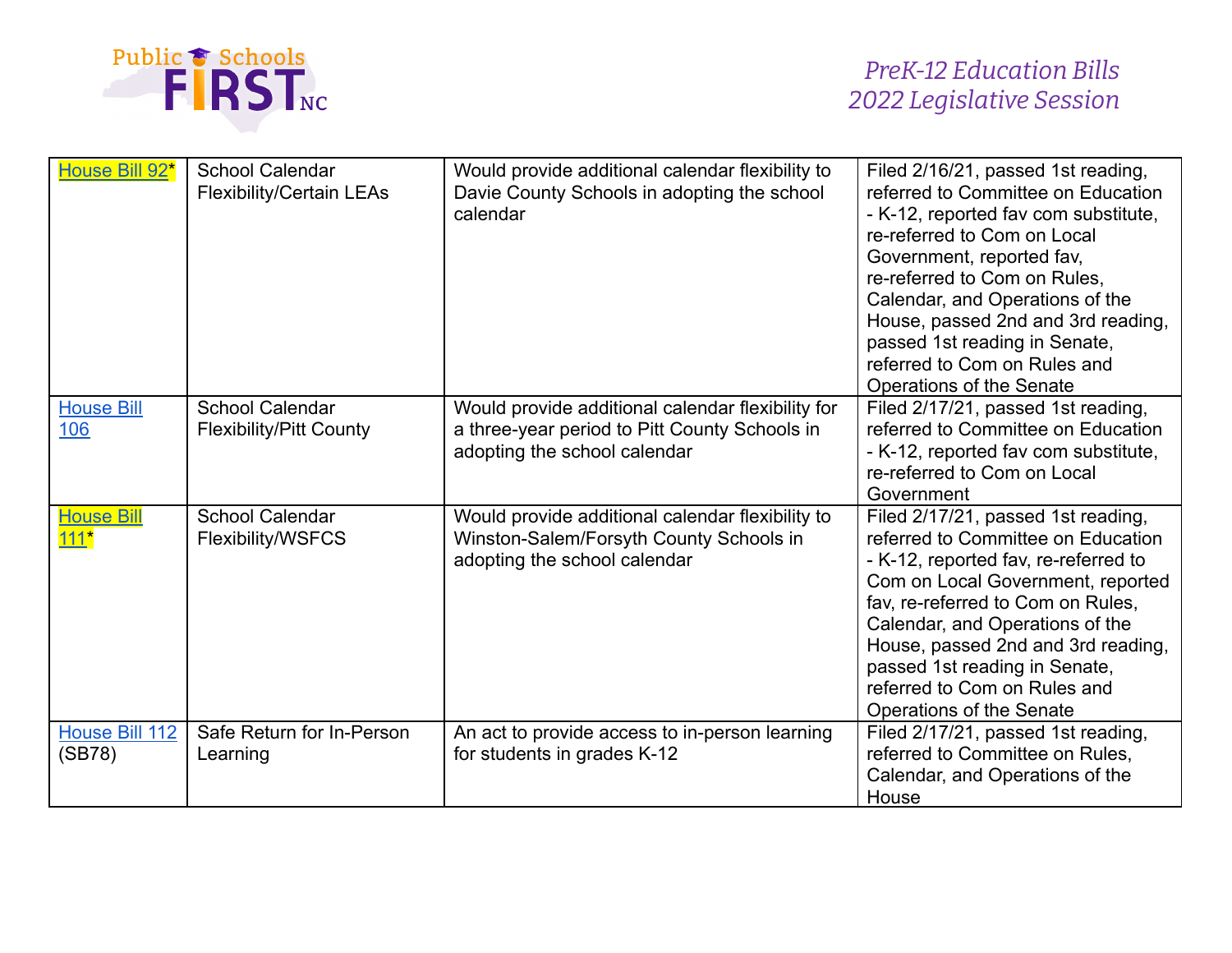

| <b>House Bill</b>         | <b>School Calendar</b><br>Flex./Certain School<br><b>Systems</b> | Would provide additional calendar flexibility to<br>certain boards of education in adopting the<br>school calendars                                                     | Filed 2/17/21, passed 1st reading,<br>referred to Committee on Education<br>- K-12, reported fav com substitute,<br>re-referred to Com on Local<br>Government, reported fav,<br>re-referred to Com on Rules,<br>Calendar, and Operations of the<br>House, amend adopted A1, passed<br>2nd and 3rd reading, ordered<br>engrossed, passed 1st reading in<br>Senate, referred to Com on Rules<br>and Operations of the Senate |
|---------------------------|------------------------------------------------------------------|-------------------------------------------------------------------------------------------------------------------------------------------------------------------------|----------------------------------------------------------------------------------------------------------------------------------------------------------------------------------------------------------------------------------------------------------------------------------------------------------------------------------------------------------------------------------------------------------------------------|
| <b>House Bill</b><br>118* | Buncombe School Bd.<br>Election                                  | An act to provide that six members of the<br>Buncombe County Board of Education be<br>elected by voters from the district those<br>members represent                    | Filed 2/17/21, passed 1st reading,<br>referred to Committee on Education<br>- K-12, reported fav com substitute,<br>passed 2nd, 3rd reading, sent to<br>Senate, passed 1st reading, referred<br>to Committee on Rules and<br>Operations of the Senate, passed<br>2nd and 3rd reading, sent to House,<br>re-referred to Com on Rules,<br>Calendar, and Operations of the<br>House                                           |
| <b>House Bill</b>         | <b>Restrict Local Sales</b><br><b>Tax/School Construction</b>    | Would allow Guilford County to restrict the<br>Chapter 105 Article 46 one-quarter cent county<br>sales and use tax to new public school capital<br>outlay purposes only | Filed 2/19/21, passed 1st reading,<br>referred to Com on Appropriations,<br>re-referred to Com on Local<br>Government, reported fav com<br>substitute, ruled material, re-referred<br>to Com on Finance, reported fav, cal<br>pursuant rule 36(b), passed 2nd and<br>3rd reading, passed 1st reading in                                                                                                                    |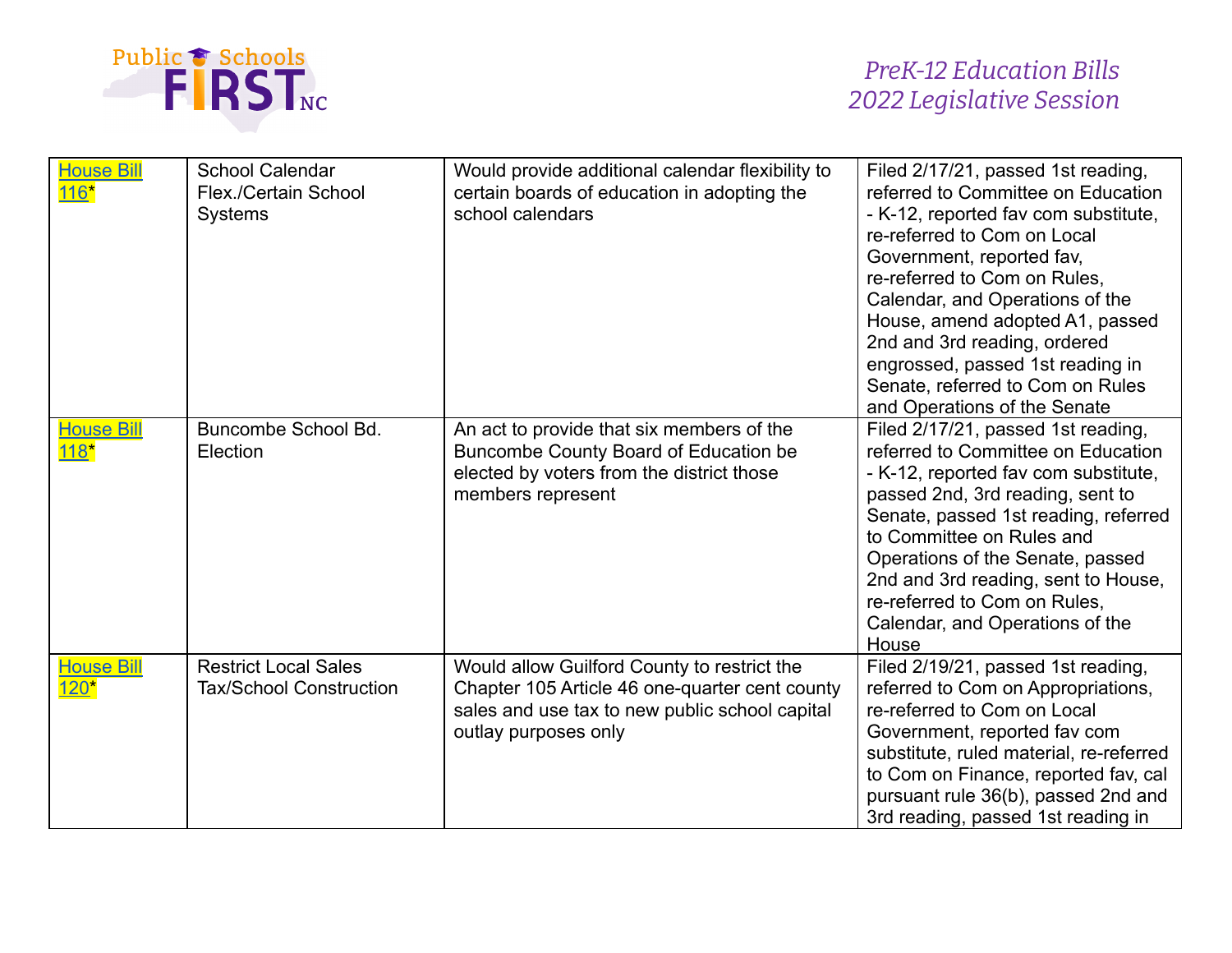

|                                    |                                                            |                                                                                                                                                                                                                                           | Senate, referred to Com On Rules<br>and Operations of the Senate                                                                                                                                                                                                                                              |
|------------------------------------|------------------------------------------------------------|-------------------------------------------------------------------------------------------------------------------------------------------------------------------------------------------------------------------------------------------|---------------------------------------------------------------------------------------------------------------------------------------------------------------------------------------------------------------------------------------------------------------------------------------------------------------|
| <b>House Bill</b><br>124 (SB81)    | <b>Teacher Diversity/PED</b><br>Study                      | An act to direct the NC Teaching Fellows<br>Commission to select at least one<br>minority-serving institution to participate in the<br><b>NC Teaching Fellows Program</b>                                                                 | Filed 2/19/21, passed 1st reading,<br>referred toCommittee on Rules,<br>Calendar, and Operations of the<br>House                                                                                                                                                                                              |
| <b>House Bill</b><br>125"          | <b>School Calendar</b><br><b>Flexibility/Lenoir County</b> | Would provide additional flexibility to the local<br>board of education in Lenoir County in adopting<br>the school calendar                                                                                                               | Filed 2/19/21, passed 1st reading,<br>referred to Committee on Local<br>Government, re-referred to<br>Committee on Education - K-12,<br>reported fav, passed reading in<br>House, ordered engrossed, passed<br>1st reading in Senate, referred to<br>Com on Rules and Operations of the<br>Senate             |
| <b>House Bill</b><br><u> 128  </u> | Increase Access to Sporting<br><b>Venues in Schools</b>    | An act to allow between 25 to 50 percent<br>capacity for high school and college sporting<br>events, both indoors and outdoors                                                                                                            | Filed 2/23/21, passed 1st reading,<br>referred to Committee on Education<br>- K-12, reported fav com substitute,<br>passed 2nd, 3rd reading, sent to<br>Senate, passed 1st reading, referred<br>to Committee on Rules and<br>Operations of the Senate,<br>withdrawn, re-referred to Commerce<br>and Insurance |
| <b>House Bill</b><br>$129*$        | Gradutaions/School<br><b>Calendar/Certain Counties</b>     | An act to permit increased access to certain<br>indoor and outdoor sporting facilities for<br>sporting events in public and nonpublic<br>schools, community colleges, and constituent<br>institutions of the University of North Carolina | Filed 2/23/21, passed 1st reading,<br>referred to Committee on Education<br>- K-12, reported fav com substitute,<br>re-referred to Com on Local<br>Government, reported fav,<br>re-referred to Com on Rules,<br>Calendar, and Operations of the                                                               |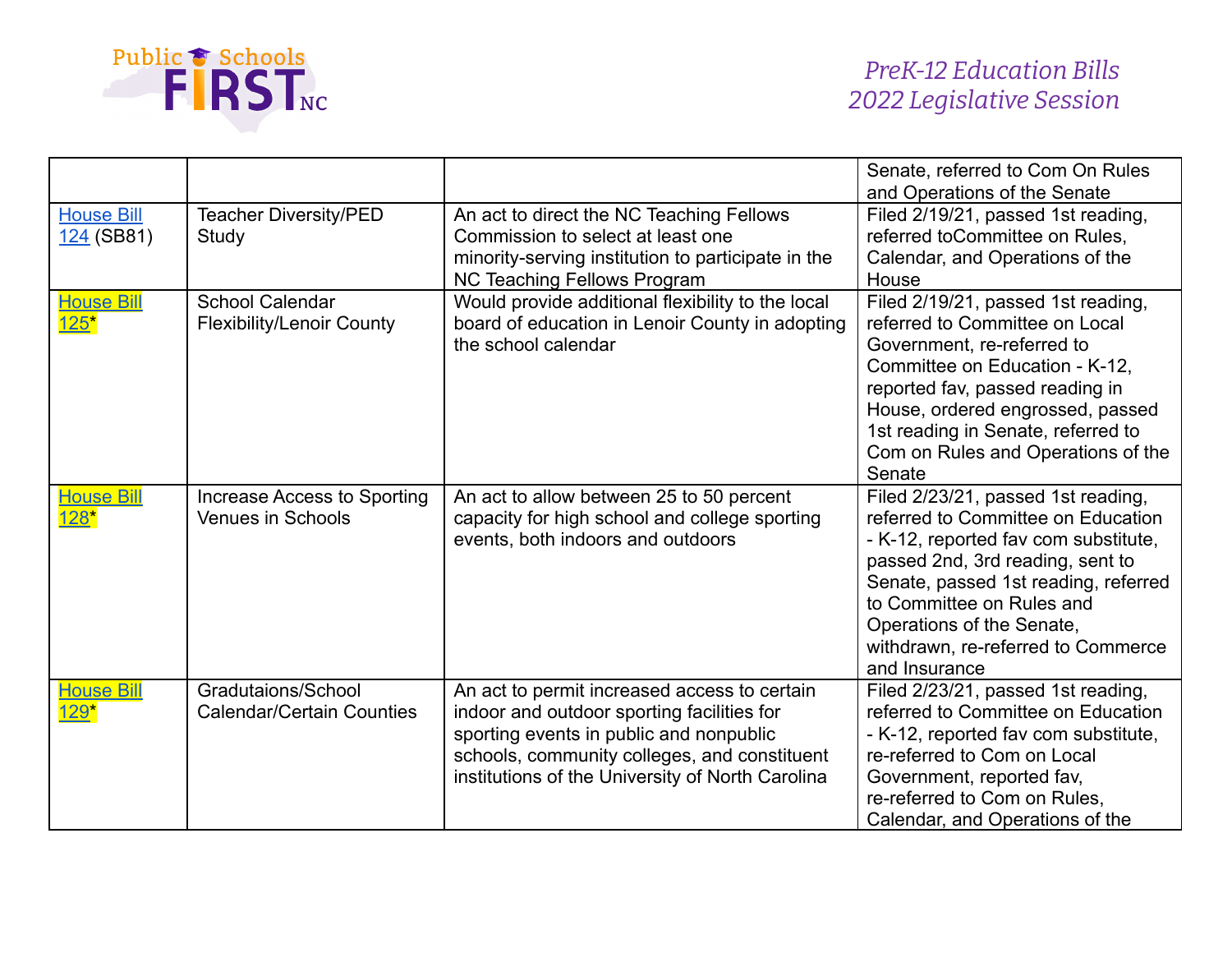

|                                    |                                                         |                                                                                                                                                                                                                  | House, passed 2nd and 3rd reading,<br>passed 1st reading in Senate,<br>referred to Com on Rules and<br>Operations of the Senate                                                                                                                                                                                                                                                                     |
|------------------------------------|---------------------------------------------------------|------------------------------------------------------------------------------------------------------------------------------------------------------------------------------------------------------------------|-----------------------------------------------------------------------------------------------------------------------------------------------------------------------------------------------------------------------------------------------------------------------------------------------------------------------------------------------------------------------------------------------------|
| <b>House Bill</b><br>136"          | <b>Encourage Healthy NC</b><br>Food in Schools          | An act to promote muscadine grape juice<br>usage in the state's learning institutions                                                                                                                            | Filed 2/23/21, passed 1st reading,<br>referred to Committee on Education<br>- K-12, reported fav, re-referred to<br>Committee on Agriculture, reported<br>fav, re-referred to Com on Rules,<br>Calendar, and Operations of the<br>House, cal pursuant rule 36(b),<br>passed 2nd, 3rd reading in House,<br>passed 1st reading in Senate,<br>referred to Com on Rules and<br>Operations of the Senate |
| <b>House Bill</b><br>147           | Restore State Emp/Teacher<br><b>Retiree Med Benefit</b> | An act to prevent the elimination of retiree<br>medical benefits for members first earning<br>service under the teachers' and state<br>employees' retirement system                                              | Filed 2/24/21, passed 1st reading,<br>referred to Committee on Rules.<br>Calendar, and Operations of the<br>House                                                                                                                                                                                                                                                                                   |
| <b>House Bill</b><br>152           | <b>Modify School Performance</b><br>Grades              | An act to modify school performance grades to<br>provide that all schools receive a grade for<br>school achievement and a grade for school<br>growth                                                             | Filed 2/24/21, passed 1st reading,<br>referred to Committee on Education<br>$-K-12$                                                                                                                                                                                                                                                                                                                 |
| <b>House Bill</b><br><u> 1591 </u> | <b>Education Law Changes</b>                            | An act to appropriate funds for legislatively<br>mandated compensation bonuses for teachers<br>and instructional support personnel in certain<br>public schools and to make various changes to<br>education laws | Filed 2/24/21, passed 1st reading,<br>referred to Com on Education -<br>K-12, reported fav com substitute,<br>re-referred to Committee on<br>Appropriations, amend adopted A1,<br>passed 2nd, 3rd reading, ordered<br>engrossed, passed 1st reading in<br>Senate, referred to Com on Rules                                                                                                          |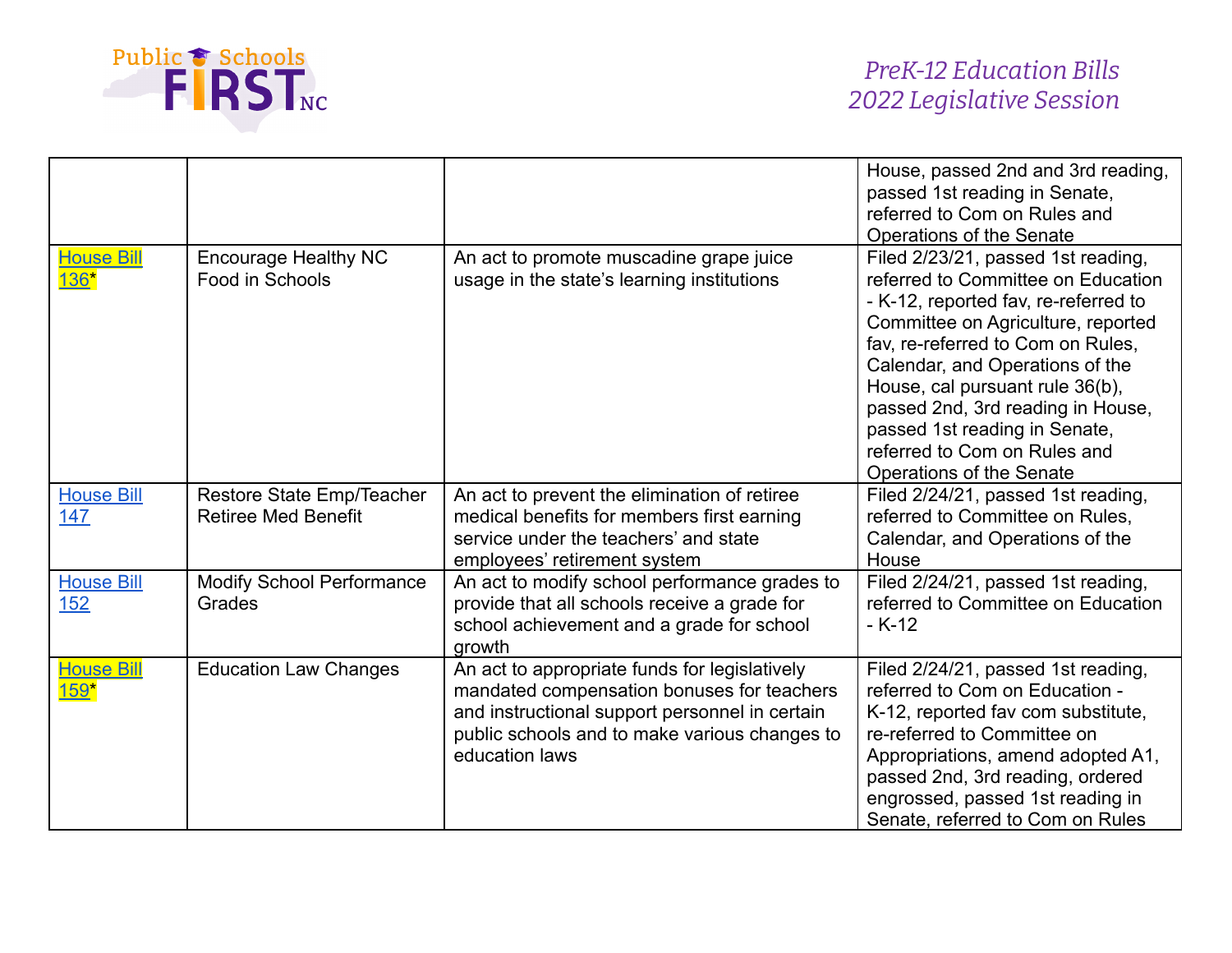

|                                  |                                                               |                                                                                                                                                                                                      | and Operations of the Senate,<br>withdraw, re-referred to<br>Education/Higher Education,<br>reported fav com sub, com sub<br>adopted, re-referred to Com on<br>Finance, com substitute adopted,<br>re-referred to Com on<br>Appropriations, reported fav com<br>substitute, com sub adopted,<br>re-referred Com on Rules and<br>Operations of the Senate, amend<br>adopted A1, passed 2nd and 3rd<br>reading (45-0), engrossed,<br>referred to Com on Rules,<br><b>Calendar, and Operations of the</b><br><b>House</b> |
|----------------------------------|---------------------------------------------------------------|------------------------------------------------------------------------------------------------------------------------------------------------------------------------------------------------------|------------------------------------------------------------------------------------------------------------------------------------------------------------------------------------------------------------------------------------------------------------------------------------------------------------------------------------------------------------------------------------------------------------------------------------------------------------------------------------------------------------------------|
| <b>House Bill</b><br>$185*$      | <b>School Calendar</b><br><b>Flexibility/Certain Counties</b> | An act to provide additional flexibility to certain<br>schools in adopting the school calendar                                                                                                       | Filed 2/25/21, passed 1st reading,<br>referred to Com on Education -<br>K-12, reported fav, re-referred to<br>Com on Rules, Calendar, and<br>Operations of the House, amend<br>adopted A1, passed 2nd and 3rd<br>reading, ordered engrossed, passed<br>1st reading in Senate, referred to<br>Com on Rules and Operations of the<br>Senate                                                                                                                                                                              |
| <u>House Bil</u><br><u> 193*</u> | 2020-21 School<br><b>Transportation Flexibility</b>           | Would provide flexibility to ensure that<br>transportation can be provided for students to<br>attend in-person instruction in local school<br>administrative units during the 2020-21 school<br>year | Filed 3/1/21, passed 1st reading,<br>referred to Com on Education -<br>K-12, re-referred to Committee on<br>Rules, Calendar, and Operations of<br>the House, amend adopted A1,                                                                                                                                                                                                                                                                                                                                         |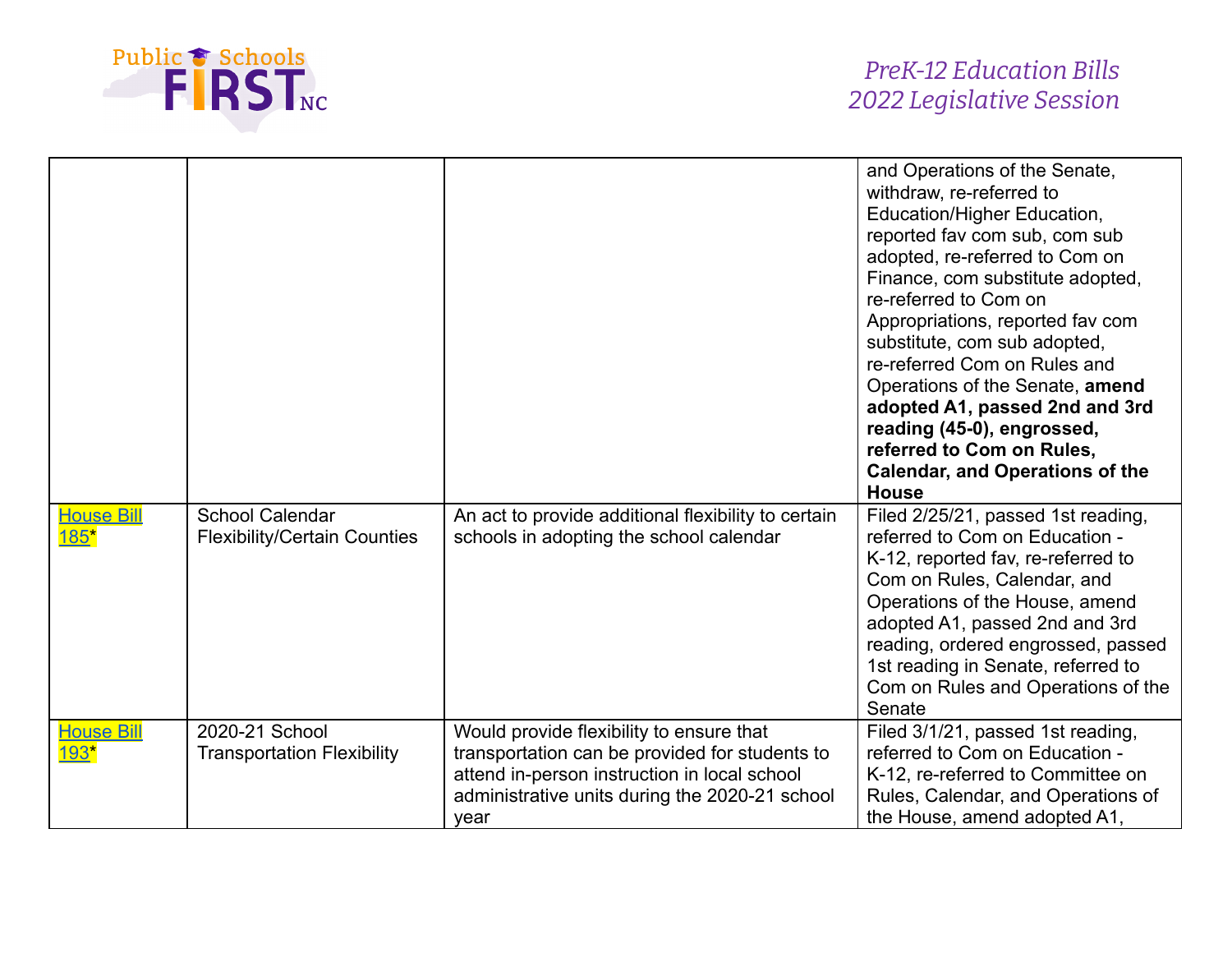

|                                   |                                                             |                                                                                                                                             | passed 2nd and 3rd reading,<br>ordered engrossed, passed 1st<br>reading in Senate, referred to Com<br>on Rules and Operations of the<br>Senate, re-referred to State and<br><b>Local Government</b>                                                                                                                                                                                   |
|-----------------------------------|-------------------------------------------------------------|---------------------------------------------------------------------------------------------------------------------------------------------|---------------------------------------------------------------------------------------------------------------------------------------------------------------------------------------------------------------------------------------------------------------------------------------------------------------------------------------------------------------------------------------|
| <b>House Bill</b><br>196 (SB 172) | 2021 COVID-19 Response<br>& Relief                          | An act to make modifications to the COVID-19<br>relief legislation and provide appropriations for<br>spending pandemic relief funds.        | Signed by Governor                                                                                                                                                                                                                                                                                                                                                                    |
| <b>House Bill</b><br>$201*$       | Academic Alignment/Certain<br><b>School Units</b>           | Would allow certain local school districts to<br>align the school calendars with local community<br>colleges                                | Filed 3/2/21, passed 1st reading,<br>referred to Com on Education -<br>K-12, ordered engrossed, passed<br>1st reading in Senate, referred to<br>Com on Rules and Operations of the<br>Senate                                                                                                                                                                                          |
| <b>House Bill</b><br>$202*$       | <b>School Calendar</b><br><b>Flexibility/Harnett County</b> | An act to provide additional flexibility to Harnett<br>County Schools in adopting the school calendar                                       | Filed 3/2/21, passed 1st reading,<br>referred to Com on Education -<br>K-12, reported fav com substitute,<br>re-referred to Com on Rules,<br>Calendar, and Operations of the<br>House, reported fav, cal pursuant<br>rule 36(b), placed on calendar for<br>4/22/21, passed 2nd and 3rd<br>reading, passed 1st reading in<br>Senate, referred to Rules and<br>Operations of the Senate |
| <b>House Bill</b><br>$205*$       | Abuse & Neglect Resources<br>in Public Schools              | Would require public schools to provide<br>students with information and resources on<br>child abuse and neglect, including sexual<br>abuse | Filed 3/2/21, passed 1st reading,<br>referred to Com on Families,<br>Children, and Aging Policy, reported<br>fav, re-referred to Com on Education<br>- K-12, reported fav com substitute,                                                                                                                                                                                             |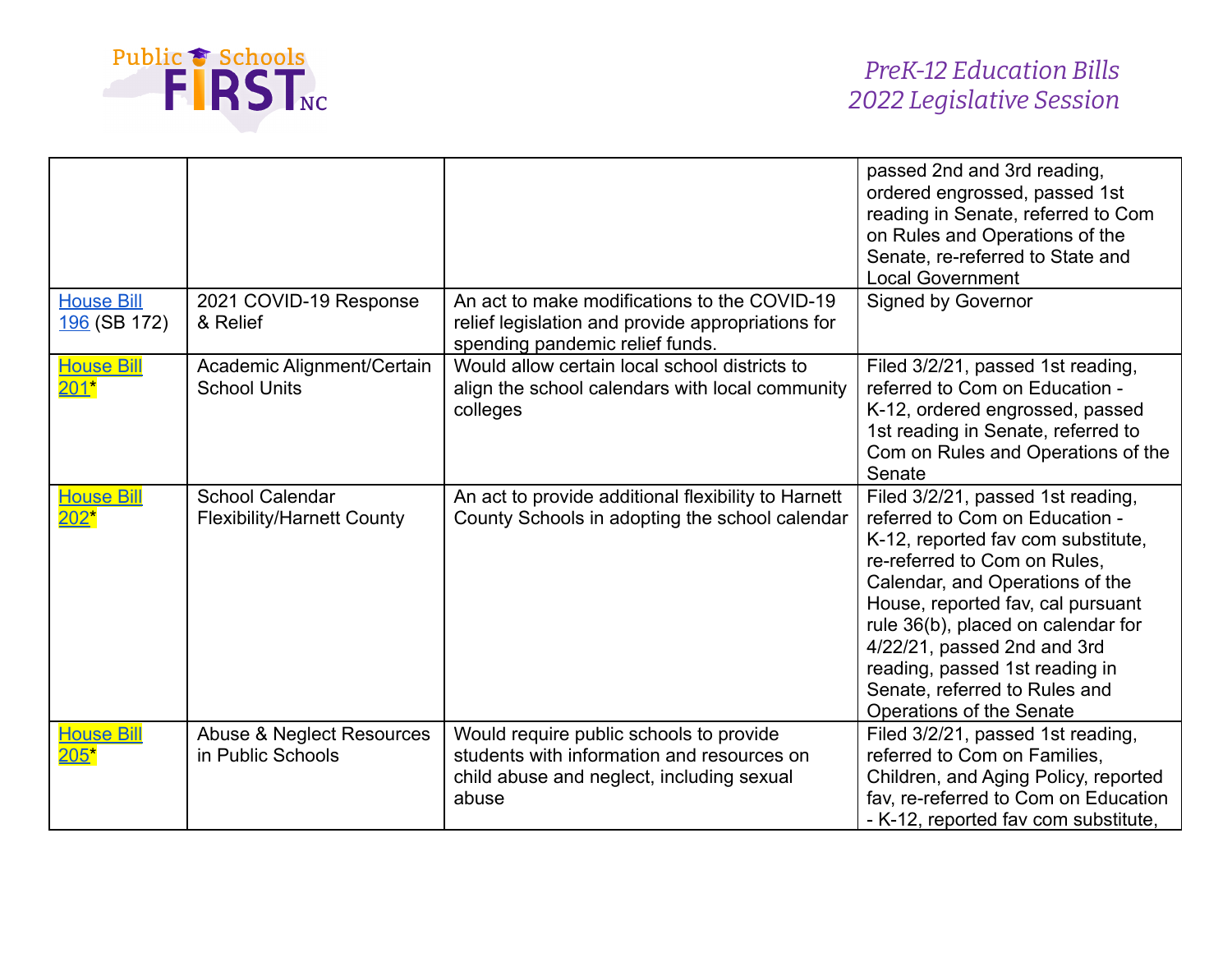

|                                  |                                                           |                                                                                                                                                                                                         | re-referred to Com on Rules.<br>Calendar, and Operations of the<br>House, reported fav, cal pursuant<br>rule 36(b), passed 2nd, 3rd reading,<br>passed 1st reading in Senate,<br>referred to Com on Rules and<br>Operations of the Senate                                                              |
|----------------------------------|-----------------------------------------------------------|---------------------------------------------------------------------------------------------------------------------------------------------------------------------------------------------------------|--------------------------------------------------------------------------------------------------------------------------------------------------------------------------------------------------------------------------------------------------------------------------------------------------------|
| <b>House Bill</b><br>215         | Early Childhood Data<br>Analytics/Pilot/Guilford          | Would provide funding to Guilford County for a<br>data analytics system for early childhood<br>development programs and establish a<br>high-quality early childhood care and education<br>pilot program | Filed 3/3/21, passed 1st reading,<br>referred to Com on Appropriations                                                                                                                                                                                                                                 |
| <b>House Bill</b><br>$226*$      | <b>School Calendar</b><br><b>Flex/Mecklenburg County</b>  | Would provide additional flexibility to<br>Charlotte-Mecklenburg County Schools in<br>adopting the school calendar                                                                                      | Filed 3/4/21, passed 1st reading,<br>referred to Committee on Education<br>- K-12, reported fav, re-referred to<br>Com on Rules, Calendar, and<br>Operations of the House, passed<br>2nd and 3rd reading, passed 1st<br>reading in Senate, referred to Com<br>on Rules and Operations of the<br>Senate |
| <b>House Bill</b><br>231 (SB203) | <b>Allow Durham Public Schls</b><br>to Provide Housing    | Would allow the Durham Public Schools Board<br>of Education to provide affordable rental<br>housing for teachers and other employees of<br>Durham public schools                                        | Filed 3/4/21, passed 1st reading,<br>referred to Committee on Rules,<br>Calendar, and Operations of the<br>House                                                                                                                                                                                       |
| <b>House Bill</b><br>237         | <b>Fund New Rosewood</b><br><b>Middle School Building</b> | Would appropriate funds for the construction of<br>a new school building for Rosewood Middle<br>School in Wayne County                                                                                  | Filed 3/8/21, passed 1st reading,<br>referred to Committee on<br>Appropriations                                                                                                                                                                                                                        |
| <b>House Bill</b><br>240         | <b>Criminal Background</b><br>Checks/Schools              | Would require criminal background checks for<br>initial charter boards of directors and school                                                                                                          | Filed 3/8/21, passed 1st reading,<br>referred to Committee on Families.<br>Children, and Aging Policy,                                                                                                                                                                                                 |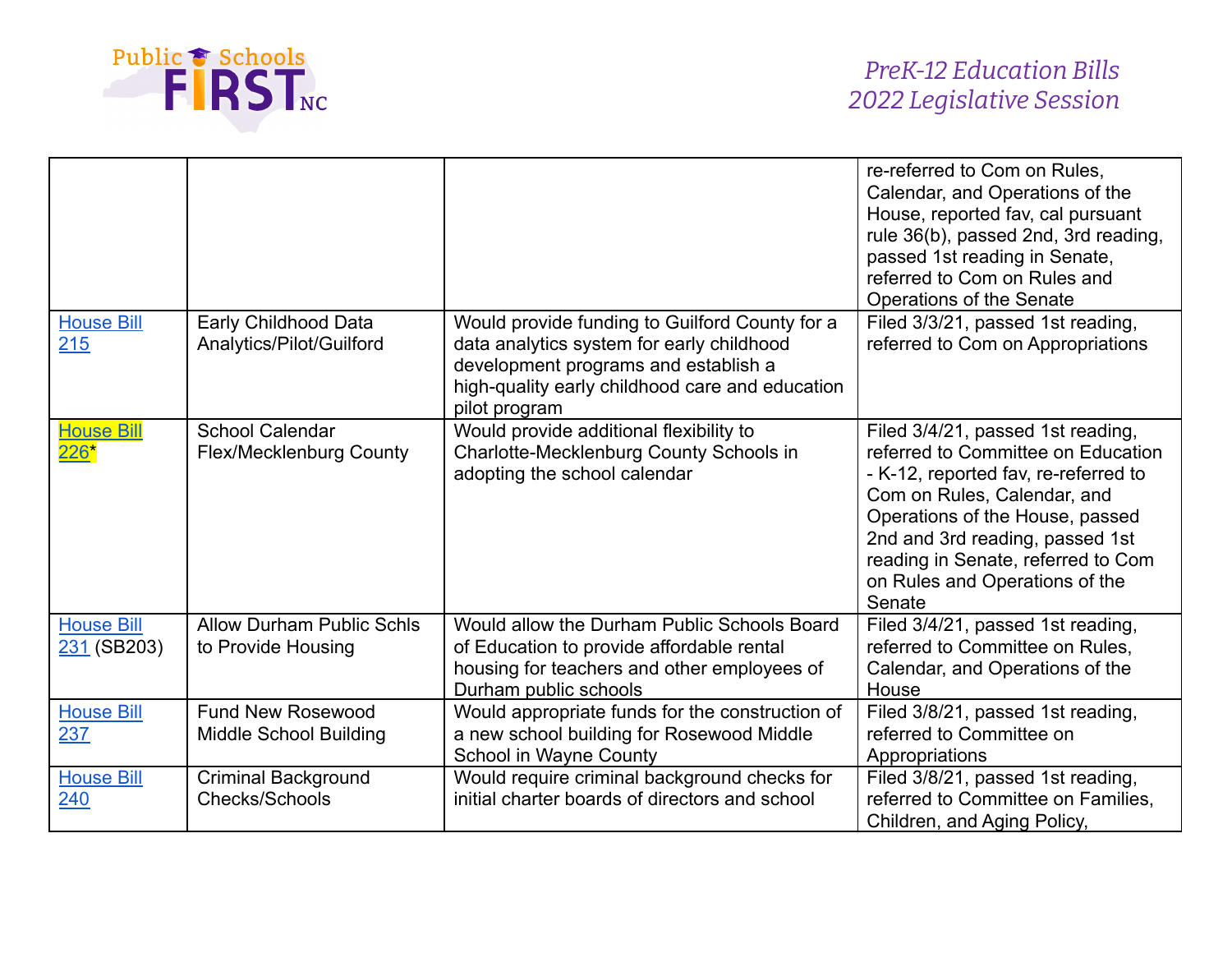

|                                   |                                                             | personnel licensure and revise the process for<br>criminal history checks for public school units                                                                                                                                                                                                            | re-referred to Com on Education -<br>K-12, reported fav com substitute,<br>re-referred to Com on Finance                                                                                                                                                                                                                                                |
|-----------------------------------|-------------------------------------------------------------|--------------------------------------------------------------------------------------------------------------------------------------------------------------------------------------------------------------------------------------------------------------------------------------------------------------|---------------------------------------------------------------------------------------------------------------------------------------------------------------------------------------------------------------------------------------------------------------------------------------------------------------------------------------------------------|
| <b>House Bill</b><br>241          | <b>Funds NBPTS Certification</b><br>Fee/Pilot               | An act to establish a pilot program to provide<br>forgivable loans for teachers in certain schools<br>to obtain national board certification for<br>professional teaching standards certification.                                                                                                           | Filed 3/8/21, passed 1st reading,<br>referred to Committee on<br>Appropriations                                                                                                                                                                                                                                                                         |
| <b>House Bill</b><br>243          | <b>Budget Technical</b><br>Corrections                      | Makes technical changes to the state budget                                                                                                                                                                                                                                                                  | Presented to Governor 3/11/22                                                                                                                                                                                                                                                                                                                           |
| <b>House Bill</b><br>244 (SB234)* | Lincoln Co Bd. of<br><b>Ed./Partisan Election</b>           | Would change the election method for the<br>Lincoln County Board of Education to partisan                                                                                                                                                                                                                    | Ratified, Ch. SL 2021-99                                                                                                                                                                                                                                                                                                                                |
| <b>House Bill</b><br>$247*$       | <b>Standards of Student</b><br>Conduct                      | An act to make various changes to local<br>standards of student conduct; removes<br>inappropriate language, noncompliance, dress<br>code violations and minor physical altercations<br>as examples not deemed to be serious school<br>violations                                                             | Filed 3/9/21, passed 1st reading,<br>referred to Committee on Education<br>- K-12, reported fav com substitute,<br>re-referred to Com on Rules,<br>Calendar, and Operations of the<br>House, reported fav, amend failed<br>A1, passed 2nd and 3rd reading,<br>passed 1st reading in Senate,<br>referred to Com on Rules and<br>Operations of the Senate |
| <b>House Bill</b><br>249          | <b>Children with Disabilities</b><br><b>Funding Formula</b> | An act to direct DPI to study and propose<br>changes to the state funding formula for<br>children with disabilities to a model that<br>allocates funds on severity of disability type and<br>to appropriate funds to increase the cap on the<br>amount of funding for children with disabilities<br>by 0.25% | Filed 3/9/21, passed 1st reading,<br>referred to Committee on Education<br>- K-12, reported fav, re-referred to<br>Com on Appropriations                                                                                                                                                                                                                |
| <b>House Bill</b><br>256          | Smart Sch. Bus Safety<br><b>Pilot/Certain Counties</b>      | Would establish the Smart School Bus Safety<br>Pilot Program in certain counties                                                                                                                                                                                                                             | Filed 3/10/21, passed 1st reading,<br>referred to Committee on Education<br>- K-12, serial referral to Rules                                                                                                                                                                                                                                            |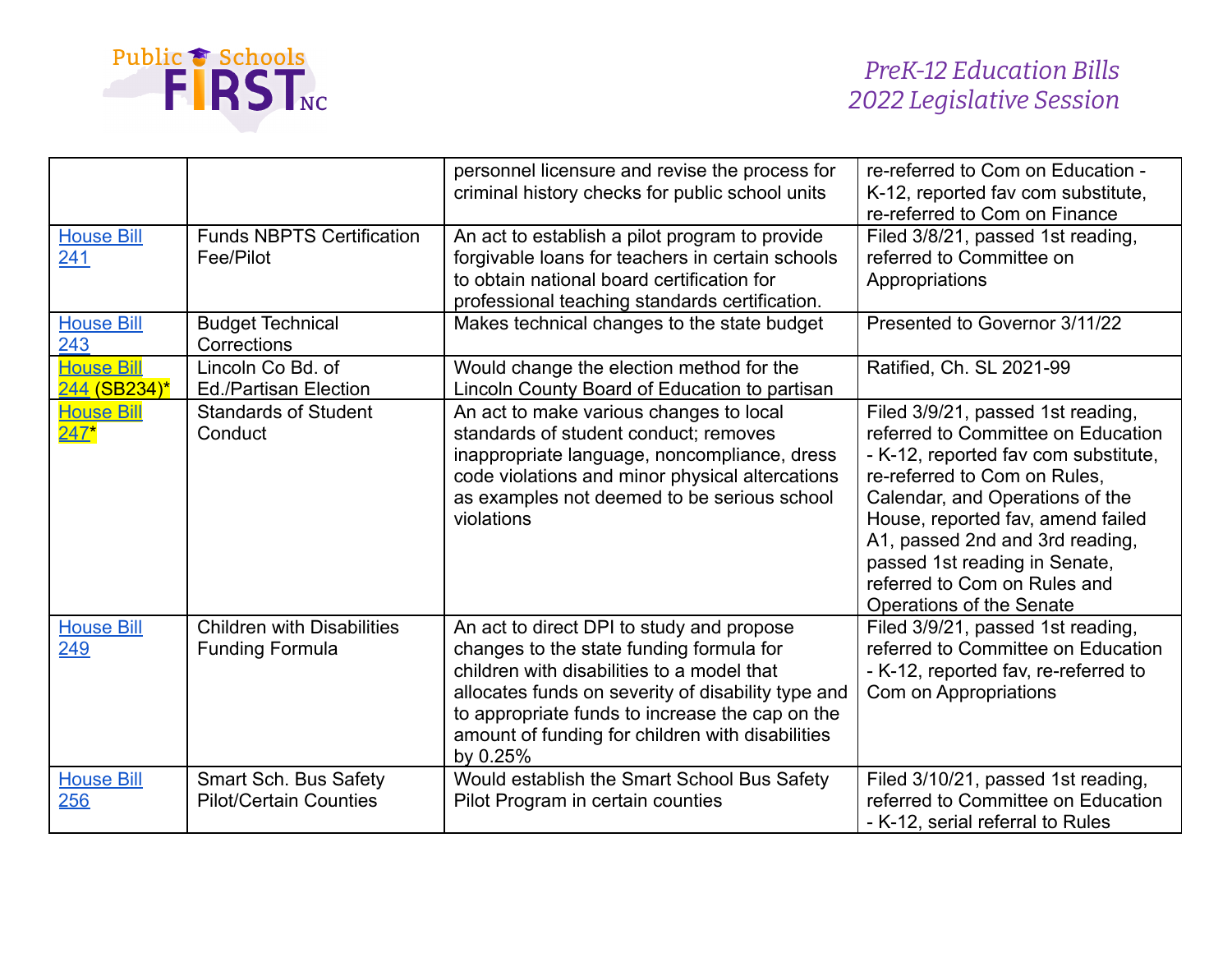

|                                    |                                                          |                                                                                                                                                            | stricken, serial referral to<br>Appropriations added, serial referral<br>to Rules added, reported fav com<br>substitute, re-referred to Com on<br>Appropriations                                                                                                                  |
|------------------------------------|----------------------------------------------------------|------------------------------------------------------------------------------------------------------------------------------------------------------------|-----------------------------------------------------------------------------------------------------------------------------------------------------------------------------------------------------------------------------------------------------------------------------------|
| <b>House Bill</b><br>262           | <b>Smart Start Funds</b>                                 | An act to promote young children's healthy<br>development through continued investment in<br>the NC Partnership for Children, Inc (Smart<br>Start) program | Filed 3/10/21, passed 1st reading,<br>referred to Committee on<br>Appropriations                                                                                                                                                                                                  |
| <b>House Bill</b><br>269           | <b>Give State Retirees 2%</b><br><b>COLA/Funds</b>       | Would provide a cost-of-living adjustment for<br>retirees of the Teachers' and State Employees'<br><b>Retirement System</b>                                | Filed 3/10/21, passed 1st reading,<br>referred to Com on State Personnel.<br>reported fav, re-referred to Com on<br>Appropriations                                                                                                                                                |
| <b>House Bill</b><br>276*          | <b>Adjust High School Athletics</b><br>Conf/Onslow       | Would permit certain high schools in Onslow<br>County to participate in a single conference                                                                | Filed 3/11/21, passed 1st reading,<br>referred to Com on Local<br>Government, reported fav com<br>substitute, re-referred to Com on<br>Education - K-12, passed 2nd and<br>3rd reading, passed 1st reading in<br>Senate, referred to Com on Rules<br>and Operations of the Senate |
| <b>House Bill</b><br>$285^{\star}$ | <b>ENS Railroad Train/Driver</b><br><b>Ed Curriculum</b> | Would require driver instruction on the<br>emergency notification system for railroad train<br>emergencies                                                 | Filed 3/11/21, passed 1st reading,<br>referred to Com on Transportation,<br>passed reading in House, passed<br>1st reading in Senate, referred to<br>Com on Rules and Operations of the<br>Senate                                                                                 |
| <b>House Bill</b><br><u>298</u>    | 2021 Current Operations<br><b>Appropriations Act</b>     | An act to make base budget appropriations for<br>current operations of state agencies,<br>departments, and institutions                                    | Filed 3/15/21, passed 1st reading,<br>referred to Com on Appropriations                                                                                                                                                                                                           |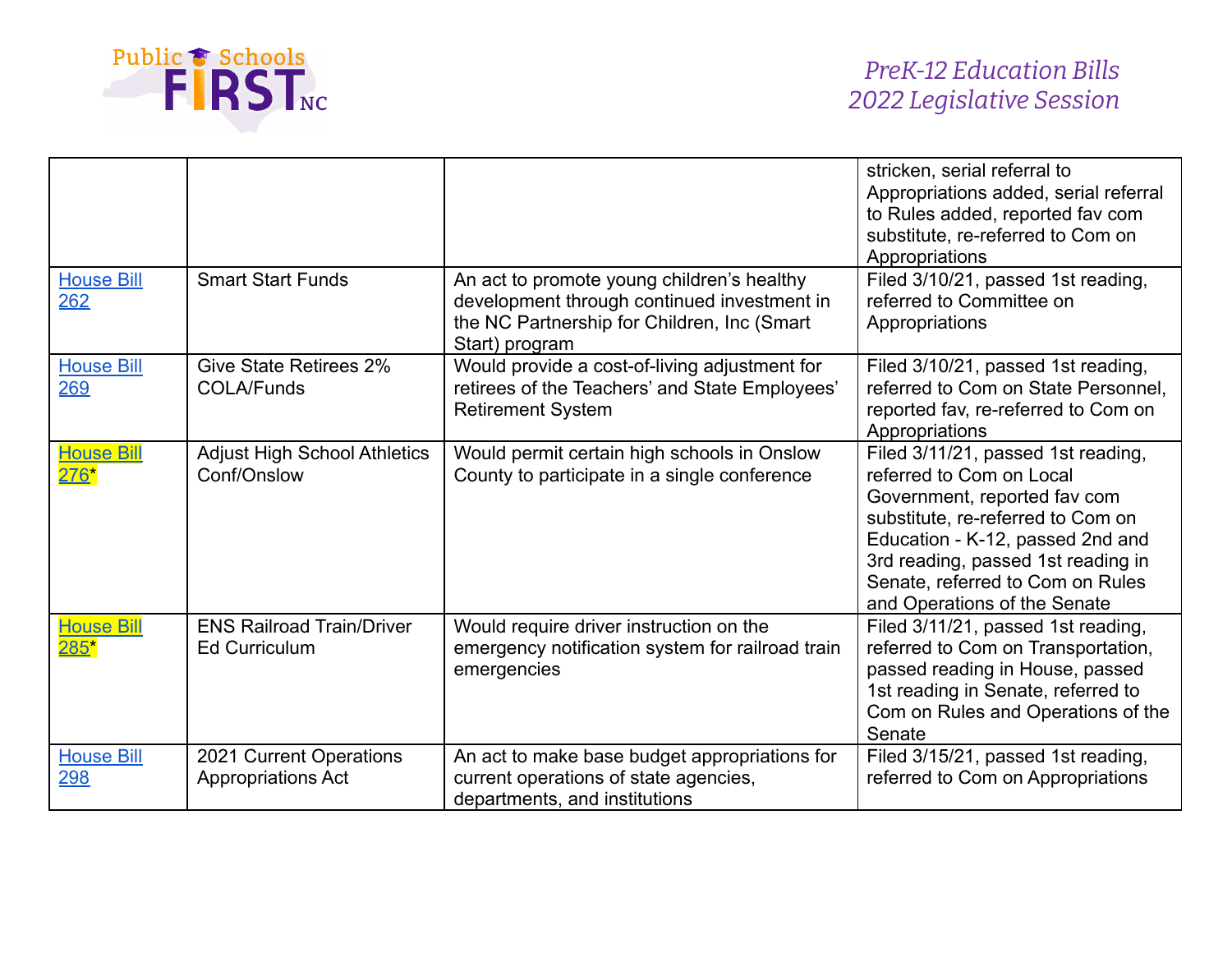

| <b>House Bill</b><br>300    | 2021 Pandemic Recovery<br><b>Appropriations Act</b>            | An act to make appropriations for current<br>operations of state agencies, departments, and<br>institutions to accelerate the state's recovery<br>from the pandemic | Filed 3/15/21, passed 1st reading,<br>referred to Com on Appropriations                                                                                                              |
|-----------------------------|----------------------------------------------------------------|---------------------------------------------------------------------------------------------------------------------------------------------------------------------|--------------------------------------------------------------------------------------------------------------------------------------------------------------------------------------|
| <b>House Bill</b><br>301    | 2021 Omnibus Coronavirus<br><b>Relief Act</b>                  | An act to make appropriations and enacting<br>related law changes to provide relief from the<br>pandemic                                                            | Filed 3/15/21, passed 1st reading,<br>referred to Com on Appropriations                                                                                                              |
| <b>House Bill</b><br>302    | 2021 Current Operations<br><b>Appropriations Act</b>           | An act to make base budget appropriations for<br>current operations of state agencies,<br>departments, and institutions                                             | Filed 3/15/21, passed 1st reading,<br>referred to Com on Appropriations                                                                                                              |
| <b>House Bill</b><br>305    | 2021 Omnibus Coronavirus<br><b>Relief Act</b>                  | An act to make appropriations and enacting<br>related law changes to provide relief from the<br>pandemic                                                            | Filed 3/15/21, passed 1st reading,<br>referred to Com on Appropriations                                                                                                              |
| <b>House Bill</b><br>306    | 2021 Pandemic Recovery<br><b>Appropriations Act</b>            | An act to make appropriations for current<br>operations of state agencies, departments, and<br>institutions to accelerate the state's recovery<br>from the pandemic | Filed 3/15/21, passed 1st reading,<br>referred to Com on Appropriations                                                                                                              |
| <b>House Bill</b><br>309    | Noncertified Public School<br><b>Employee Raises</b>           | Would increase the minimum hourly rate for<br>noncertified public school employees to \$15/hr                                                                       | Filed 3/15/21, passed 1st reading,<br>referred to Com on Appropriations                                                                                                              |
| <b>House Bill</b><br>313    | 2021 Pandemic Recovery<br><b>Appropriations Act</b>            | An act to make appropriations for current<br>operations of state agencies, departments, and<br>institutions to accelerate the state's recovery<br>from the pandemic | Filed 3/16/21, passed 1st reading,<br>referred to Com on Appropriations                                                                                                              |
| <b>House Bill</b><br>314    | 2021 Omnibus Coronavirus<br><b>Relief Act</b>                  | An act to make appropriations and enacting<br>related law changes to provide relief from the<br>pandemic                                                            | Filed 3/16/21, passed 1st reading,<br>referred to Com on Appropriations                                                                                                              |
| <b>House Bill</b><br>$319*$ | <b>COVID Impact on Craven</b><br><b>County School Calendar</b> | An act regarding COVID-19 impact on Craven<br><b>County Schools calendar</b>                                                                                        | Filed 3/16/21, passed 1st reading,<br>referred to Com on Education -<br>K-12, reported fav, re-referred to<br>Com on Local Government, reported<br>fav, re-referred to Com on Rules, |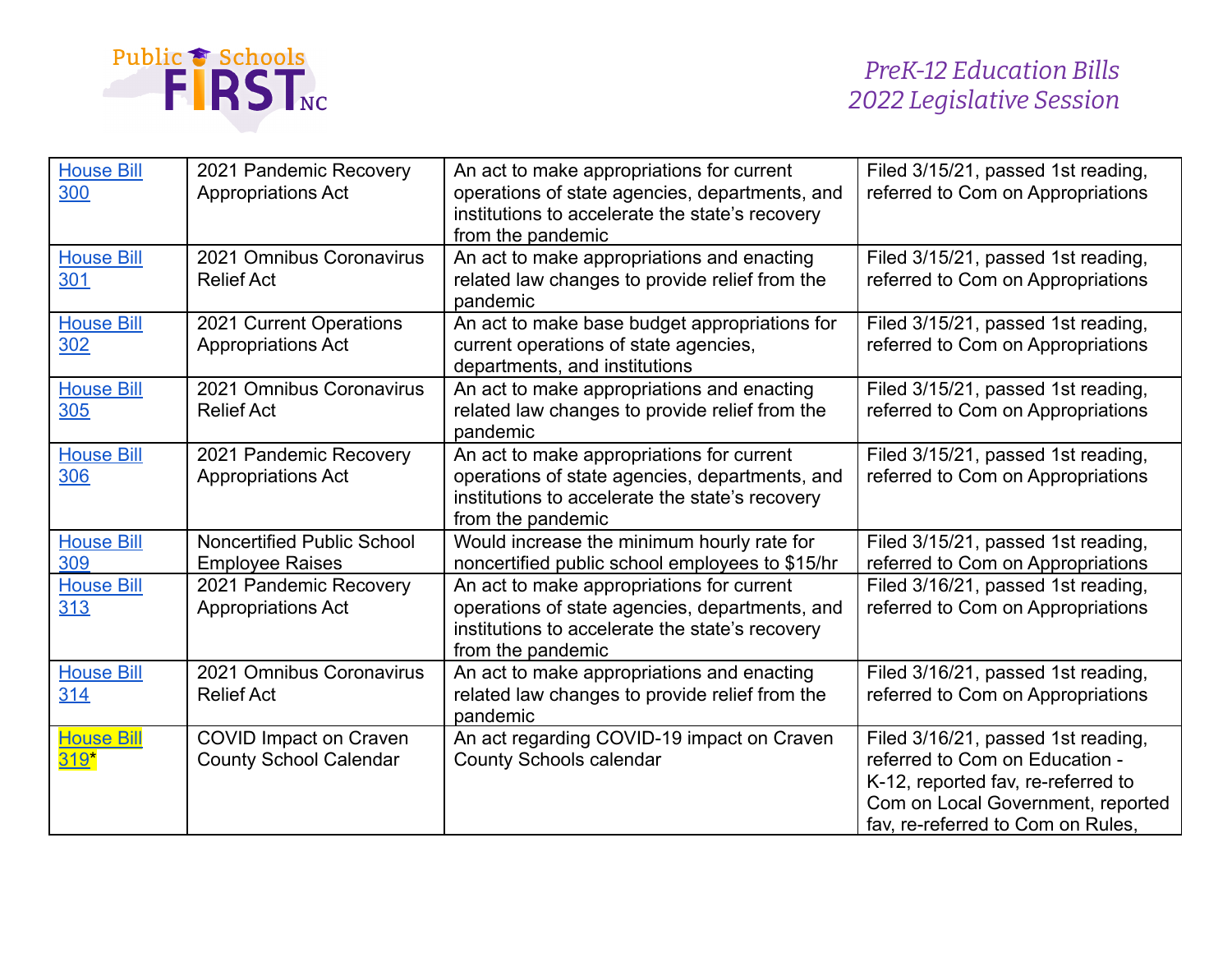

|                                   |                                                            |                                                                                                                                                                                                                                                                                                                                                                      | Calendar, and Operations of the<br>House, passed 2nd and 3rd reading<br>in House, passed 1st reading in<br>Senate, referred to Com on Rules<br>and Operations of the Senate |
|-----------------------------------|------------------------------------------------------------|----------------------------------------------------------------------------------------------------------------------------------------------------------------------------------------------------------------------------------------------------------------------------------------------------------------------------------------------------------------------|-----------------------------------------------------------------------------------------------------------------------------------------------------------------------------|
| <b>House Bill</b><br>$324*$       | <b>Ensuring Dignity &amp;</b><br>Nondiscrimination/Schools | An act to demonstrate the General Assembly's<br>intent that students, teachers, administrators,<br>and other school employees recognize the<br>equality and rights of all persons and to prohibit<br>public schools from promoting certain concepts<br>that are contrary to that intent; would prohibit<br>schools from promoting that the US is racist or<br>sexist | Presented to Governor 9/3/21,<br>vetoed by Governor 9/10/21,<br>referred to Com on Rules, Calendar,<br>and Operations of the House                                          |
| <b>House Bill</b><br><u>325</u>   | 2021 Omnibus Coronavirus<br><b>Relief Act</b>              | An act to make appropriations and enacting<br>related law changes to provide relief from the<br>pandemic                                                                                                                                                                                                                                                             | Filed 3/17/21, passed 1st reading,<br>referred to Com on Appropriations                                                                                                     |
| <b>House Bill</b><br>334          | <b>Budget Technical</b><br>Corrections                     | An act to make technical, clarifying, and other<br>modifications to the current budget                                                                                                                                                                                                                                                                               | Signed by Governor 12/06/21                                                                                                                                                 |
| <b>House Bill</b><br>335"         | <b>Timely Local Payments to</b><br><b>Charter Schools</b>  | An act to revise requirements regarding the<br>transfer of funds from a local public school to a<br>charter school to incentivize the timely transfer<br>of funds                                                                                                                                                                                                    | Signed by Gov. 7/8/21                                                                                                                                                       |
| <b>House Bill</b><br>347 (SB 331) | Healthy Students - Nurses in<br><b>Every School</b>        | Would require at least one school nurse in<br>every school beginning in the 2021-22 school<br>year and appropriate funds to meet this<br>requirement                                                                                                                                                                                                                 | Filed 3/22/21, passed 1st reading,<br>referred to Com on Appropriations                                                                                                     |
| <b>House Bill</b><br>348          | <b>Add School Nurses for</b><br><b>Healthier Students</b>  | Would require at least one school nurse in<br>every school beginning in the 2021-22 school<br>year and appropriate funds to meet this<br>requirement                                                                                                                                                                                                                 | Filed 3/22/21, passed 1st reading,<br>referred to Com on Education - K-12                                                                                                   |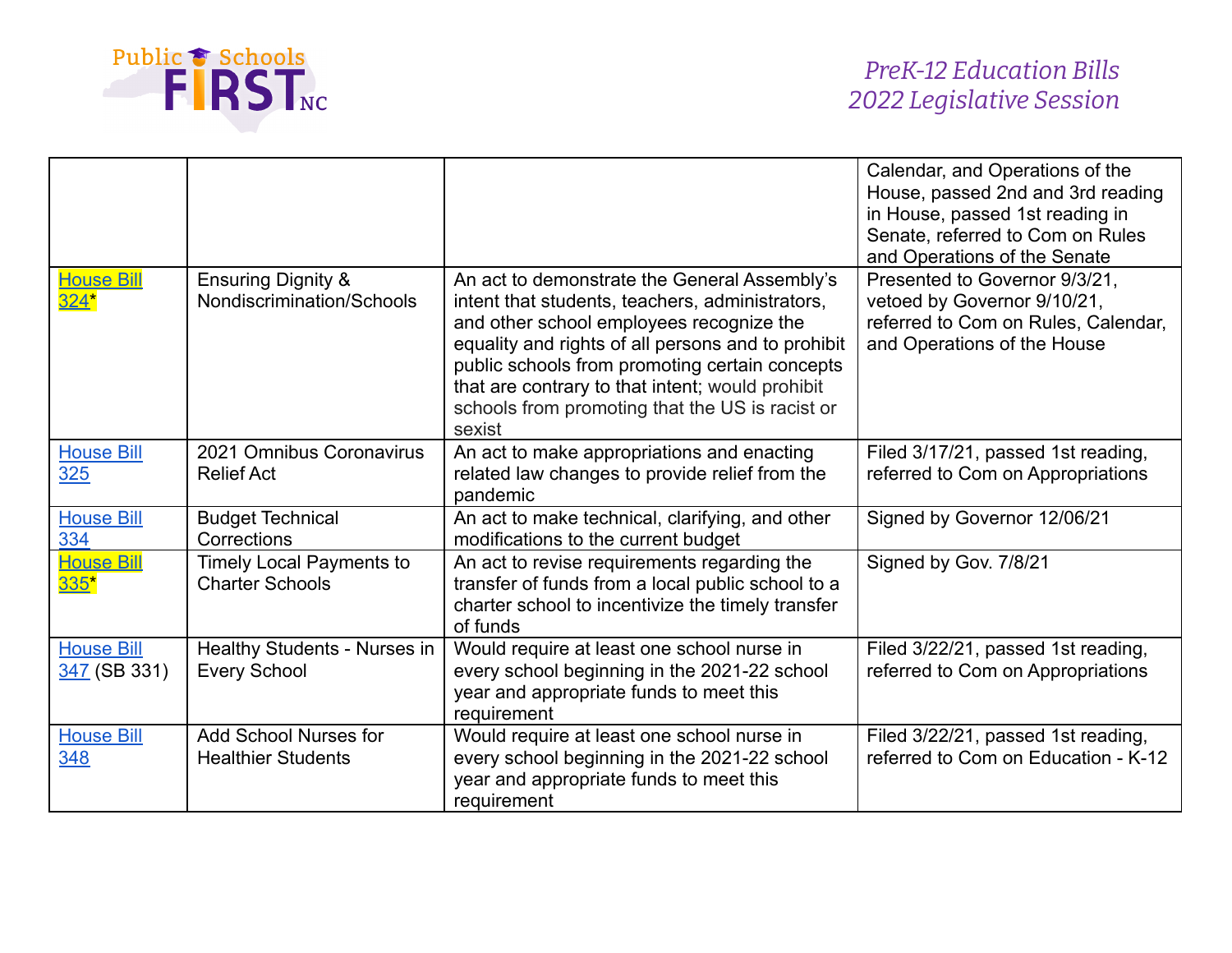

| <b>House Bill</b><br>353              | Winston-Salem/Forsyth Bd.<br>of Ed./Stagger Term                         | Would create a staggering of the terms of<br>members of the Winston-Salem/Forsyth County<br><b>Board of Education</b>                    | Filed 3/22/21, passed 1st reading,<br>referred to Com on Local<br>Government, passed 2nd reading,<br>amend failed A1, passed 3rd<br>reading, passed 1st reading,<br>referred to Com on Rules and<br>Operations of the Senate, passed<br>1st reading, referred to Redistricted<br>and Elections |
|---------------------------------------|--------------------------------------------------------------------------|------------------------------------------------------------------------------------------------------------------------------------------|------------------------------------------------------------------------------------------------------------------------------------------------------------------------------------------------------------------------------------------------------------------------------------------------|
| <b>House Bill</b><br>358              | Save Women's Sports Act                                                  | Would ban transgender youth from competing<br>in female sports                                                                           | Filed 3/22/21, passed 1st reading,<br>referred to Com on Judiciary 1,<br>serial referral stricken, re-referred to<br>Com on Rules, Calendar and<br>Operations of the House                                                                                                                     |
| <b>House Bill</b><br>362 <sup>*</sup> | <b>Revise Personal Leave</b><br><b>Costs for Teachers</b>                | Would allow teachers to take personal leave<br>days without having to pay for a substitute<br>teacher to cover their classes             | Filed 3/23/21, passed 1st reading,<br>referred to Com on Education -<br>K-12, reported fav, re-referred to<br>Com on State Personnel, passed<br>2nd and 3rd reading, passed 1st<br>reading in Senate, referred to Com<br>on Rules and Operations of the<br>Senate                              |
| <b>House Bill</b><br>363              | <b>Small County School</b><br><b>System Supplemental</b><br><b>Funds</b> | Would authorize supplemental funding for small<br>county school systems                                                                  | Filed 3/23/21, passed 1st reading,<br>referred to Com on Appropriations,<br>reported fav, re-referred to Com on<br>Rules, Calendar, and Operations of<br>the House, reported fav, passed 2nd<br>and 3rd reading                                                                                |
| <b>House Bill</b><br>364              | Funds for the Expansion of<br>NC Pre-K                                   | Would appropriate \$12,500,000 in recurring<br>funds for each year in the 2021-23 biennium to<br>fund more slots in the NC Pre-K program | Filed 3/23/21, passed 1st reading,<br>referred to Com on Appropriations                                                                                                                                                                                                                        |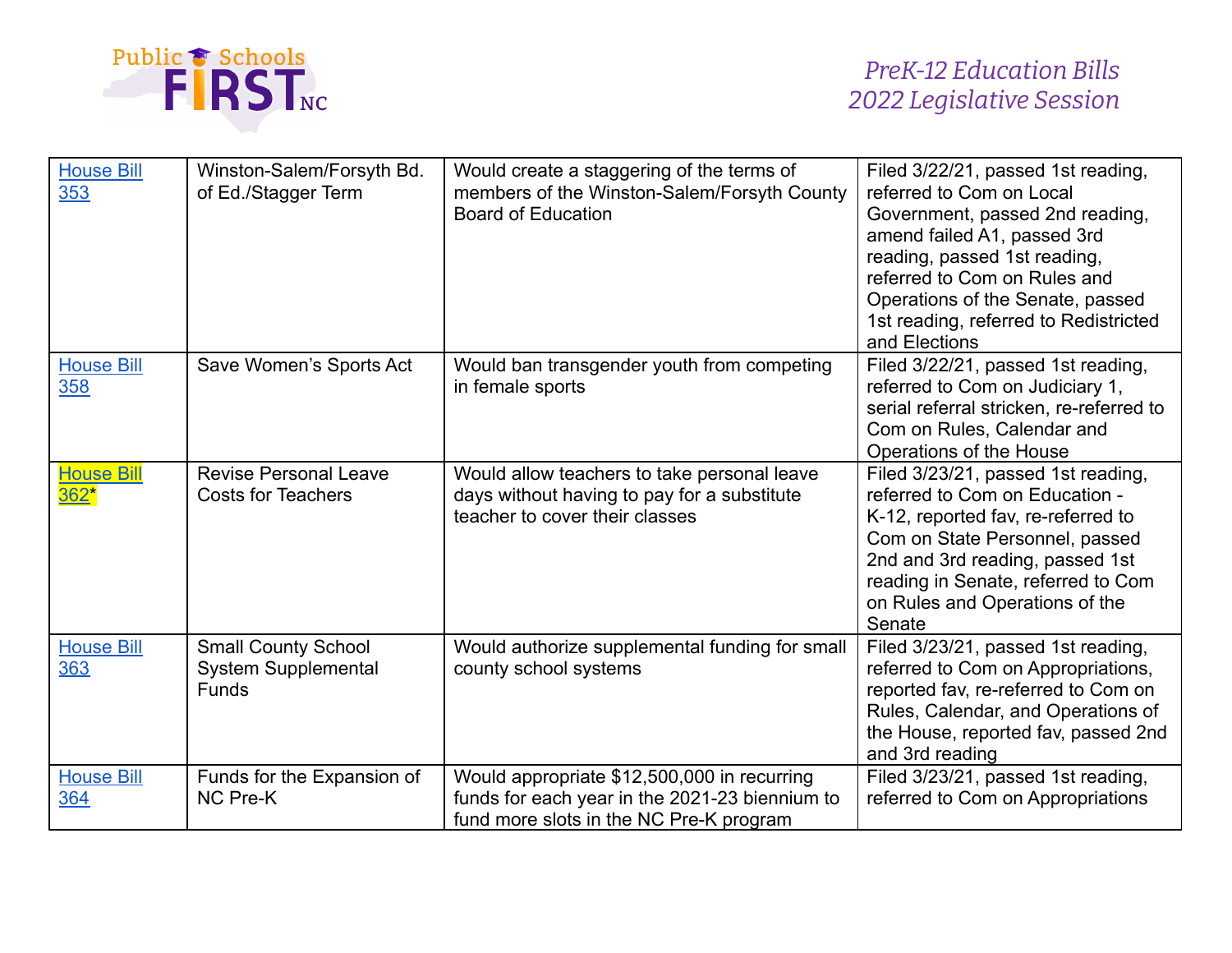

| <b>House Bill</b><br>366 | Regulatory Reform Act of<br>2021           | Would provide further regulatory relief to<br>citizens; would require the Division of<br>Childhood Development and Early Education to<br>post educational opportunities for kindergarten<br>by districts and charter schools on its website | Signed by Governor 8/23/21, Ch. SL<br>2021-117                                                                                                                                                                                                                                                                                                                                                                                                                                                                                                                        |
|--------------------------|--------------------------------------------|---------------------------------------------------------------------------------------------------------------------------------------------------------------------------------------------------------------------------------------------|-----------------------------------------------------------------------------------------------------------------------------------------------------------------------------------------------------------------------------------------------------------------------------------------------------------------------------------------------------------------------------------------------------------------------------------------------------------------------------------------------------------------------------------------------------------------------|
| <b>House Bill</b><br>371 | <b>NC Teacher Support</b><br>Program Funds | Would appropriate funds to support teachers<br>participating in the North Carolina New Teacher<br><b>Support Program</b>                                                                                                                    | Filed 3/23/21, passed 1st reading,<br>referred to Com on Appropriations,<br>serial referral to Rules, Calendar,<br>and Operations of the House<br>stricken, withdrawn from com,<br>re-referred to Com on Education -<br>K-12, re-referred to Com on<br>Appropriations                                                                                                                                                                                                                                                                                                 |
| House Bill<br>'76        | <b>School Calendar Flexibility</b>         | Would provide additional flexibility in adopting<br>the school calendar                                                                                                                                                                     | Filed 3/23/21, passed 1st reading,<br>referred to Com on State<br>Government, serial referral to Rules,<br>Calendar, and Operations of the<br>House stricken, withdrawn from<br>com, re-referred to Com on<br>Education, reported fav, re-referred<br>to Com on State Government,<br>reported fav, re-referred to Com on<br>Rules, Calendar, and Operations of<br>the HOuse, reported fav, cal<br>pursuant rule 36(b), added to<br>calendar, passed 2nd and 3rd<br>reading, passed 1st reading in<br>Senate, referred to Com on Rules<br>and Operations of the Senate |
| <b>House Bill</b>        | <b>Restore Educational Sales</b>           | Would reenact the Sales and Use tax holiday                                                                                                                                                                                                 | Filed 3/23/21, passed 1st reading,                                                                                                                                                                                                                                                                                                                                                                                                                                                                                                                                    |
| 377 (SB 182)             | <b>Tax Holiday</b>                         | for school supplies                                                                                                                                                                                                                         | referred to Com on Finance                                                                                                                                                                                                                                                                                                                                                                                                                                                                                                                                            |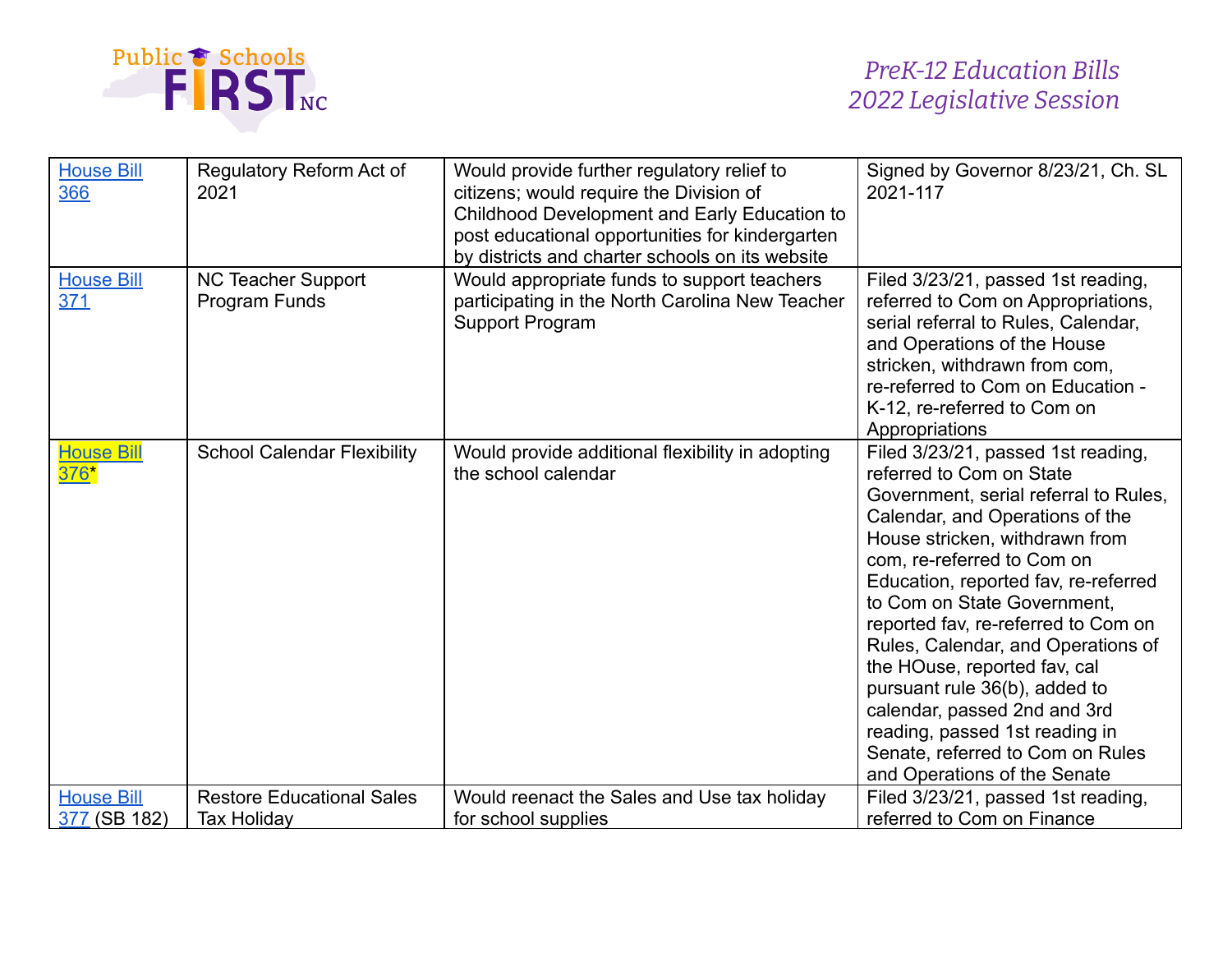

| <b>House Bill</b><br>388 (SB 239) | Durham/Electronic School<br>Zones                              | Would allow the City of Durham to establish a<br>pilot program to use electronic<br>speed-measuring systems to detect speed limit<br>violations in school zones                 | Filed 3/24/21, passed 1st reading,<br>referred to Com on Local<br>Government, reported fav com<br>substitute, re-referred to Com on<br>Judiciary 1                                                                                                                                                                                                                                                                     |
|-----------------------------------|----------------------------------------------------------------|---------------------------------------------------------------------------------------------------------------------------------------------------------------------------------|------------------------------------------------------------------------------------------------------------------------------------------------------------------------------------------------------------------------------------------------------------------------------------------------------------------------------------------------------------------------------------------------------------------------|
| <b>House Bill</b><br>390*         | <b>School Calendar</b><br><b>Flexibility/Certain Systems</b>   | Would provide additional flexibility in adopting<br>the school calendar in Henderson, Polk, and<br>Transylvania counties                                                        | Filed 3/24/21, passed 1st reading,<br>referred to Com on Education -<br>K-12, reported fav, re-referred to<br>Com on Local Government, reported<br>fav, re-referred to Com on Rules,<br>Calendar, and Operations of the<br>House, passed 2nd and 3rd reading,<br>sent to Senate, passed 1st reading,<br>referred to Com on Rules and<br>Operations of the Senate                                                       |
| <b>House Bill</b><br>396*         | <b>Address Pandemic Learning</b><br><b>Loss/Select Systems</b> | An act to address pandemic learning loss by<br>temporarily allowing additional adjustments to<br>the school calendar for Kannapolis City<br>Schools and Cabarrus County Schools | Filed 3/24/21, passed 1st reading,<br>referred to Com on Local<br>Government, re-referred to Com on<br>Education - K-12, reported fav com<br>substitute, re-referred to Com on<br>Local Government, reported fav,<br>re-referred to Com on Rules,<br>Calendar, and Operations of the<br>House, passed 2nd and 3rd reading,<br>passed 1st reading in Senate,<br>referred to Co on Rules and<br>Operations of the Senate |
| <b>House Bill</b><br>400*         | Asheville City Sch. Bd.<br>Appt/Elections                      | An act to change the Asheville City Board of<br>Education from an appointed board of<br>education to one with elected and appointed                                             | Ratified, Ch. SL 2021-187                                                                                                                                                                                                                                                                                                                                                                                              |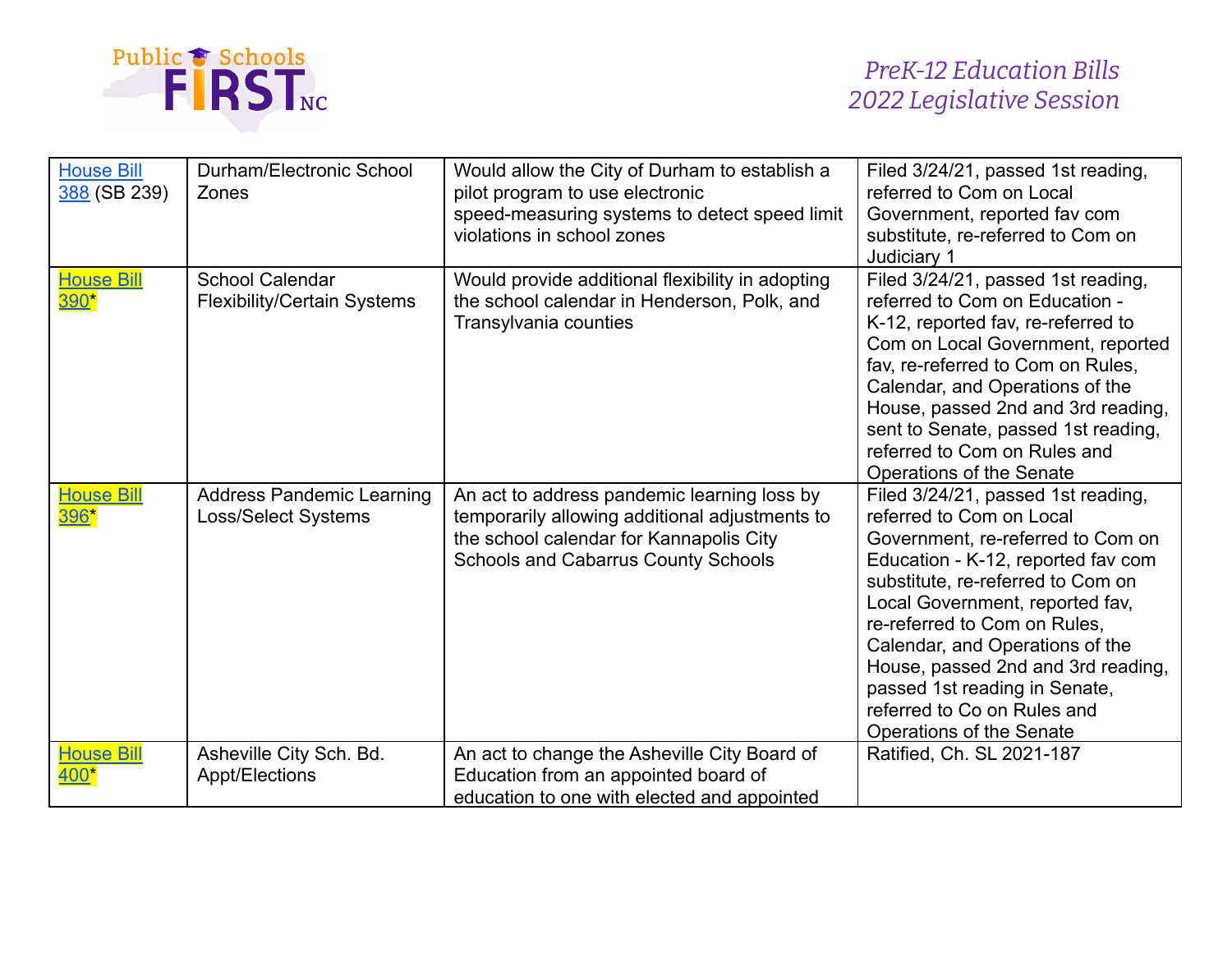

|                                     |                                                             | members and to increase the number of<br>members from five to seven members                                                                                                                                                      |                                                                                                                                                                                                                                                                                                                                                                                                                                                                                                  |
|-------------------------------------|-------------------------------------------------------------|----------------------------------------------------------------------------------------------------------------------------------------------------------------------------------------------------------------------------------|--------------------------------------------------------------------------------------------------------------------------------------------------------------------------------------------------------------------------------------------------------------------------------------------------------------------------------------------------------------------------------------------------------------------------------------------------------------------------------------------------|
| <b>House Bill</b><br>409            | Revise, Study, and Fund<br><b>LEP Allotment</b>             | An act to revise the students with limited<br>English proficiency allotment, to require the<br>State Board of Education to study the LEP<br>allotment, and to appropriate funds to the LEP<br>allotment                          | Filed 3/24/21, passed 1st reading,<br>referred to Com on Appropriations                                                                                                                                                                                                                                                                                                                                                                                                                          |
| <b>House Bill</b><br>$420$ (SB 359) | K-3 Reading and Literacy<br><b>Improvement Act</b>          | An act to appropriate funds for schools to<br>provide that every kindergarten through second<br>grade classroom has a full-time teacher<br>assistance and every three third grade<br>classroom has a full-time teacher assistant | Filed 3/25/21, passed 1st reading,<br>referred to Com on Appropriations                                                                                                                                                                                                                                                                                                                                                                                                                          |
| <b>House Bill</b><br>428 (SB 298)*  | <b>Teacher Licensure/Retired</b><br><b>Educator Program</b> | An act to make changes to teacher licensure<br>requirements and to extend and expand the<br>program to allow retired educators to return to<br>work in high-need schools                                                         | Filed 3/29/21, passed 1st reading,<br>referred to Com on Education -<br>K-12, reported fav com substitute,<br>re-referred to Com on Pensions and<br>Retirement, reported fav com<br>substitute, re-referred to Com on<br>Pensions and Retirement, reported<br>fav com sub 2, re-referred to Com<br>on Rules, Calendar, and Operations<br>of the House, reported fav, passed<br>2nd and 3rd reading, passed 1st<br>reading in Senate, referred to Com<br>on Rules and Operations of the<br>Senate |
| <b>House Bill</b><br>$445*$         | <b>School Calendar</b><br><b>Flexibility/Chatham County</b> | Would provide additional flexibility to the<br>Chatham County Schools Board of Education<br>in adopting the school calendar                                                                                                      | Filed 3/29/21, passed 1st reading,<br>referred to Com on Education -<br>K-12, reported fav, re-referred to<br>Com on Local Government, reported<br>fav, re-referred to Com on Rules,                                                                                                                                                                                                                                                                                                             |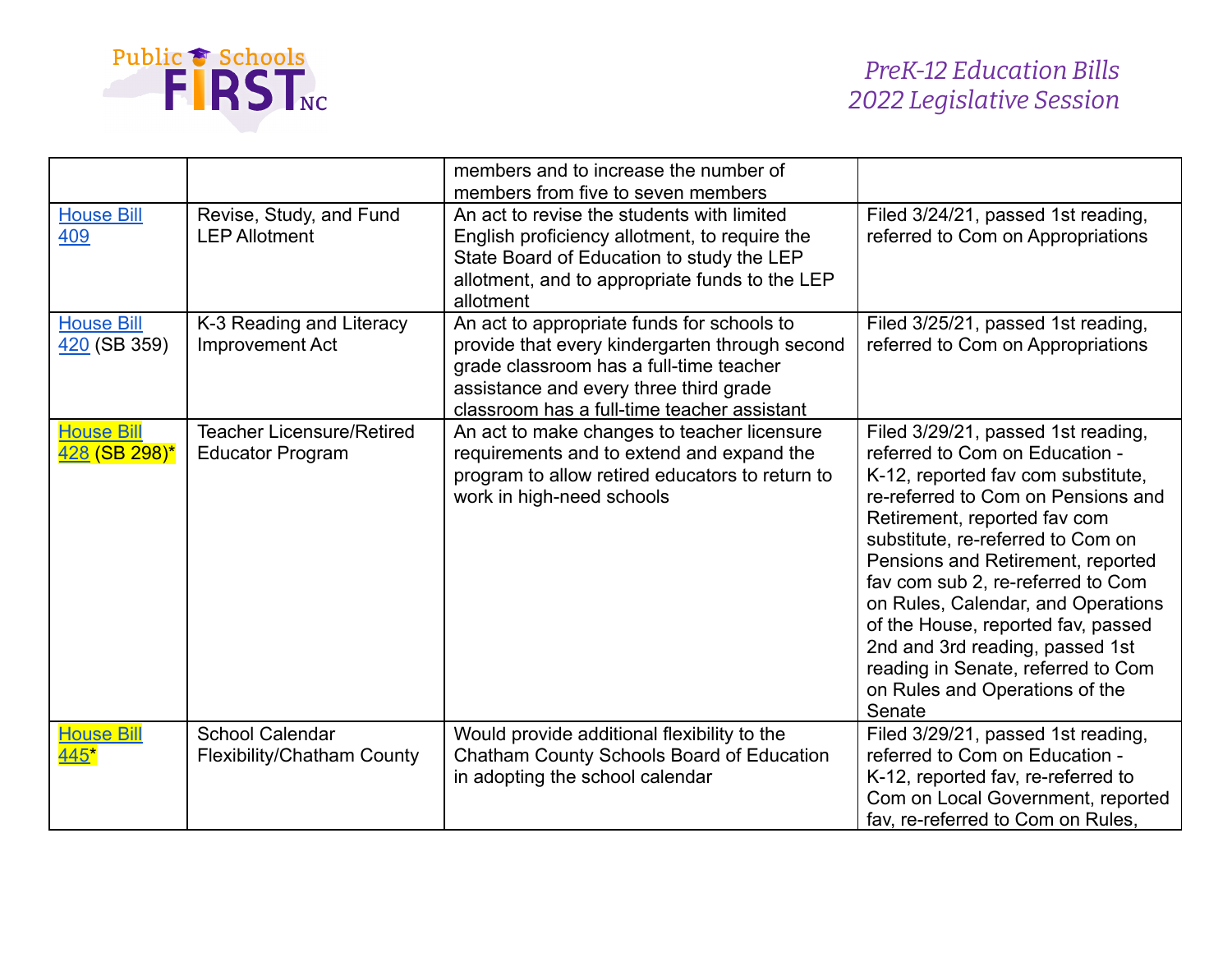

|                                     |                                            |                                                                                                                                                                                                                                                                                                                                                                                              | Calendar, and Operations of the<br>House, passed 2nd and 3rd reading,<br>passed 1st reading in Senate,<br>referred to Com on Rules and<br>Operations of the Senate |
|-------------------------------------|--------------------------------------------|----------------------------------------------------------------------------------------------------------------------------------------------------------------------------------------------------------------------------------------------------------------------------------------------------------------------------------------------------------------------------------------------|--------------------------------------------------------------------------------------------------------------------------------------------------------------------|
| <b>House Bill</b><br>450 (SB 396)   | <b>Equality for All</b>                    | Requires each local board of education to<br>adopt a policy on nondiscrimination in schools;<br>also requires nonpublic schools accepting<br>scholarship grants to not discriminate on the<br>basis of race, color, origin, religion, age,<br>disability, sex, marital status, familial status,<br>sexual orientation, gender identity, military or<br>veteran status or genetic information | Filed 3/30/21, passed 1st reading,<br>referred to Com on Rules, Calendar,<br>and Operations of the House                                                           |
| <b>House Bill</b><br>451 (SB 438)   | Full Repeal of HB2                         | An act to repeal House Bill 2 in its entirety by<br>repealing Article 81A of Chapter 143 of the<br><b>General Statutes</b>                                                                                                                                                                                                                                                                   | Filed 3/30/21, passed 1st reading,<br>referred to Com on Rules, Calendar,<br>and Operations of the House                                                           |
| <b>House Bill</b><br>452 (SB 392)   | <b>Mental Health Protection Act</b>        | An act concerning the protection of minors and<br>adults who have disabilities from attempts to<br>change sexual orientation and gender identity                                                                                                                                                                                                                                             | Filed 3/30/21, passed 1st reading,<br>referred to Com on Rules, Calendar,<br>and Operations of the House                                                           |
| <b>House Bill</b><br>464            | Home Education Tax Credit                  | Would create an income tax credit equal to<br>\$1,250 per semester for children who are home<br>schooled                                                                                                                                                                                                                                                                                     | Filed 3/30/21, passed 1st reading,<br>referred to Com on Rules, Calendar,<br>and Operations of the House                                                           |
| <b>House Bill</b><br>474            | DRIVE to Excellence in<br>Teaching         | An act to fund National Board for Professional<br>Teaching Standards Certification for up to 500<br>teachers over the 2021-23 fiscal biennium                                                                                                                                                                                                                                                | Filed 3/31/21, passed 1st reading,<br>referred to Com on Rules, Calendar,<br>and Operations of the House                                                           |
| <b>House Bill</b><br>$475$ (SB 274) | Restore Master's Pay for<br>Teachers & ISP | An act to reinstate education-based salary<br>supplements for teachers and instructional<br>support personnel                                                                                                                                                                                                                                                                                | Filed 3/31/21, passed 1st reading,<br>referred to Com on Rules, Calendar,<br>and Operations of the House                                                           |
| <b>House Bill</b><br>486*           | Replace EOC with National<br>Assessment    | An act to use a nationally recognized<br>assessment of high school achievement and                                                                                                                                                                                                                                                                                                           | Filed 4/1/21                                                                                                                                                       |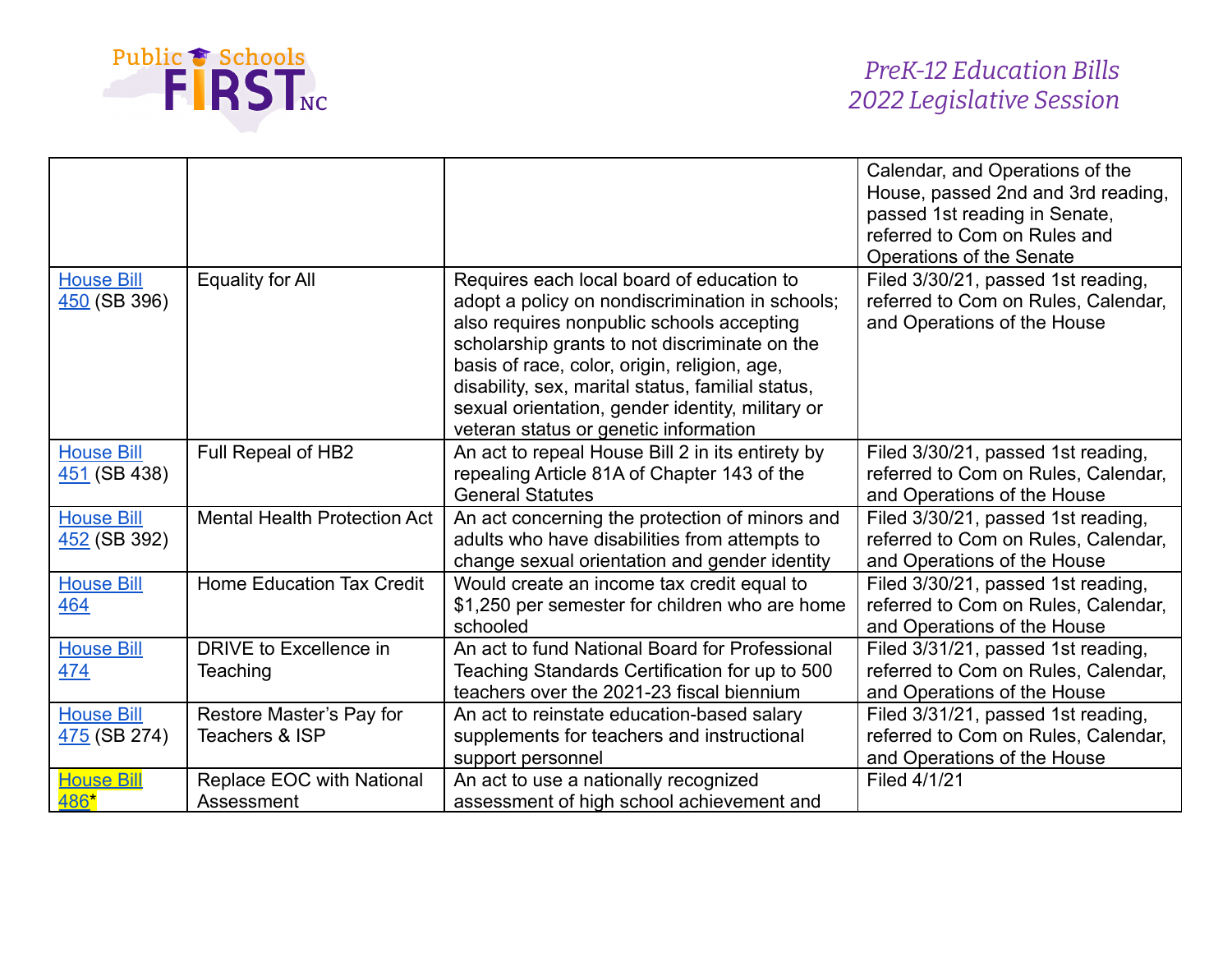

|                                   |                                                | college readiness to replace the end-of-course<br>tests for grades 9-12                                                                                                                                                     |                                                                                                                                                                                                                                                                                                                               |
|-----------------------------------|------------------------------------------------|-----------------------------------------------------------------------------------------------------------------------------------------------------------------------------------------------------------------------------|-------------------------------------------------------------------------------------------------------------------------------------------------------------------------------------------------------------------------------------------------------------------------------------------------------------------------------|
| <b>House Bill</b><br>482          | Animal Support/Enrichment<br>Prg. for Students | An act to establish a grant program for<br>innovative school-based support programs<br>integrating animals into schools to improve<br>learning opportunities for at-risk students and<br>students with disabilities         | Filed 4/1/21, passed 1st reading,<br>referred to Com on Appropriations                                                                                                                                                                                                                                                        |
| <b>House Bill</b><br>486*         | Replace EOC with National<br>Assessment        | An act to use a nationally recognized<br>assessment of high school achievement and<br>college readiness to replace the end-of-course<br>tests for grades 9-12                                                               | Filed 4/1/21, passed 1st reading,<br>referred to Com on Education -<br>K-12, passed 2nd and 3rd reading,<br>ordered engrossed, passed 1st<br>reading in Senate, referred to Com<br>on Rules and Operations of the<br>Senate                                                                                                   |
| <b>House Bill</b><br>497 (SB 551) | <b>Support Veteran Teachers</b>                | An act to increase pay for teachers in public<br>schools with at least 15 years of experience                                                                                                                               | Filed 4/5/21, passed 1st reading,<br>referred to Com on Appropriations                                                                                                                                                                                                                                                        |
| <b>House Bill</b><br>$504*$       | Weldon City Bd. of<br>Ed./Compensation         | An act to increase the compensation of the<br>Chair and the members of the Weldon City<br><b>Board of Education</b>                                                                                                         | Filed 4/8/21, passed 1st reading,<br>referred to Com on Local<br>Government, reported fav com<br>substitute, re-referred to Com on<br>Rules, Calendar, and Operations of<br>the House, reported fav, passed 2nd<br>and 3rd reading, passed 1st reading<br>in Senate, referred to Com on Rules<br>and Operations of the Senate |
| <b>House Bill</b><br>508 (SB 406) | <b>Education Funding</b><br>Transparency       | Would increase transparency and<br>accountability in local education funding by<br>modifying the uniform budget format to include<br>information on expenditures from local funds by<br>program report code and object code | Filed 4/8/21, passed 1st reading,<br>referred to Com on Education - K-12                                                                                                                                                                                                                                                      |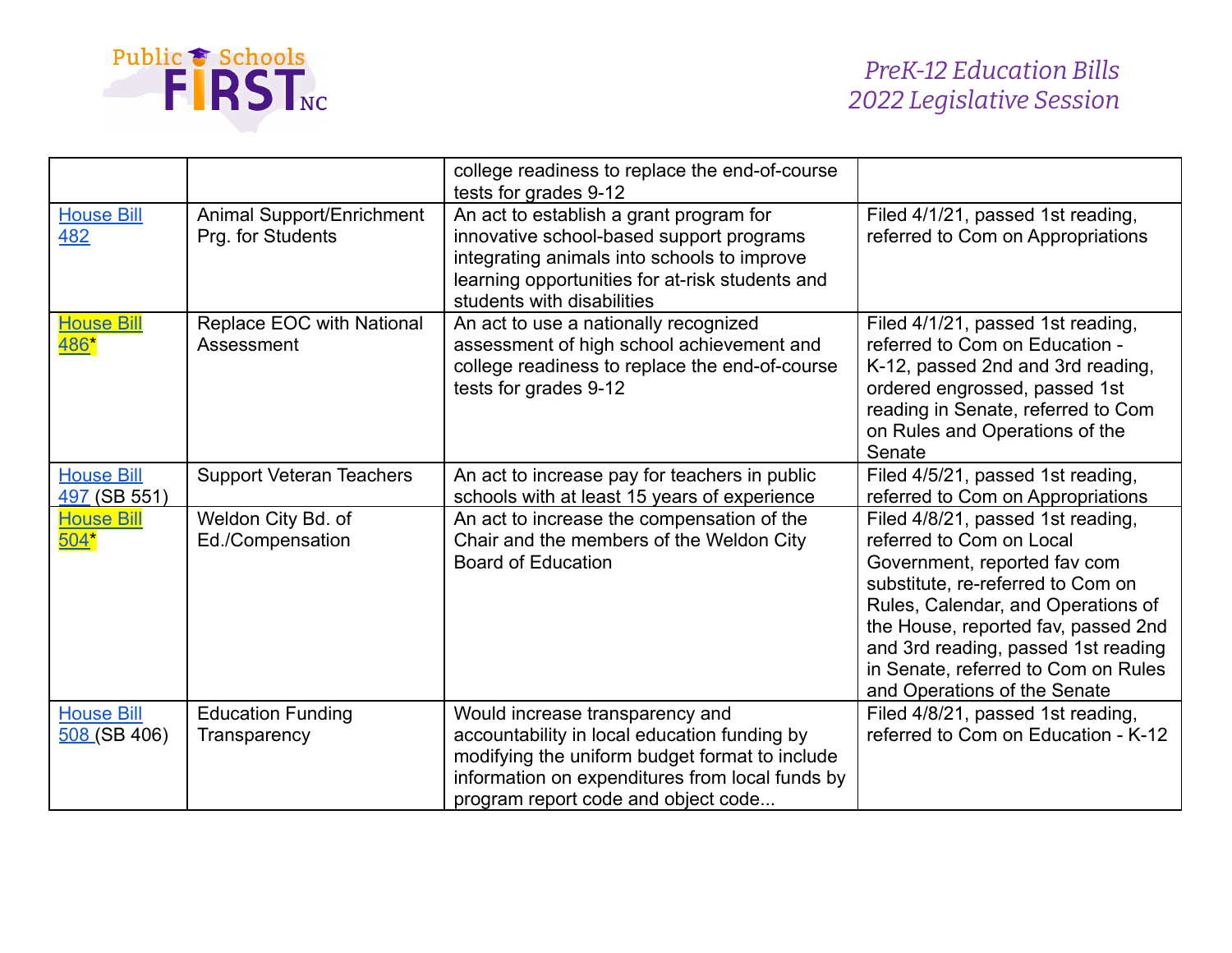

| <b>House Bill</b><br>515            | Alexander Co. Bd. of<br><b>Ed./Partisan Election</b>        | Would change the election method for the<br>Alexander County Board of Education from<br>nonpartisan to partisan                                                                                                                               | Filed 4/8/21, passed 1st reading,<br>referred to Com on Local<br>Government                              |
|-------------------------------------|-------------------------------------------------------------|-----------------------------------------------------------------------------------------------------------------------------------------------------------------------------------------------------------------------------------------------|----------------------------------------------------------------------------------------------------------|
| <b>House Bill</b><br>516            | Raise Dropout Age to 18                                     | An act to raise the compulsory school<br>attendance age to 18                                                                                                                                                                                 | Filed 4/8/21, passed 1st reading,<br>referred to Com on Rules, Calendar,<br>and Operations of the House  |
| <b>House Bill</b><br>520            | WS/Forsyth Bd. of<br>Ed./Vacancy Method                     | An act to change the method of filling<br>vacancies on the Winston-Salem/Forsyth<br><b>County Board of Education</b>                                                                                                                          | Filed 4/8/21, passed 1st reading,<br>referred to Com on Rules, Calendar,<br>and Operations of the House  |
| <b>House Bill</b><br>537            | <b>Funds/Forsyth United</b><br><b>Way/Summer Learning</b>   | An act appropriating funds to United Way of<br>Forsyth County to fund summer learning<br>programs                                                                                                                                             | Filed 4/13/21, passed 1st reading,<br>referred to Com on Rules, Calendar,<br>and Operations of the House |
| <b>House Bill</b><br>550            | Free Breakfast & Lunch in<br>Pub. Sch. Units                | An act to fund free breakfast and lunch to<br>students attending public schools                                                                                                                                                               | Filed 4/13/21, passed 1st reading,<br>referred to Com on Rules, Calendar,<br>and Operations of the House |
| <b>House Bill</b><br>$555$ (SB 622) | 2021 Governor's Budget                                      | An act to make base budget appropriations for<br>current operations of the state                                                                                                                                                              | Filed 4/13/21, passed 1st reading,<br>referred to Com on Rules, Calendar,<br>and Operations of the House |
| <b>House Bill</b><br>558            | Prohibit Mandatory CV19<br>Vaccinations                     | Would make it unlawful to require mandatory<br>vaccinations, including COVID-19 or to require<br>proof of vaccination; would not require vaccines<br>for attendance in K-12 schools                                                           | Filed 4/13/21, passed 1st reading,<br>referred to Com on Health                                          |
| <b>House Bill</b><br>569            | <b>Enabling Opportunity</b><br><b>Scholarship Reporting</b> | An act to require the administration of a<br>common exam to a sample of certain nonpublic<br>and pubic students for the purposes of enabling<br>Opportunity Scholarship grant program<br>reporting and to provide funds for the<br>evaluation | Filed 4/14/21, passed 1st reading,<br>referred to Com on Rules, Calendar,<br>and Operations of the House |
| <b>House Bill</b><br>579            | School Self-Defense Act                                     | An act to authorize certain members of the<br>faculty or staff of a school to carry a handgun                                                                                                                                                 | Filed 4/14/21, passed 1st reading,<br>referred to Com on Education - K-12                                |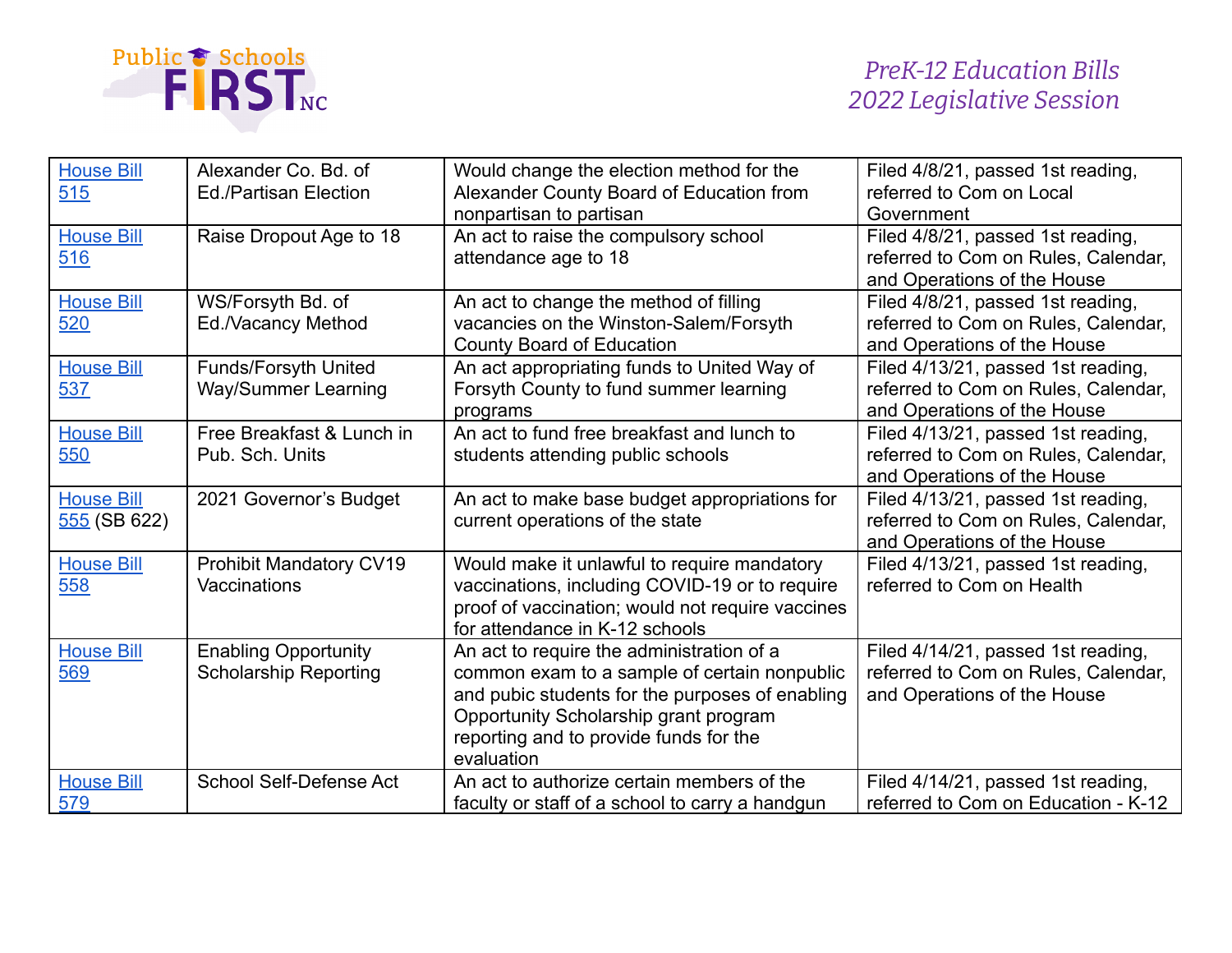

|                               |                                                              | on school grounds to respond to acts of<br>violence or an imminent threat of violence                                                                                            |                                                                                                                                                                                                                                                         |
|-------------------------------|--------------------------------------------------------------|----------------------------------------------------------------------------------------------------------------------------------------------------------------------------------|---------------------------------------------------------------------------------------------------------------------------------------------------------------------------------------------------------------------------------------------------------|
| <b>House Bill</b><br>586      | <b>Allow Public Employee</b><br><b>Collective Bargaining</b> | An act repealing the prohibition on public<br>employee collective bargaining to afford public<br>employees the same rights as private sector<br>employees                        | Filed 4/15/21, passed 1st reading,<br>referred to Com on Rules, Calendar,<br>and Operations of the House                                                                                                                                                |
| <b>House Bill</b><br>591      | Fines and<br>Forfeitures/Payments to<br>Schools              | An act to direct excess receipts in the civil<br>penalty and forfeitures funds to be transferred<br>to the school technology fund                                                | Filed 4/15/21, passed 1st reading,<br>referred to Com on Rules, Calendar,<br>and Operations of the House                                                                                                                                                |
| <b>House Bill</b><br>592      | Remove Restriction on<br>Public School Cap. Fund             | An act to remove the restriction on public<br>school building capital fund allocations when a<br>county also receives a grant from the<br>needs-based public school capital fund | Filed 4/15/21, passed 1st reading,<br>referred to Com on Rules, Calendar,<br>and Operations of the House                                                                                                                                                |
| <b>House Bill</b><br>$616*$   | <b>Charter Replication Act</b>                               | An act to remove certain barriers related to<br>fast-track replication of high-quality charter<br>schools                                                                        | Filed 4/20/21, passed 1st reading,<br>referred to Com on Education -<br>K-12, passed 2nd and 3rd reading,<br>passed 1st reading in Senate,<br>referred to Com on Rules and<br>Operations of the Senate,<br>re-referred to Education/Higher<br>Education |
| <b>House Bill</b><br>$621*$   | Increase Dropout<br>Age/Completion Indicator                 | Would raise the compulsory school attendance<br>age to eighteen years old over a five-year<br>period and establish a completion rate indicator<br>for school performance grades  | Filed 4/20/21, passed 1st reading,<br>referred to Com on Education -<br>K-12, passed 2nd and 3rd reading,<br>passed 1st reading in Senate,<br>referred to Com on Rules and<br>Operations of the Senate                                                  |
| <u>  House Bill</u><br>$644*$ | <b>Remote Academies</b>                                      | Would allow a local board of education to apply<br>for approval of remote academies; enrollment<br>must be no more than 10% of the total student<br>enrollment of that unit      | Filed 4/21/21, passed 1st reading,<br>referred to Com on Education -<br>K-12, reported fav, amend adopted<br>A1, passed 2nd and 3rd reading,                                                                                                            |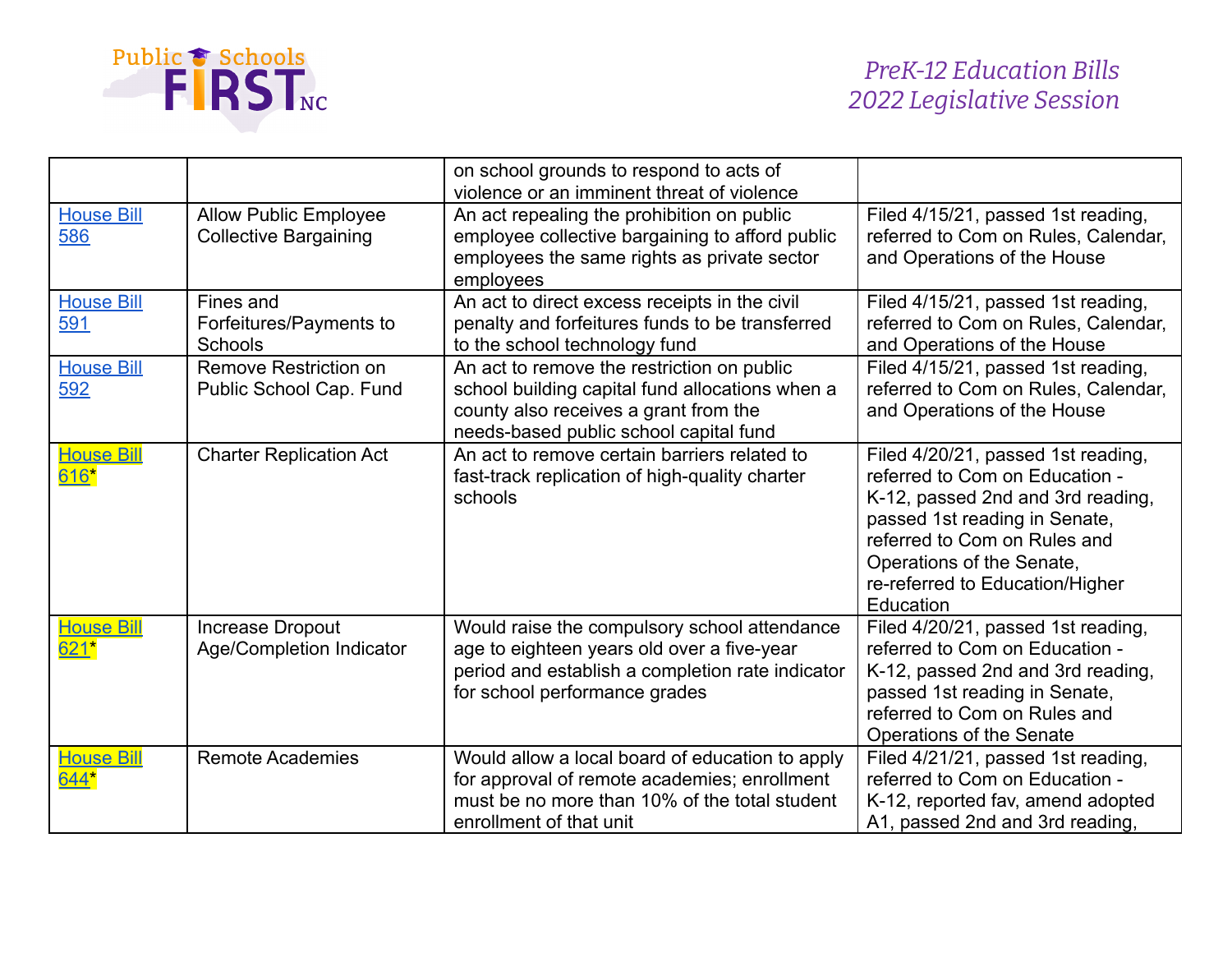

|                             |                                                        |                                                                                                                                                                                                                                                                      | ordered engrossed, passed 1st<br>reading in Senate, referred to Com<br>on Rules and Operations of the<br>Senate                                                                                                                                                                                                                                                           |
|-----------------------------|--------------------------------------------------------|----------------------------------------------------------------------------------------------------------------------------------------------------------------------------------------------------------------------------------------------------------------------|---------------------------------------------------------------------------------------------------------------------------------------------------------------------------------------------------------------------------------------------------------------------------------------------------------------------------------------------------------------------------|
| <b>House Bill</b><br>$657*$ | <b>School Safety/Threat</b><br><b>Assessment Teams</b> | An act to clarify the application of school safety<br>requirements to public schools, to encourage<br>certain nonpublic schools to take measures to<br>improve school safety, and to require that threat<br>assessment teams be established at each<br>public school | Filed 4/22/21, passed 1st reading,<br>referred to Com on Education -<br>K-12, reported fav com substitute,<br>re-referred to Com on Rules.<br>Calendar, and Operations of the<br>House, reported fav, amend adopted<br>A1, passed 2nd and 3rd reading,<br>ordered engrossed, passed 1st<br>reading in Senate, referred to Com<br>on Rules and Operations of the<br>Senate |
| <u>House Bill</u><br>664*   | <b>County Service</b><br>Districts/Early Childhood Ed. | Would authorize counties to establish service<br>districts to finance early childhood education<br>programs                                                                                                                                                          | Filed 4/22/21, passed 1st reading,<br>referred to Com on Education -<br>K-12, re-referred to Com on Local<br>Government, reported fav, passed<br>2nd reading, passed 2nd and 3rd<br>reading, passed 1st reading in<br>Senate, referred to Com on Rules<br>and Operations of the Senate                                                                                    |
| <b>House Bill</b><br>677*   | <b>School Accountability</b><br>Recommendation Comm.   | An act to establish a committee to create a<br>graduate profile and school accountability<br>system with multiple measures for NC public<br>schools                                                                                                                  | Filed 4/26/21, passed 1st reading,<br>referred to Com on Education -<br>K-12, reported fav, passed 2nd and<br>3rd reading, passed 1st reading in<br>Senate, referred to Com on Rules<br>and Operations of the Senate                                                                                                                                                      |
| <b>House Bill</b><br>681    | <b>CCS/Teacher In-State</b><br><b>Tuition Pilot</b>    | An act to establish a teacher recruitment pilot<br>program in Craven County Schools for                                                                                                                                                                              | Filed 4/26/21, passed 1st reading,<br>referred to Com on Education -                                                                                                                                                                                                                                                                                                      |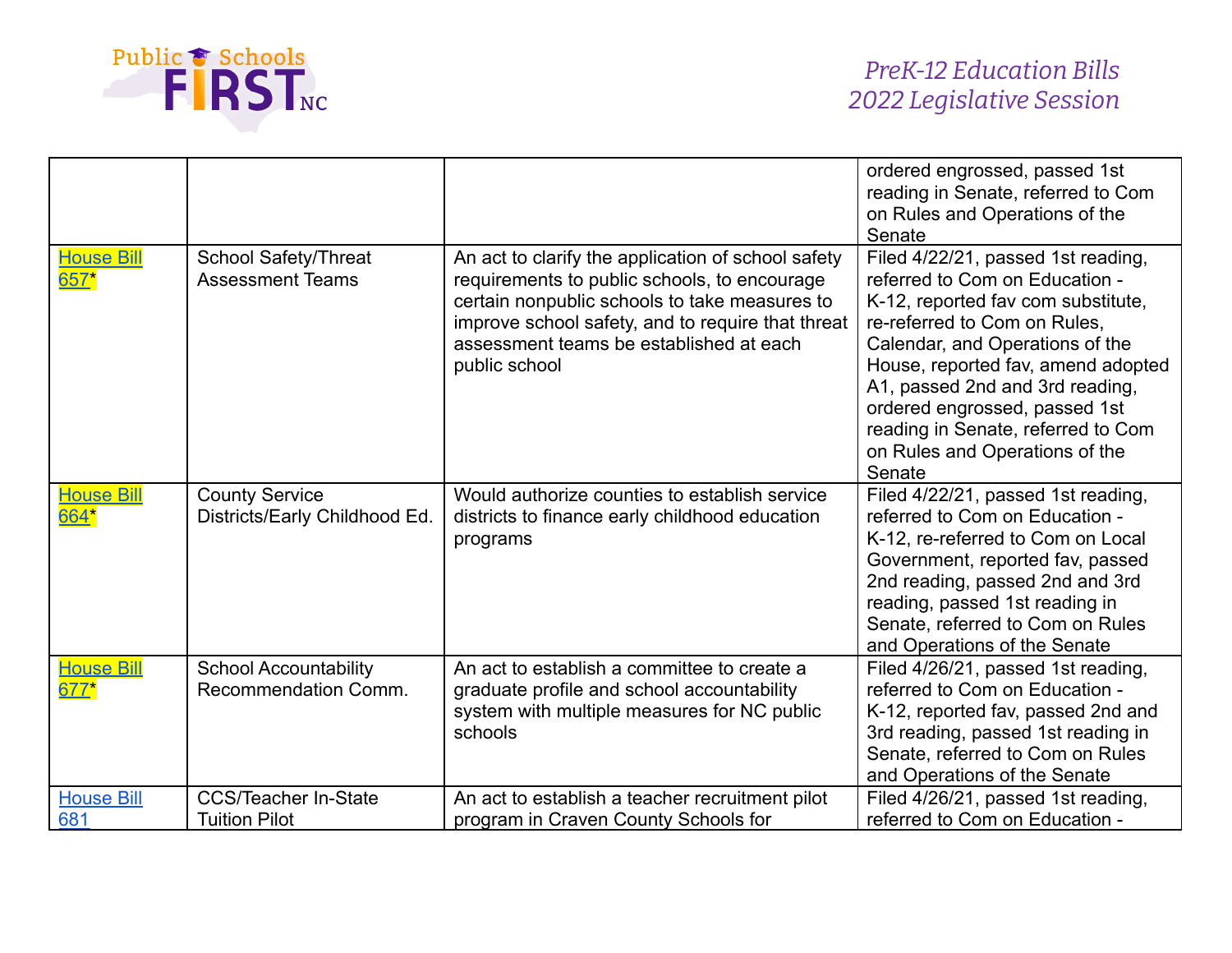

|                             |                                                              | out-of-state teachers holding a residency<br>license to be charged in-state tuition at certain<br>constituent institutions of the University of North<br>Carolina                                                                                                                                                                                                                      | K-12, reported fav, re-referred to<br>Com on Appropriations                                                                                                                                                                                                                                       |
|-----------------------------|--------------------------------------------------------------|----------------------------------------------------------------------------------------------------------------------------------------------------------------------------------------------------------------------------------------------------------------------------------------------------------------------------------------------------------------------------------------|---------------------------------------------------------------------------------------------------------------------------------------------------------------------------------------------------------------------------------------------------------------------------------------------------|
| <b>House Bill</b><br>710    | School Bus/Failure to<br>Stop/Penalties/Evidence             | Would revise certain penalties for failure to stop<br>for a school bus and authorize the use of<br>vehicle registration as prima facie evidence of<br>responsibility                                                                                                                                                                                                                   | Filed 4/27/21, passed 1st reading,<br>referred to Com on Transportation                                                                                                                                                                                                                           |
| House Bill 711              | <b>Black and Native American</b><br><b>History Education</b> | Would integrate education on Black history and<br>Native American history into the standard<br>course of study                                                                                                                                                                                                                                                                         | Filed 4/27/21, passed 1st reading,<br>referred to Com on Education - K-12                                                                                                                                                                                                                         |
| <b>House Bill</b><br>$729*$ | <b>Charter Schools Omnibus</b>                               | Would make various changes to the laws<br>governing charter schools; would give charters<br>access to public capital dollars                                                                                                                                                                                                                                                           | Vetoed by Governor 8/23/21,<br>referred to Com on Rules, Calendar,<br>and Operations of the House                                                                                                                                                                                                 |
| <b>House Bill</b><br>746*   | POW/MIA Flags/State Bldgs<br>& Schools                       | Would require POW/MIA flags to be flown at<br>state-owned buildings and public schools if the<br>flag can be attached to an existing flag pole                                                                                                                                                                                                                                         | Filed 4/29/21, passed 1st reading,<br>referred to Com on State<br>Government, passed 2nd and 3rd<br>reading, passed 1st reading in<br>Senate, referred to Com on Rules<br>and Operations of the Senate                                                                                            |
| <b>House Bill</b><br>749    | <b>Healthy Students - School</b><br>Psychs/COVID-19          | Would appropriate funds for the recruitment<br>and retention of school psychologists in public<br>schools                                                                                                                                                                                                                                                                              | Filed 4/29/21, passed 1st reading,<br>referred to Com on Appropriations                                                                                                                                                                                                                           |
| <b>House Bill</b><br>$755*$ | Parents' Bill of Rights                                      | An act to enumerate the rights of parents to<br>direct the upbringing, education, health care,<br>and mental health of their minor children; would<br>require a process for parents to review<br>materials and consent for participation in<br>reproductive health and safety education<br>programs; would provide parents a copy of any<br>student well-being questionnaire or health | Filed 4/29/21, passed 1st, 2nd, and<br>3rd reading, passed 1st reading in<br>Senate, referred to Com on Rules<br>and Operations of the Senate,<br>re-referred to Education/Higher<br>Education, com substitute adopted,<br>re-referred to Com on Health Care,<br>reported fav, re-referred Com on |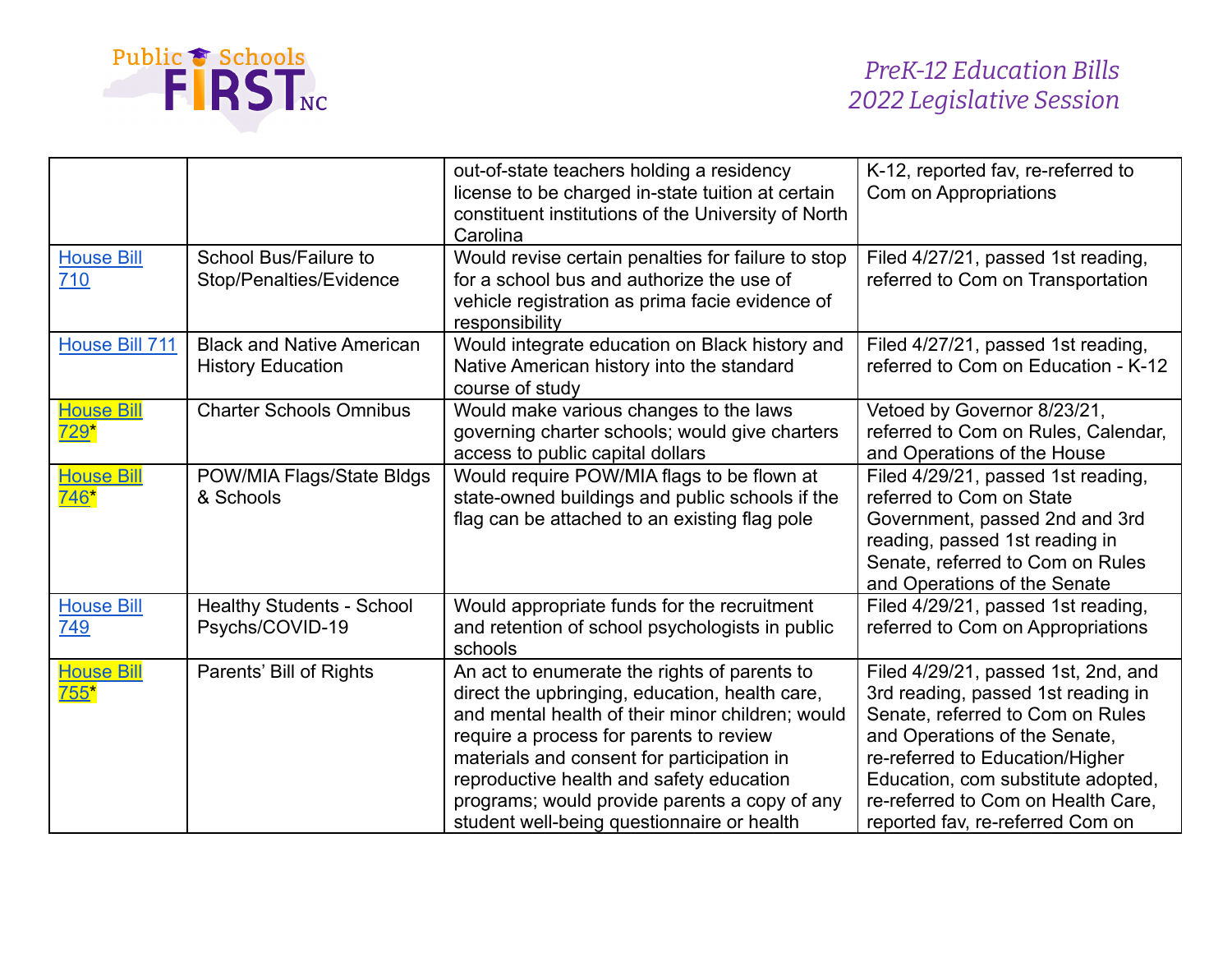

|                                  |                                                           | screening form; would notify parents if a child<br>changes their name or pronoun used                                                                                                                                                                                                                                                            | Rules and Operations of the Senate,<br>amend adopted A1, passed 2nd and<br>3rd reading, engrossed, sent to<br>House, referred to Com on Rules,<br>Calendar, and Operations of the<br>House |
|----------------------------------|-----------------------------------------------------------|--------------------------------------------------------------------------------------------------------------------------------------------------------------------------------------------------------------------------------------------------------------------------------------------------------------------------------------------------|--------------------------------------------------------------------------------------------------------------------------------------------------------------------------------------------|
| <b>House Bill</b><br><u>760*</u> | <b>Opportunity Gap Task Force</b>                         | Would establish the Opportunity Gap Task<br>Force to study the opportunity gap and<br>consider effective approaches to close the<br>opportunity gap                                                                                                                                                                                              | Filed 4/29/21, passed 1st, 2nd, and<br>3rd reading, passed 1st reading in<br>Senate, referred to Com on Rules<br>and Operations of the Senate                                              |
| <b>House Bill</b><br>767         | Modify Opp.<br>Scholarship/Children of<br><b>Veterans</b> | An act to expand eligibility criteria for the<br>Opportunity Scholarship grant program (aka<br>private school voucher program) to children of<br>veterans without requiring prior attendance in<br>an NC public school and to waive income<br>eligibility criteria for veterans with a<br>service-connected disability of one hundred<br>percent | Filed 5/3/21, passed 1st reading,<br>referred to Com on Education - K-12                                                                                                                   |
| <b>House Bill</b><br>774         | Nonpartisan Boards of<br><b>Education Statewide</b>       | An act to require that every election for a board<br>of education be held as nonpartisan                                                                                                                                                                                                                                                         | Filed 5/3/21, passed 1st reading,<br>referred to Com on Rules, Calendar,<br>and Operations of the House                                                                                    |
| <b>House Bill</b><br>778         | Increase<br>Resources/COVID-19/Local<br>Bd. of Ed.        | Would provide additional resources for local<br>boards of education to respond to COVID-19<br>impacts for the 2021-22 fiscal year                                                                                                                                                                                                                | Filed 5/3/21, passed 1st reading,<br>referred to Com on State<br>Government                                                                                                                |
| <b>House Bill</b><br>790         | Inform the Public of<br><b>Instructional Materials</b>    | Would require each school to display the<br>instructional materials and activities used on<br>the school website at least 15 days prior to the<br>start of each semester by subject area and<br>grade level                                                                                                                                      | Filed 5/3/21, passed 1st reading,<br>referred to Com on Education - K-12                                                                                                                   |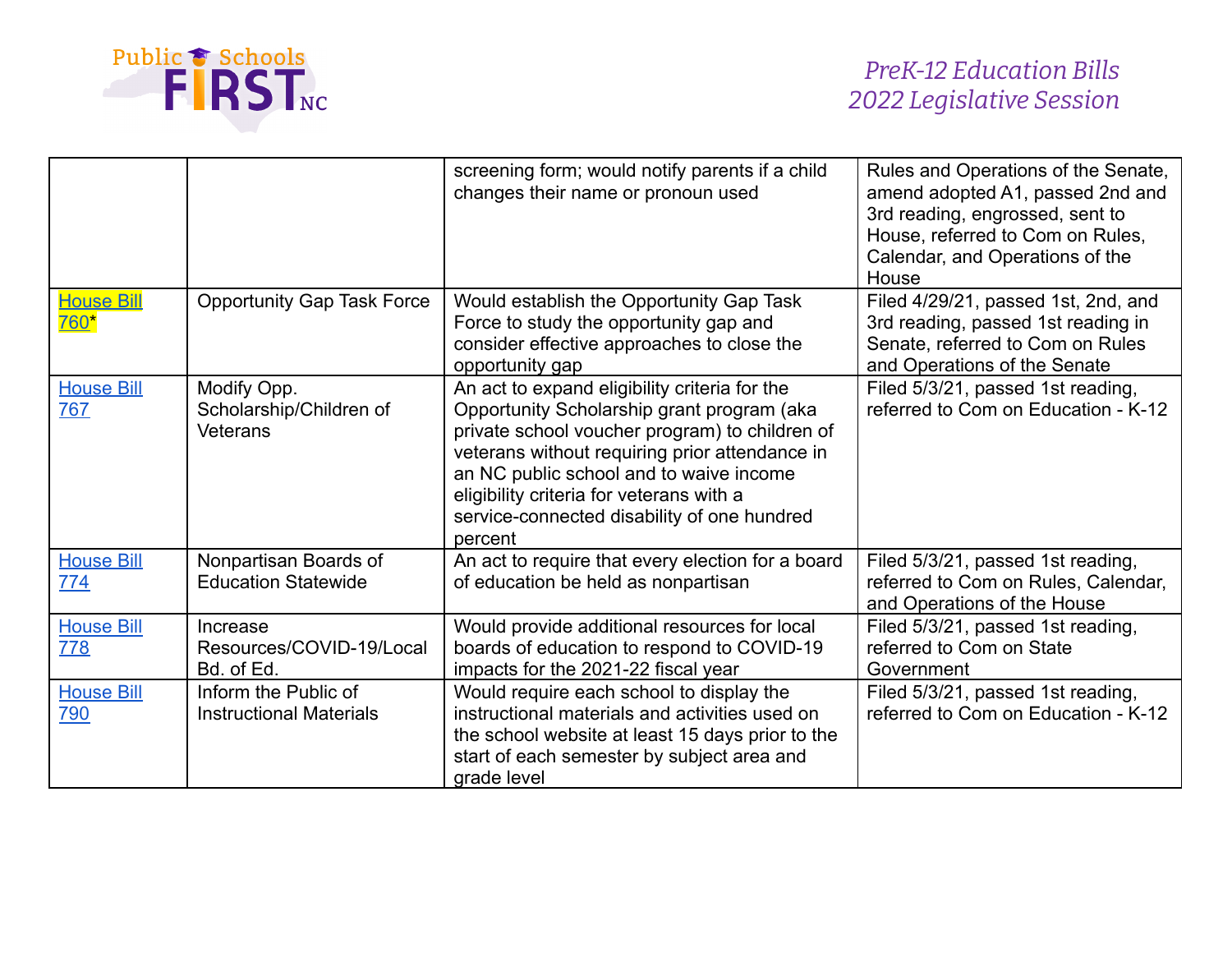

| <b>House bill</b><br>794*   | Allow Schools in All Zoning<br><b>Districts</b>               | An act to designate schools as permitted use in<br>all zoning districts and to specify that charter<br>schools are a school for that purpose                                                                                                                                                                  | Filed 5/3/21, passed 1st reading,<br>referred to Com on Local<br>Government, reported fav,<br>re-referred to Com on Rules,<br>Calendar, and Operations of the<br>House, placed on cal for 5/10/21,<br>passed 2nd and 3rd reading, passed<br>1st reading in Senate, referred to<br>Com on Rules and Operations of the<br>Senate |
|-----------------------------|---------------------------------------------------------------|---------------------------------------------------------------------------------------------------------------------------------------------------------------------------------------------------------------------------------------------------------------------------------------------------------------|--------------------------------------------------------------------------------------------------------------------------------------------------------------------------------------------------------------------------------------------------------------------------------------------------------------------------------|
| <b>House Bill</b><br>808    | Modify Year-Round School<br>Definition                        | Would modify the definition of year-round<br>school to say that a year-round school may use<br>a plan that requires students to attend four<br>quarters of between 43 and 48 instructional<br>days each calendar year with vacation periods<br>for students between 14 and 18 days<br>separating each quarter | Filed 5/3/21, passed 1st reading,<br>referred to Com on Education - K-12                                                                                                                                                                                                                                                       |
| <b>House Bill</b><br>815    | <b>County Broadband Authority</b>                             | An act to facilitate the expansion of broadband<br>service in unserved areas of the state; to<br>authorize counties to provide grants to<br>broadband service providers                                                                                                                                       | Filed 5/4/21, passed 1st reading,<br>referred to Com on Energy,<br>re-referred to Com on Appropriations                                                                                                                                                                                                                        |
| <b>House Bill</b><br>$825*$ | Charter School Advisory Bd.<br><b>Member Changes</b>          | An act to change the membership of the NC<br>Charter Schools Advisory Board and create a<br>stagger for the appointments to the board;<br>would let the State Superintendent of Public<br>Instruction be a voting member of the board                                                                         | Filed 5/4/21, passed 1st reading,<br>referred to Com on Education -<br>K-12, passed 2nd and 3rd reading,<br>passed 1st reading in Senate,<br>referred to Com on Rules and<br>Operations of the Senate                                                                                                                          |
| <b>House Bill</b><br>837    | <b>Increase Student Access to</b><br><b>School Counselors</b> | Would require school counselors to be<br>employed or available to all public school units,<br>require additional training for school                                                                                                                                                                          | Filed 5/4/21, passed 1st reading,<br>referred to Com on Appropriations                                                                                                                                                                                                                                                         |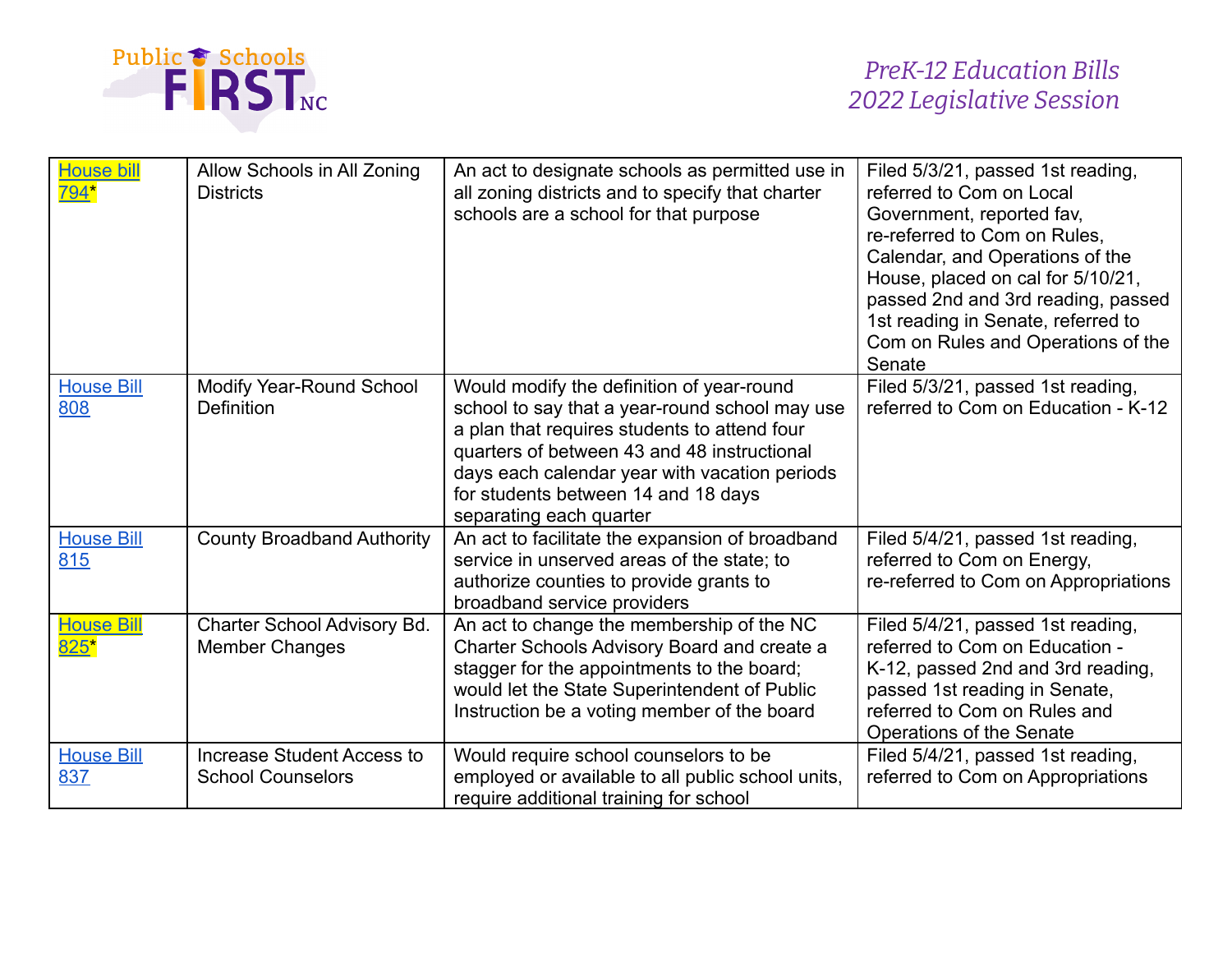

|                             |                                                            | counselors, and appropriate funds for school<br>counselors                                                                                                                                    |                                                                                                                                                                                                       |
|-----------------------------|------------------------------------------------------------|-----------------------------------------------------------------------------------------------------------------------------------------------------------------------------------------------|-------------------------------------------------------------------------------------------------------------------------------------------------------------------------------------------------------|
| <b>House Bill</b><br>860    | Legislative<br>Recommendation/Lottery<br>Scholar.          | An act to allow legislators to recommend<br>eligible students to receive lottery scholarships                                                                                                 | Filed 5/4/21, passed 1st reading,<br>referred to Com on Education - K-12                                                                                                                              |
| <b>House Bill</b><br>864    | Driver Educ/Drug & Alcohol<br>Awareness                    | An act to require a course in alcohol and drug<br>abuse awareness for persons eighteen years<br>and older and who are first-time drivers                                                      | Filed 5/4/21, passed 1st reading,<br>referred to Com on Transportation                                                                                                                                |
| <b>House Bill</b><br>874    | <b>School Calendar Flexibility</b>                         | Would provide additional flexibility in adopting<br>the school calendar                                                                                                                       | Filed 5/4/21, passed 1st reading,<br>referred to Com on Education - K-12                                                                                                                              |
| <b>House Bill</b><br>876    | <b>Vaccination Private Choice</b><br><b>Protection Act</b> | Would not require public or private school<br>students to have the COVID-19 vaccine                                                                                                           | Filed 5/4/21, passed 1st reading,<br>referred to Com on Rules, Calendar,<br>and Operations of the House                                                                                               |
| <b>House Bill</b><br>$878*$ | Schools for the<br>Deaf/Administration                     | Would provide that the Eastern NC School for<br>the Deaf and the NC School for the Deaf are<br>governed but boards of trustees and function<br>similarly as local school administrative units | Filed 5/4/21, passed 1st reading,<br>referred to Com on Education -<br>K-12, passed 2nd and 3rd reading,<br>passed 1st reading in Senate,<br>referred to Com on Rules and<br>Operations of the Senate |
| <b>House Bill</b><br>882    | <b>Behavioral Health Services</b><br>for Students          | An act to permit students to receive behavioral<br>health services in public school units                                                                                                     | Filed 5/4/21, passed 1st reading,<br>referred to Com on Health                                                                                                                                        |
| <b>House Bill</b><br>883    | <b>Classroom Supplies Funds</b><br>for Teachers            | Would provide \$100 per classroom teacher<br>each year for the purchase of classroom<br>supplies                                                                                              | Filed 5/4/21, passed 1st reading,<br>referred to Com on Rules, Calendar,<br>and Operations of the House                                                                                               |
| <b>House Bill</b><br>895    | <b>Extended-Year Teacher</b><br>Contracts                  | Would provide extended-year contracts for<br>initially licensed teachers, mentor teachers,<br>teachers in low-performing schools and certain<br>veteran teachers                              | Filed 5/4/21, passed 1st reading,<br>referred to Com on Rules, Calendar,<br>and Operations of the House                                                                                               |
| <b>House Bill</b><br>903    | <b>School Calendar</b><br>Flexibility/Statewide            | Would provide additional flexibility statewide in<br>adopting the school calendar                                                                                                             | Filed 5/6/21, passed 1st reading,<br>referred to Com on Education - K-12                                                                                                                              |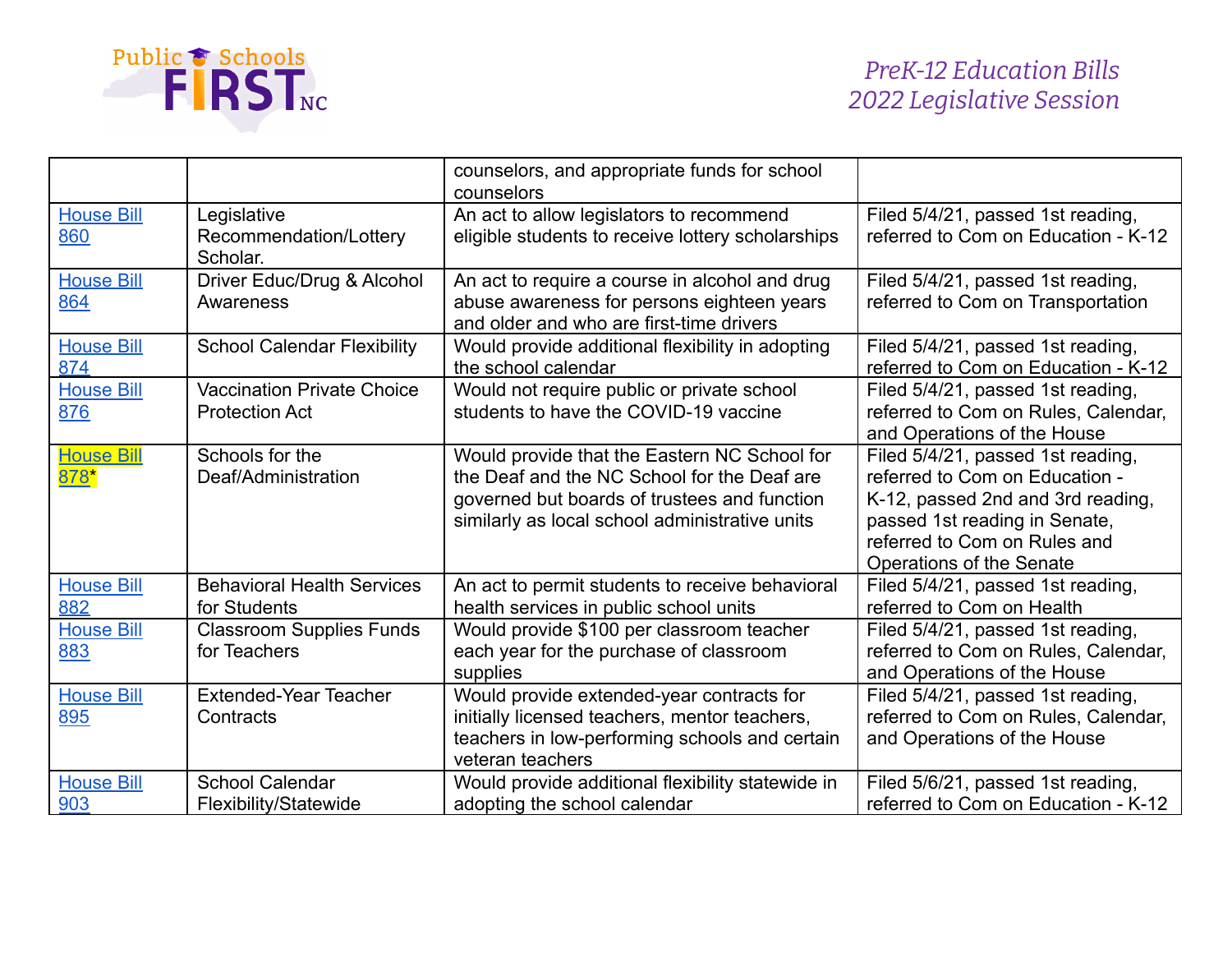

| House Bill 911           | <b>Regulatory Reform 2.0</b>                         | An act to provide regulatory relief; would<br>change teacher licensure request process to go<br>through the governing body of a public school<br>unit instead of the local board of education;<br>would grant enrollment priority to grandchildren<br>of the charter school's board of directors; would<br>allow charters to extend any deadline to begin<br>operations if it notifies the State Board that it's<br>seeking land use or development approvals | Filed 5/10/21, passed reading in<br>House, amend adopted A1, A2, A3,<br>passed 2nd reading in House, on<br>calendar for 8/10/21, amend<br>adopted A4, A5, passed 3rd reading,<br>ordered engrossed, sent to Senate,<br>passed 1st reading, referred to Com<br>on Rules and Operations of the<br>Senate |
|--------------------------|------------------------------------------------------|---------------------------------------------------------------------------------------------------------------------------------------------------------------------------------------------------------------------------------------------------------------------------------------------------------------------------------------------------------------------------------------------------------------------------------------------------------------|--------------------------------------------------------------------------------------------------------------------------------------------------------------------------------------------------------------------------------------------------------------------------------------------------------|
| <b>House Bill</b><br>915 | Turn High-Achieving<br><b>Students into Teachers</b> | Would provide \$100,000 in nonrecurring funds<br>for each year of the 2021-23 fiscal biennium to<br>the NC Foundation for Public School Children<br>to be used for the NC Teacher Cadet Program<br>to encourage high-achieving high school<br>students to attend college and teach in NC<br>public schools                                                                                                                                                    | Filed 5/10/21, passed 1st reading,<br>referred to Com on Appropriations                                                                                                                                                                                                                                |
| <b>House Bill</b><br>920 | <b>Charter School Omnibus</b>                        | Would make various changes to the laws<br>regarding charter schools; would require<br>charters to provide transportation; require<br>charters to participate in summer school<br>program to address pandemic learning loss                                                                                                                                                                                                                                    | Filed 5/10/21, passed 1st reading,<br>referred to Com on Rules, Calendar,<br>and Operations of the House                                                                                                                                                                                               |
| <b>House Bill</b><br>923 | <b>Social and Emotional</b><br><b>Learning Pilot</b> | An act to establish a pilot program to implement<br>social and emotional learning curriculum in<br>kindergarten classrooms                                                                                                                                                                                                                                                                                                                                    | Filed 5/10/21, passed 1st reading,<br>referred to Com on Education - K-12                                                                                                                                                                                                                              |
| <b>House Bill</b><br>934 | <b>Student Success Program</b>                       | An act to establish the Student Success<br>Program; includes \$170 million in nonrecurring<br>funds; allows DPI to administer funds for<br>parents of eligible children to use funds to<br>mitigate the negative impacts of COVID-19<br>towards educational uses of their choice                                                                                                                                                                              | Filed 5/11/21, passed 1st reading,<br>referred to Com on Education - K-12                                                                                                                                                                                                                              |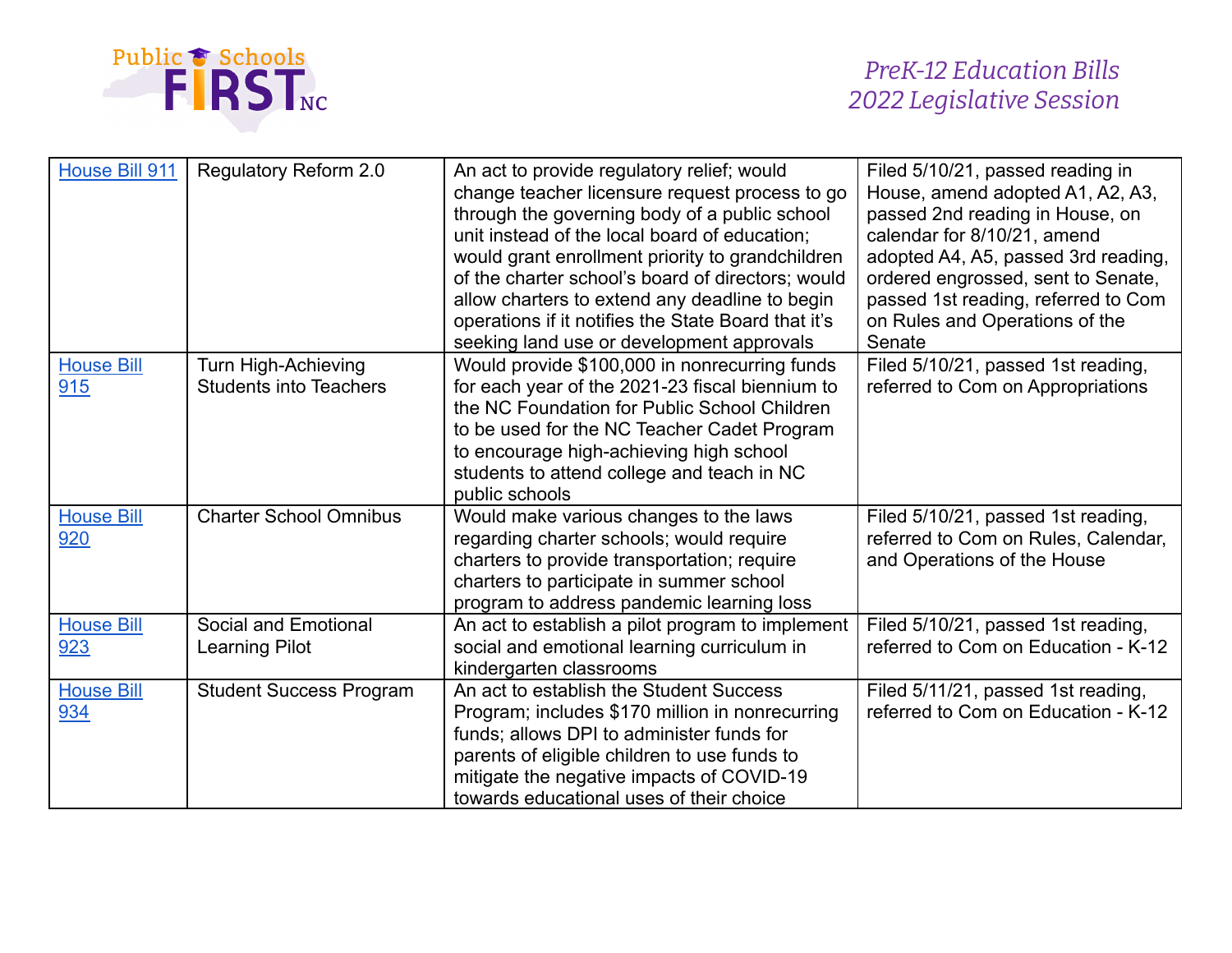

| <b>House Bill</b><br>942 | <b>Green Schools Save Money</b>                        | Would appropriate funds to improve energy<br>efficiency in local schools, to power schools<br>with solar energy, and replace<br>combustion-powered school buses with<br>electric-powered school buses                                                                           | Filed 5/11/21, passed 1st reading,<br>referred to Com on Rules, Calendar,<br>and Operations of the House                                                                                                                                                                                                                                                                                   |
|--------------------------|--------------------------------------------------------|---------------------------------------------------------------------------------------------------------------------------------------------------------------------------------------------------------------------------------------------------------------------------------|--------------------------------------------------------------------------------------------------------------------------------------------------------------------------------------------------------------------------------------------------------------------------------------------------------------------------------------------------------------------------------------------|
| <b>House Bill</b><br>946 | Sound Basic Education for<br><b>Every Child</b>        | An act to address critical needs in public<br>education and to provide the opportunity for a<br>sound, basic education to every child in the<br>state                                                                                                                           | Filed 5/11/21, passed 1st reading,<br>referred to Com on Rules, Calendar,<br>and Operations of the House                                                                                                                                                                                                                                                                                   |
| <b>House Bill</b><br>947 | The G.R.E.A.T. Broadband<br><b>Expansion Act</b>       | An act to establish the completing access to<br>broadband program, to create a fixed wireless<br>and satellite broadband grant program within<br>the G.R.E.A.T. program, and make changes to<br>the Growing Rural Economies with Access to<br>Technologies (G.R.E.A.T.) program | Filed 5/11/21, passed 1st reading,<br>referred to Com on Energy and<br>Public Utilities, withdrawn, referred<br>to Com on Appropriations, reported<br>fav com substitute, referred to Com<br>on Rules, Calendar, and Operations<br>of the House, reported fav, passed<br>2nd and 3rd reading, passed 1st<br>reading in Senate, referred to Com<br>on Rules and Operations of the<br>Senate |
| <b>House Bill</b><br>948 | Add Segregation Score to<br><b>School Report Cards</b> | Would incorporate measures of proportionality<br>and equality into state accountability models                                                                                                                                                                                  | Filed 5/11/21, passed 1st reading,<br>referred to Com on Rules, Calendar,<br>and Operations of the House                                                                                                                                                                                                                                                                                   |
| <b>House Bill</b><br>952 | <b>Mental Health Triage Unit</b><br>Pilot Program      | Would establish the Mental Health Triage Unit<br>pilot program                                                                                                                                                                                                                  | Filed 5/11/21, passed 1st reading,<br>referred to Com on Rules, Calendar,<br>and Operations of the House                                                                                                                                                                                                                                                                                   |
| <b>House Bill</b><br>953 | Funds for Sch. Mental<br><b>Health Support Persons</b> | An act to fund additional school counselors,<br>social workers, and psychologists over five<br>years and increase compensation for school<br>counselors who are also licensed clinical<br>mental health counselors                                                              | Filed 5/11/21, passed 1st reading,<br>referred to Com on Appropriations                                                                                                                                                                                                                                                                                                                    |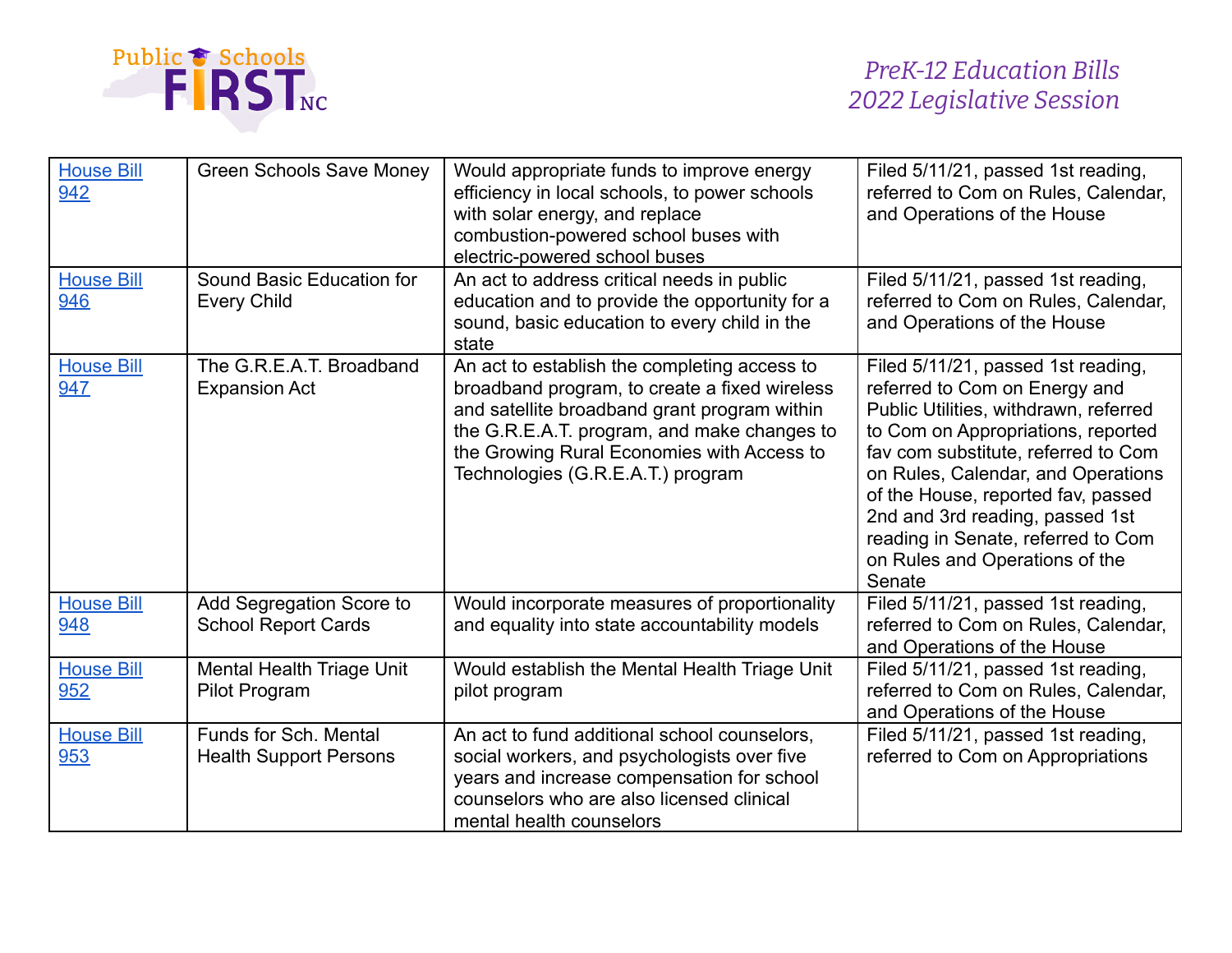

| <b>House Bill</b><br>966  | HBCU/HMSI/Adv.<br><b>Bd./Teaching Fellows</b>               | Would allocate additional funds to institutions<br>identified as historically minority-serving<br>institutions and add certain institutions to the<br>NC Teaching Fellows program                                     | Filed 5/11/21, passed 1st reading,<br>referred to Com on Appropriations                                                                                                                                                                                  |
|---------------------------|-------------------------------------------------------------|-----------------------------------------------------------------------------------------------------------------------------------------------------------------------------------------------------------------------|----------------------------------------------------------------------------------------------------------------------------------------------------------------------------------------------------------------------------------------------------------|
| <b>House Bill</b><br>968  | <b>DRIVE</b><br>Recommendations/Teacher<br><b>Diversity</b> | Would implement various initiatives and<br>program expansions to promote teacher<br>diversity and increase teacher recruitment                                                                                        | Filed 5/11/21, passed 1st reading,<br>referred to Com on Rules, Calendar,<br>and Operations of the House                                                                                                                                                 |
| <b>House Bill</b><br>993  | <b>School Calendar</b><br><b>Flexibility/Stanly County</b>  | An act to provide additional flexibility to Stanly<br>County in adopting the school calendar                                                                                                                          | Filed 5/18/22, passed 1st reading,<br>referred to Com on Local Gov't,<br>reported fav, re-referred Com on<br>Rules, Calendar, and Operations of<br>the House, reported fav, cal<br>pursuant rule 36(b), passed 2nd<br>reading (97-3), passed 3rd reading |
| <b>House Bill</b><br>1009 | Funds for Ready for School,<br>Ready for Life               | Would appropriate funds for Ready for School,<br>Ready for Life in Guilford County                                                                                                                                    | Filed 5/19/22, passed first reading,<br>referred to Com on Appropriations                                                                                                                                                                                |
| <b>House Bill</b><br>1022 | <b>High School Trade Study</b>                              | An act to require the Dept. of Labor to study<br>ways to increase the number of workers<br>practicing the trades in the labor force of NC                                                                             | Filed 5/23/22, passed first reading,<br>referred to Com on Appropriations                                                                                                                                                                                |
| <b>House Bill</b><br>1029 | Inn. Signature Career<br><b>Academy Pilot/Funds</b>         | Would appropriate funds for the Innovative<br>Signature Career Academy program in Guilford<br><b>County Schools</b>                                                                                                   | Filed 5/24/22, passed first reading,<br>referred to Com on Appropriations                                                                                                                                                                                |
| <b>House Bill</b><br>1032 | <b>Sound Basic Education</b>                                | Would provide a sound basic education to<br>every student in NC by funding the<br>Comprehensive Remedial Plan (Leandro)                                                                                               | Filed 5/24/22, passed first reading,<br>referred to Com on Rules, Calendar,<br>and Operations of the House                                                                                                                                               |
| <b>House Bill</b><br>1047 | 2.5% COLA for State<br>Retirees/Funds                       | Would provide a cost-of-living adjustment for<br>retirees of the Teachers' and State Employees'<br>Retirement System, the Consolidated Judicial<br>Retirement System, and the Legislative<br><b>Retirement System</b> | Filed 5/25/22, passed first reading,<br>referred to Com on Appropriations                                                                                                                                                                                |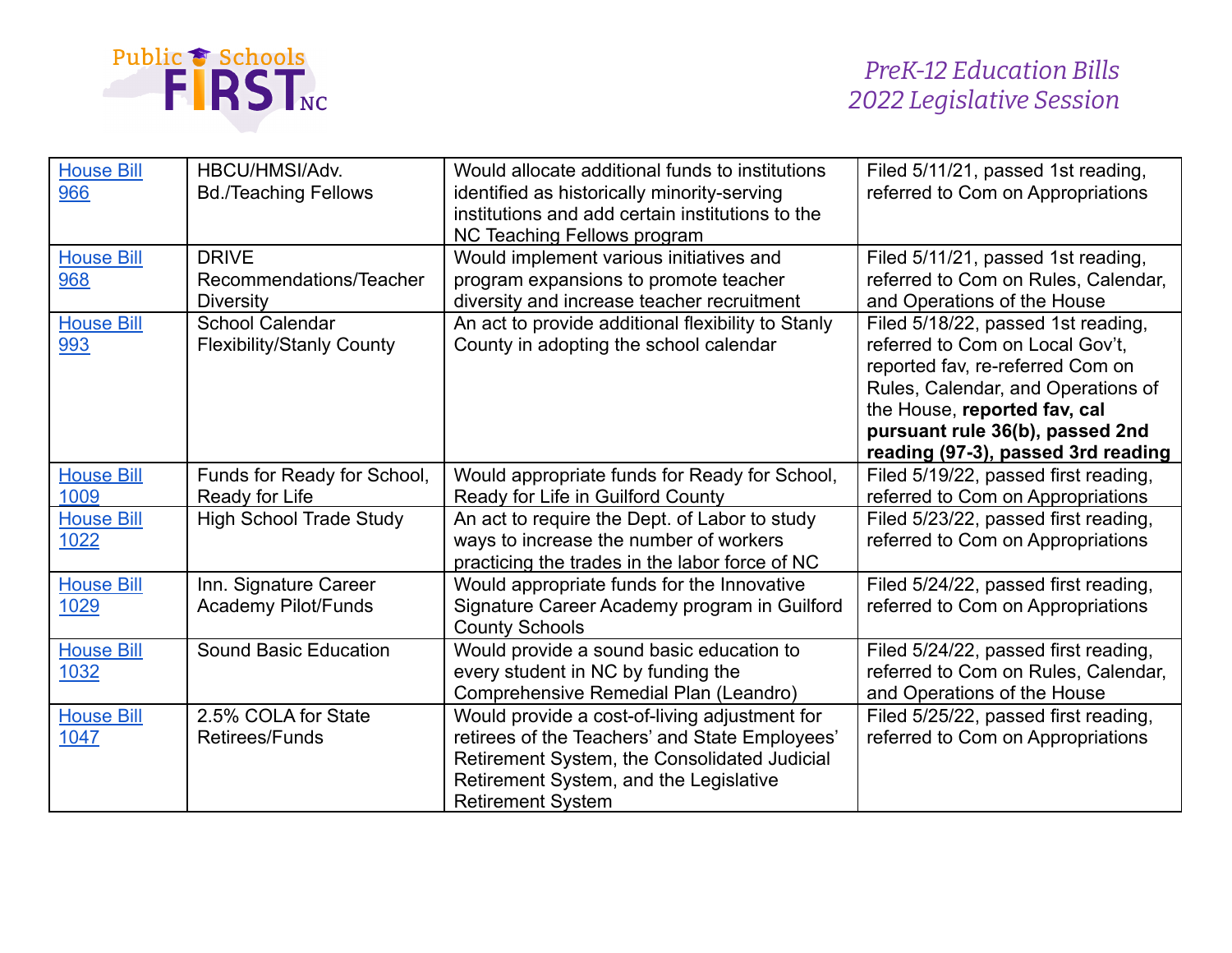

| <b>House Bill</b><br>1050 | Youth Sports Scholarship<br>Act                        | Would require a youth sports scholarship<br>program to expand youth participation in sports<br>and encourage regular physical activity into<br>adulthood                                                                                                                                                     | Filed 5/25/22, passed first reading,<br>referred to Com on Appropriations                                  |
|---------------------------|--------------------------------------------------------|--------------------------------------------------------------------------------------------------------------------------------------------------------------------------------------------------------------------------------------------------------------------------------------------------------------|------------------------------------------------------------------------------------------------------------|
| <b>House Bill</b><br>1067 | Parents' Right to Know and<br><b>Student Welfare</b>   | Would require schools to adopt procedures to<br>notify parents of their child's physical and<br>mental health and require schools to adopt<br>procedures for a parent to notify the principal of<br>concerns regarding a school's procedure or<br>practice                                                   | Filed 5/25/22, passed first reading,<br>referred to Com on Education - K-12                                |
| <b>House Bill</b><br>1071 | Allow Durham Cty to<br><b>Provide Employee Housing</b> | Would authorize the Durham Public Schools<br>Board of Education and Durham County to<br>provide affordable rental housing for teachers,<br>police officers, first responders, and other<br>employees of Durham Public Schools and<br>Durham County                                                           | Filed 5/25/22, passed first reading,<br>referred to Com on Local<br>Government                             |
| <b>House Bill</b><br>1074 | <b>Child Care Act</b>                                  | An act to reenact the Child Care tax credit,<br>expand the pre-k program and increase care<br>subsidy, provide school lunch at no cost and<br>fund public child care by community colleges;<br>require a report on the feasibility and<br>advisability of a high school child care<br>apprenticeship program | Filed 5/26/22, passed first reading,<br>referred to Com on Finance                                         |
| <b>House Bill</b><br>1079 | Sound Basic Education for<br><b>Every Child</b>        | An act to address critical needs in public<br>education and to provide the opportunity for a<br>sound basic education to every child in the<br>state; would develop a teacher licensure model<br>to restore respect and build a more diverse<br>teaching force; would expand the Teaching<br>Fellows program | Filed 5/26/22, passed first reading,<br>referred to Com on Rules, Calendar,<br>and Operations of the House |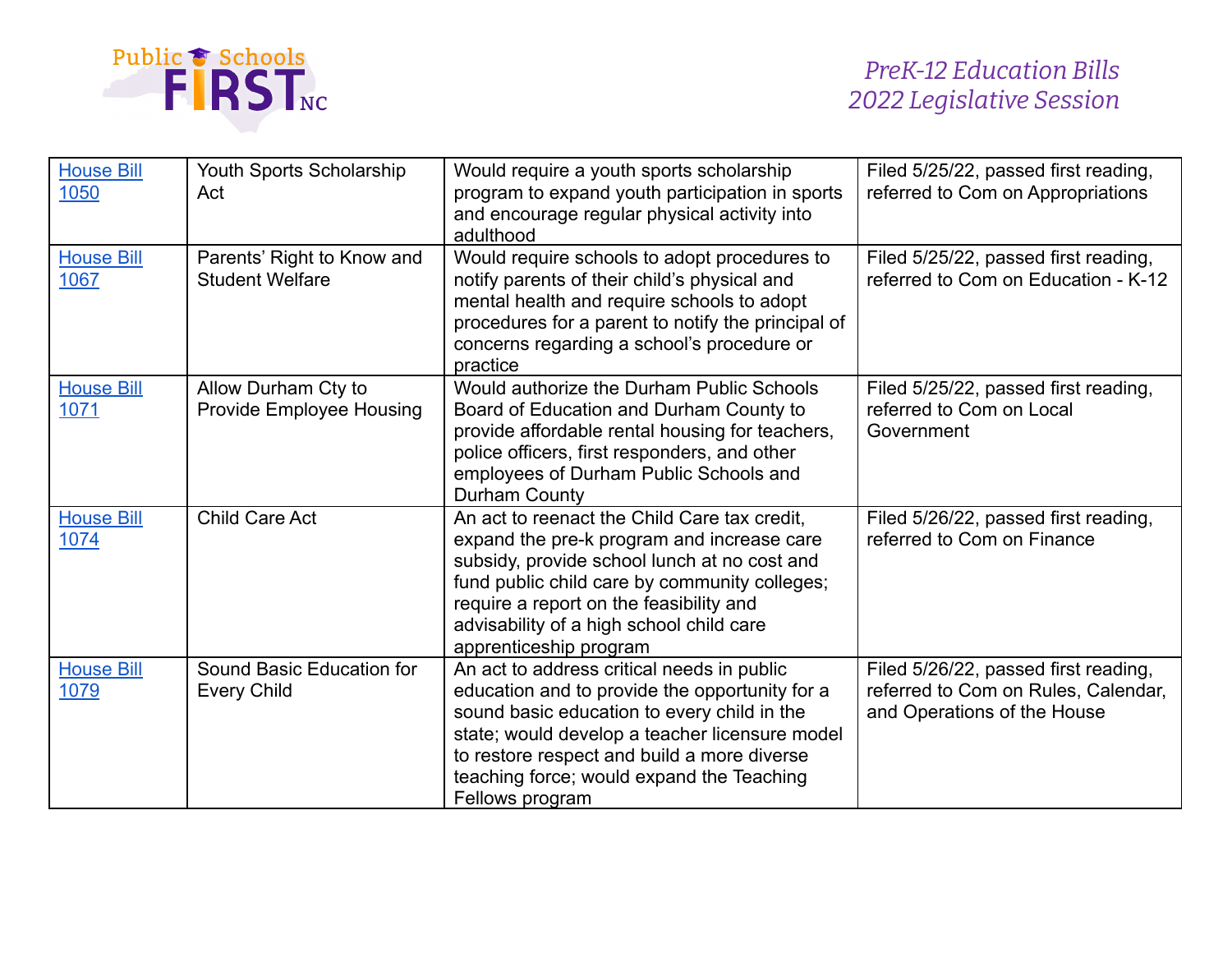

| <b>House Bill</b><br>1080 | Professionalizing the<br><b>Education Workforce</b>     | An act to prevent the elimination of retiree<br>medical benefits for members first earning<br>service under the state retirement system on or<br>after Jan. 1, 2021, to increase salaries for<br>teachers and instructional support personnel<br>who have sixteen or more years of experience<br>and to provide education-based salary<br>supplements to school social workers                                     | Filed 5/26/22, passed first reading,<br>referred to Com on Rules, Calendar,<br>and Operations of the House |
|---------------------------|---------------------------------------------------------|--------------------------------------------------------------------------------------------------------------------------------------------------------------------------------------------------------------------------------------------------------------------------------------------------------------------------------------------------------------------------------------------------------------------|------------------------------------------------------------------------------------------------------------|
| <b>House Bill</b><br>1092 | <b>Student Mental Health</b><br>Support Act             | An act to fund a school mental health grant<br>program                                                                                                                                                                                                                                                                                                                                                             | Filed 5/26/22, passed first reading,<br>referred to Com on Appropriations                                  |
| <b>House Bill</b><br>1097 | <b>Extended Learning for</b><br><b>Elective Courses</b> | An act to extend learning opportunities to<br>include alternative educational opportunities for<br>elective course credit                                                                                                                                                                                                                                                                                          | Filed 5/26/22, passed first reading,<br>referred to Com on Education - K-12                                |
| <b>House Bill</b><br>1106 | <b>Greensboro School</b><br><b>Suspension Support</b>   | An act to fund the New Light Intergenerational<br>Outreach School Suspension program in<br><b>Guilford County</b>                                                                                                                                                                                                                                                                                                  | Filed 5/26/22, passed first reading,<br>referred to Com on Appropriations                                  |
| <b>House Bill</b><br>1118 | <b>SCHOOLS Act</b>                                      | An act to allow use of remote instruction for<br>school makeup days, to grant school calendar<br>flexibility statewide, to increase principal<br>salaries, to create a tutoring fund from available<br>remaining Opportunity Scholarship funds, to<br>loosen zoning restrictions for schools, to<br>restore retirement benefits to state employees,<br>and to modify school performance scores and<br>report cards | Filed 5/26/22, passed 1st reading,<br>referred to Com on Appropriations                                    |
| <b>House Bill</b><br>1129 | Parents' Bill of Rights                                 | An act to enumerate the rights held by parents<br>related to the upbringing, education, health<br>care, and mental health of their minor child;<br>gives a parent the right to access all education<br>records; to be able to sit in the child's class and<br>more                                                                                                                                                 | Filed 5/26/22, passed 1st reading,<br>referred to Com on Appropriations                                    |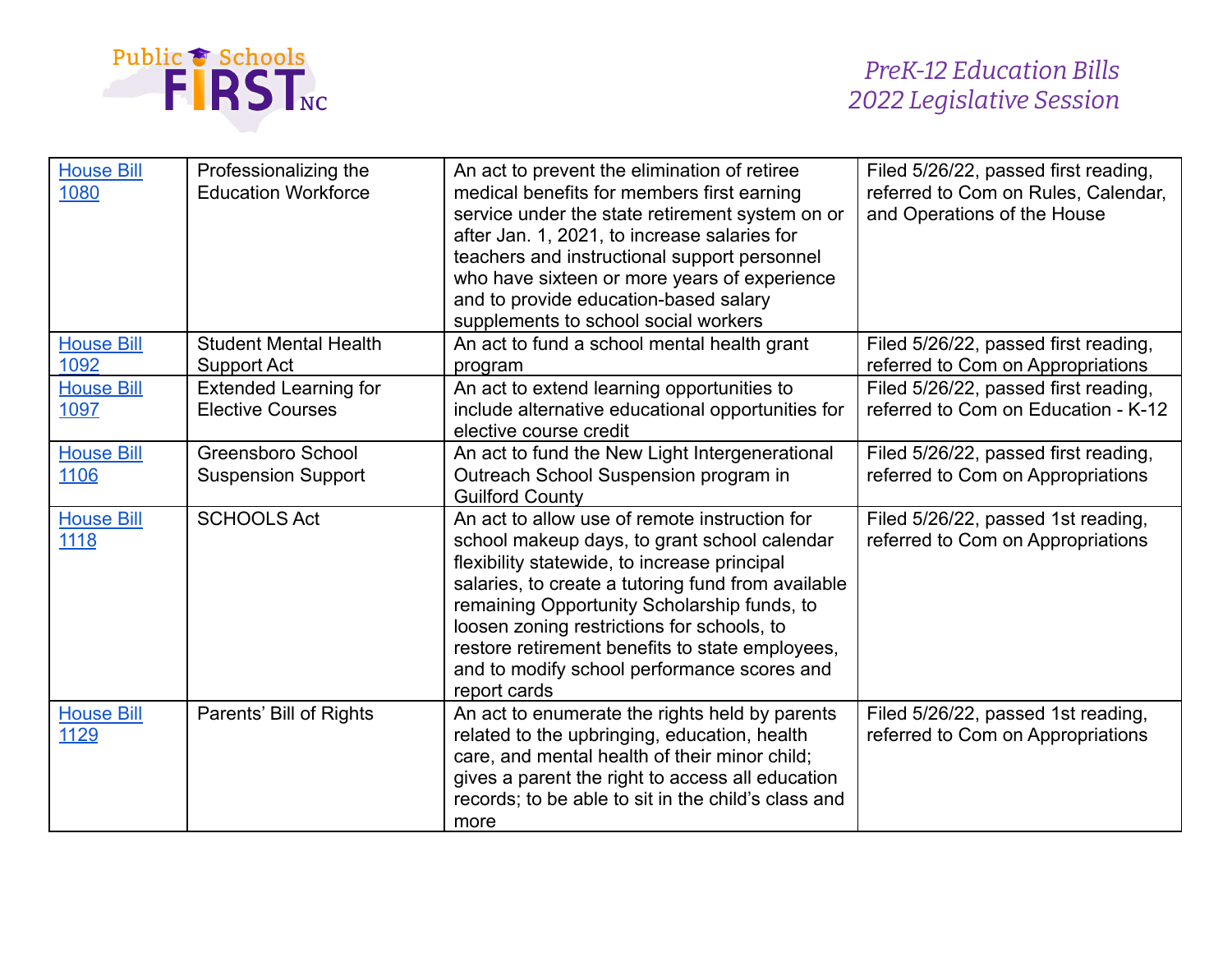

| <b>House Bill</b><br>1139      | <b>Student Tutoring Investment</b><br>& Assistance Act        | An act to address K-12 pandemic learning loss<br>through high-impact tutoring                                                                                                                                          | Filed 5/26/22, passed 1st reading,<br>referred to Com on Appropriations                                                                                                                                                                                              |
|--------------------------------|---------------------------------------------------------------|------------------------------------------------------------------------------------------------------------------------------------------------------------------------------------------------------------------------|----------------------------------------------------------------------------------------------------------------------------------------------------------------------------------------------------------------------------------------------------------------------|
| <b>House Bill</b><br>1162      | Catawba/Newton-Conover/H<br>ickory Bd of Ed Elect             | Would make the elections partisan for Catawba<br>County, Hickory City, and Newton-Conover City<br>boards of education                                                                                                  | Filed 5/31/22, passed 1st reading,<br>referred to Com on Local<br>Government, re-referred Com on<br><b>Rules, Calendar, and Operations</b><br>of the House, reported fav com<br>sub 2, cal pursuant rule 36(b),<br>passed 2nd reading (63-40),<br>passed 3rd reading |
| <b>House Bill</b><br>1169      | <b>Elect Thomasville City</b><br><b>Schools Board Members</b> | An act to change the Thomasville City Schools<br>Board of Education from appointed members to<br>elected members                                                                                                       | Filed 6/13/22, passed 1st reading,<br>referred to Com on Local<br>Government, re-referred to Com<br>on Rules, Calendar, and<br><b>Operations of the House</b>                                                                                                        |
| <b>Senate Bills</b>            |                                                               |                                                                                                                                                                                                                        |                                                                                                                                                                                                                                                                      |
| <b>Senate Bill 8</b>           | <b>In-State Tuition Pilot</b><br>Program                      | This bill would direct the State Board of<br>Community Colleges to establish and<br>implement an In-State tuition pilot program for<br>certain border counties in the State of Georgia.                                | Filed 1/27/21, passed 1st reading,<br>referred to Com on Rules, Calendar<br>and Operations of the Senate                                                                                                                                                             |
| Senate Bill 19                 | <b>Study Noncertified School</b><br><b>Employee Salaries</b>  | An act to require DPI to study and report on<br>raising salaries for noncertified public school<br>employees to at least \$15/hour                                                                                     | Filed 1/27/21, passed 1st reading,<br>referred to Com on Rules, Calendar<br>and Operations of the Senate                                                                                                                                                             |
| <b>Senate Bill 36</b><br>(H42) | 2020 COVID Relief Bill<br><b>Modifications</b>                | Extends the deadline for parents to apply for<br>\$335 checks to May 31, includes \$1.6 billion for<br>schools to help them reopen safely for<br>in-person learning, includes \$95 million for<br>vaccine distribution | Signed by Governor 2/4/21, Ch. SL<br>$2021 - 1$                                                                                                                                                                                                                      |
| <b>Senate Bill 37</b>          | In-Person Learning Choice<br>for Families                     | Would require all school districts to offer<br>in-person learning for grades K-12, excluding<br>charter schools                                                                                                        | Presented to Governor, vetoed by<br>governor on 2/26/21, Senate failed<br>to override veto, reconsidered veto                                                                                                                                                        |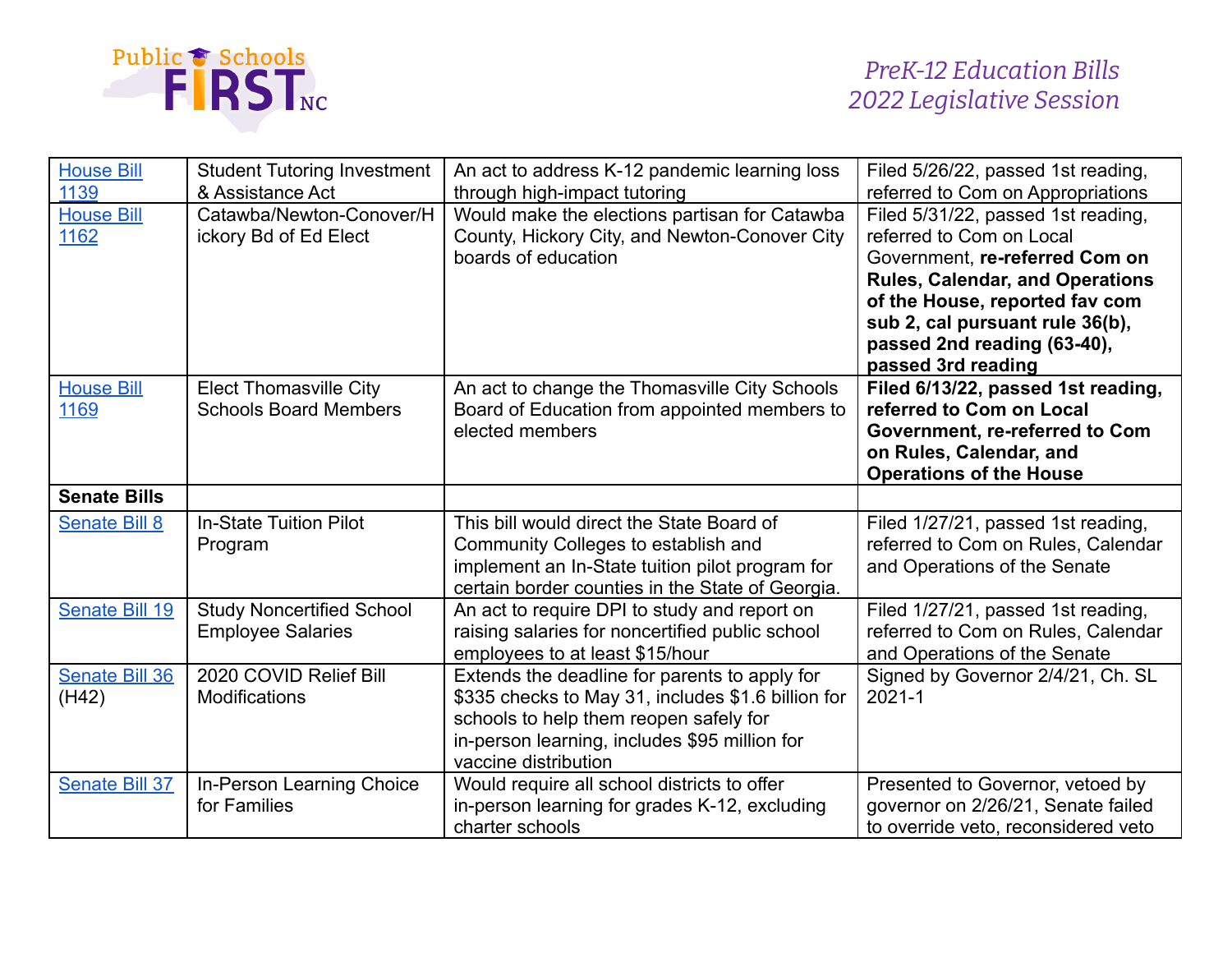

|                              |                                                      |                                                                                                                                                                                                                                                                                                                                                                                                   | override, re-referred to Committee<br>on Rules and Operations of the<br>Senate                                                                                                                                                                |
|------------------------------|------------------------------------------------------|---------------------------------------------------------------------------------------------------------------------------------------------------------------------------------------------------------------------------------------------------------------------------------------------------------------------------------------------------------------------------------------------------|-----------------------------------------------------------------------------------------------------------------------------------------------------------------------------------------------------------------------------------------------|
| Senate Bill 59               | Restore Master's Pay for<br><b>Certain Educators</b> | Would reinstate education-based salary<br>supplements for certain teachers and<br>instructional support personnel                                                                                                                                                                                                                                                                                 | Filed 2/4/21, passed 1st reading,<br>referred to Committee on Rules and<br>Operations of the Senate                                                                                                                                           |
| <b>Senate Bill 78</b>        | A Safe Return for In-Person<br>Learning              | Would require all public school units to provide<br>the option of in-person instructions in grades<br>K-12 for the remainder of the 2020-21 school<br>year and require schools to comply with all<br>requirements of the StrongSchoolsNC Public<br>Health Toolkit (K-12) issued by DHHS for<br>implementation of Plan A (minimal social<br>distancing) and Plan B (moderate social<br>distancing) | Filed 2/10/21, passed 1st reading,<br>referred to Committee on Rules and<br>Operations of the Senate                                                                                                                                          |
| <b>Senate Bill 81</b>        | <b>Teacher Diversity/PED</b><br>Study                | Would direct the NC Teaching Fellows<br>Commission to select at least one<br>minority-serving institution to participate in the<br><b>NC Teaching Fellows Program</b>                                                                                                                                                                                                                             | Filed 2/10/21, passed 1st reading,<br>referred to Committee on Rules and<br>Operations of the Senate                                                                                                                                          |
| <b>Senate Bill</b><br>$87^*$ | Medicaid<br>Reimbursement/Charter<br><b>Schools</b>  | An act to deem charter schools as local<br>governmental entities as necessary to allow<br>them to receive medicaid reimbursement in the<br>same manner as local education agencies                                                                                                                                                                                                                | Filed 2/11/21, passed 1st reading,<br>referred to Health Care, reported fav,<br>passed 2nd, 3rd reading, sent to<br>House, passed 1st reading, referred<br>to Committee on Education - K-12,<br>reported fav, re-referred to Com on<br>Health |
| <b>Senate Bill 88</b>        | <b>NC FAST Child Welfare</b><br>Case Mgmt/PED Study  | Would direct DHHS to implement changes to<br>the welfare case management component of<br>the NC FAST system                                                                                                                                                                                                                                                                                       | Filed 2/11/21, passed 1st reading,<br>referred to Committee on Rules and<br>Operations of the Senate                                                                                                                                          |
| <b>Senate Bill 93</b>        | Assisting NC Families in<br>Crisis                   | An act to allow parents undergoing<br>court-ordered substance abuse or other mental                                                                                                                                                                                                                                                                                                               | Filed 2/15/21, passed 1st reading,<br>referred to Health Care, com                                                                                                                                                                            |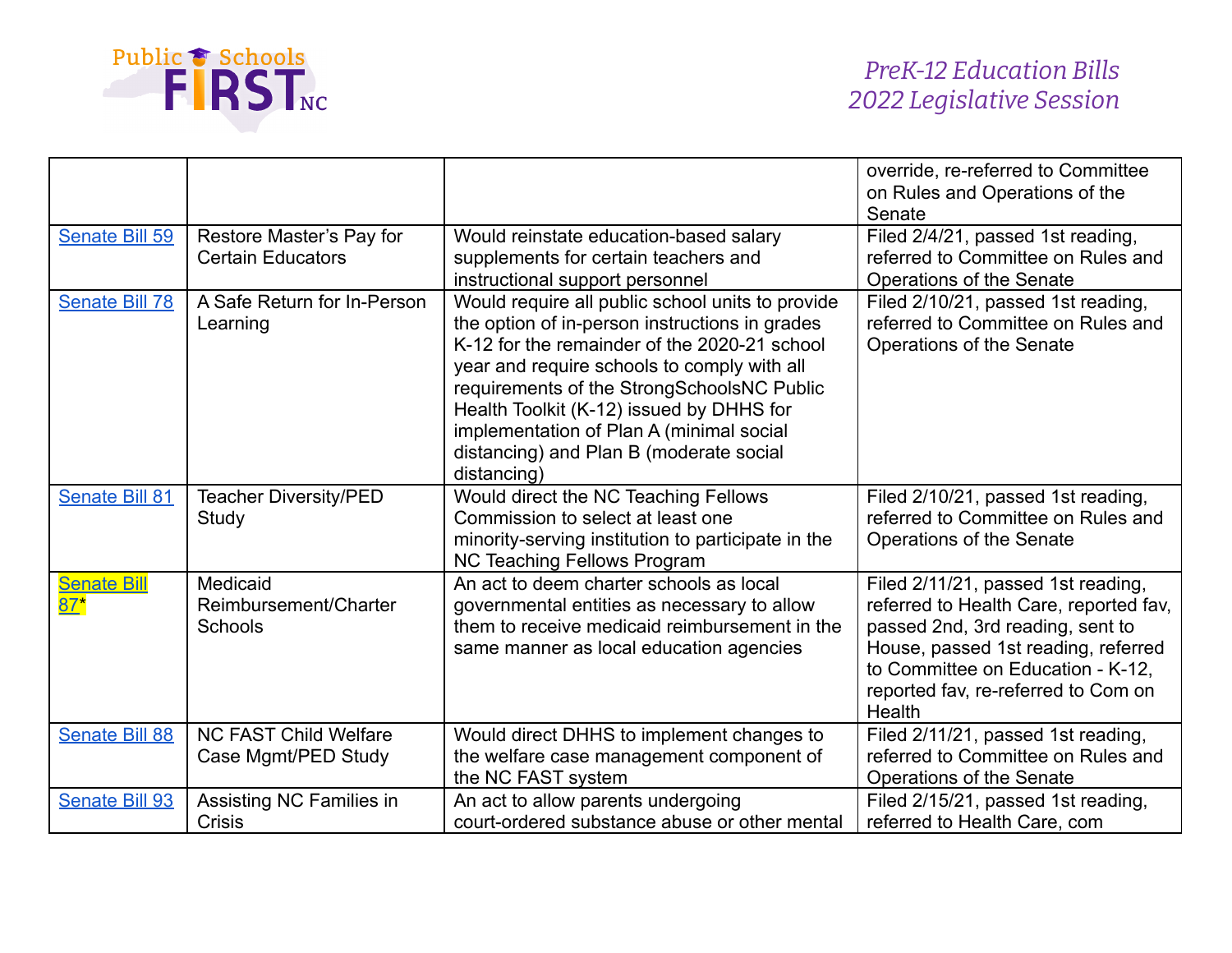

|                                       |                                                     | health disorder treatment or counselling to<br>retain medicaid eligibility while their child is<br>temporarily served by the foster care program                                                                                                                                   | substitute adopted, re-referred to<br>Committee on Judiciary                                                                                                                                                                                                                                                                                                                      |
|---------------------------------------|-----------------------------------------------------|------------------------------------------------------------------------------------------------------------------------------------------------------------------------------------------------------------------------------------------------------------------------------------|-----------------------------------------------------------------------------------------------------------------------------------------------------------------------------------------------------------------------------------------------------------------------------------------------------------------------------------------------------------------------------------|
| <b>Senate Bill</b><br>$103*$          | Reduce Reg. to Help<br><b>Children with Autism</b>  | Will make therapy more accessible for families<br>who have children with autism                                                                                                                                                                                                    | Signed by Governor 5/17/21                                                                                                                                                                                                                                                                                                                                                        |
| <b>Senate Bill</b><br>105             | 2021 Appropriations Act                             | The biennium state budget; offers teachers a<br>2.5% pay increase for 2021-23. This includes<br>an increase of about 1.3% plus step increases<br>given for longevity. Masters pay was not<br>included in the final budget.                                                         | Signed by Governor, Ch. SL<br>2021-180                                                                                                                                                                                                                                                                                                                                            |
| <b>Senate Bill</b><br>108             | <b>Tuition Grants for NCSSM</b><br><b>Graduates</b> | An act to establish a program for tuition grants<br>to be provided to state residents who graduate<br>from the NC School of Science and<br>Mathematics to enroll full-time at constituent<br>institutions of UNC on a recurring basis and to<br>appropriate funds for this purpose | Filed 2/17/21, passed 1st reading,<br>referred to Committee on<br>Appropriations/Base Budget                                                                                                                                                                                                                                                                                      |
| <b>Senate Bill</b><br>15 <sup>1</sup> | Students, Parents,<br><b>Community Rights Act</b>   | Would permit increased access to outdoor<br>sporting facilities in public and nonpublic high<br>schools in certain counties                                                                                                                                                        | Filed 2/18/21, passed 1st reading,<br>referred to State and Local<br>Government, reported fav com<br>substitute, com substitute adopted,<br>re-referred to Committee on Rules<br>and Operations of the Senate,<br>reported fav, passed 2nd, 3rd<br>reading in Senate, passed 1st<br>reading in House, referred to<br>Committee on Rules, Calendar, and<br>Operations of the House |
| <b>Senate Bill</b><br>$116*$          | Let Them Play and Let Us<br>Watch                   | Would permit increased access to outdoor<br>sporting facilities in public and nonpublic high<br>schools in certain counties                                                                                                                                                        | Filed 2/18/21, passed 1st reading,<br>referred to Education/Higher<br>Education, com substitute adopted,<br>re-referred to Committee on Rules                                                                                                                                                                                                                                     |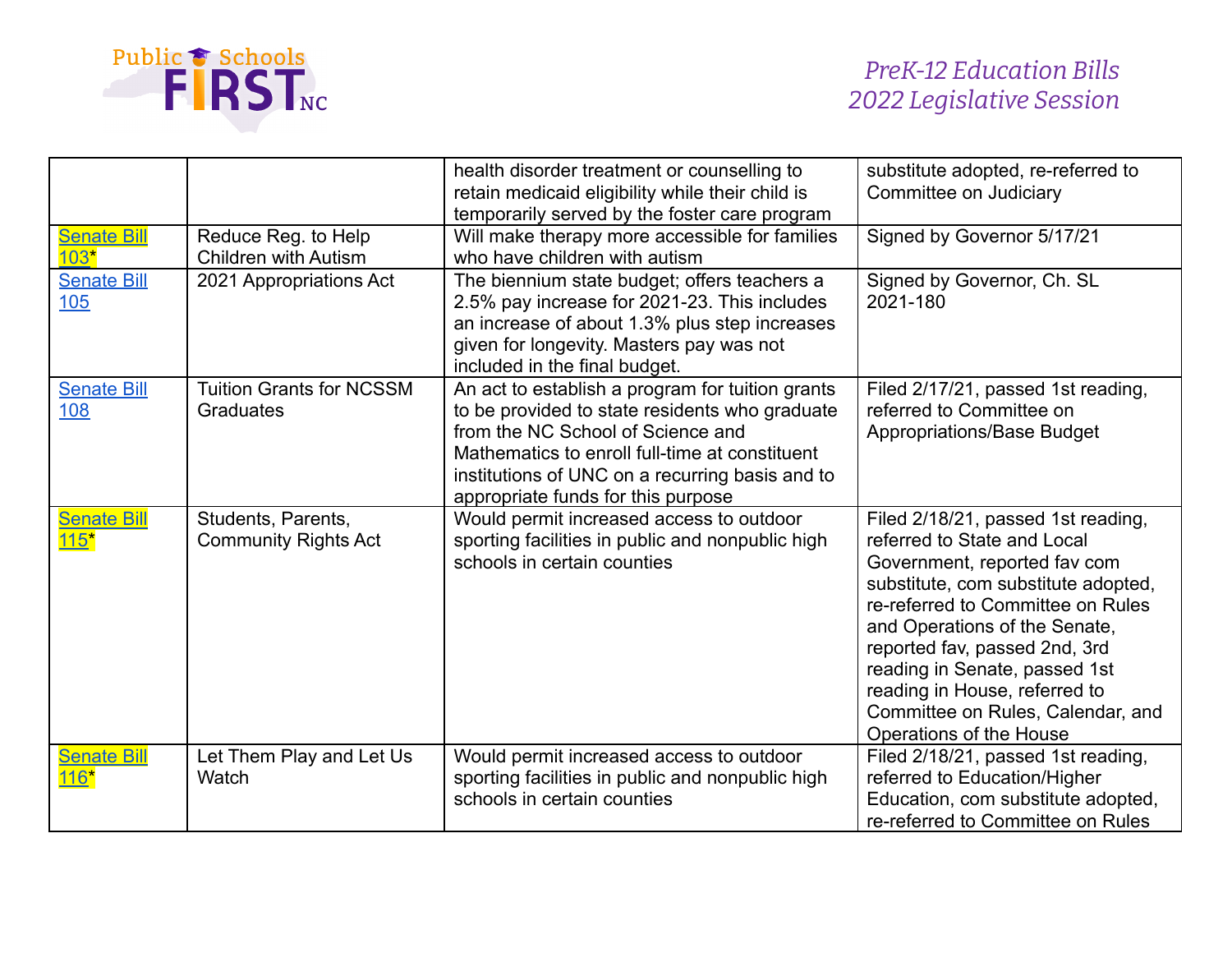

|                    |                                     |                                                  | and Operations of the Senate,      |
|--------------------|-------------------------------------|--------------------------------------------------|------------------------------------|
|                    |                                     |                                                  | reported fav, passed 2nd, 3rd      |
|                    |                                     |                                                  | reading in Senate, passed 1st      |
|                    |                                     |                                                  | reading in House, referred to      |
|                    |                                     |                                                  | Committee on Education - K-12      |
| <b>Senate Bill</b> | Access to HS                        | An act to permit increased access to outdoor     | Filed 2/22/21, passed 1st reading, |
| 124                | Graduations/Certain                 | graduation ceremonies in public and nonpublic    | referred to Committee on Rules and |
|                    | Counties                            | high schools in certain counties                 | Operations of the Senate           |
| <b>Senate Bill</b> | Access to Sports/Extracurr.         | Would allow students who attend a public         | Filed 2/24/21, passed 1st reading, |
| 152                | for All Students                    | school, private school, or home school without   | referred to Committee on Rules and |
|                    |                                     | an athletics program to participate in that      | Operations of the Senate           |
|                    |                                     | activity in a public high school                 |                                    |
| <b>Senate Bill</b> | <b>Fully Fund School Social</b>     | Would fully fund school social workers and       | Filed 2/24/21, passed 1st reading, |
| <b>154</b>         | <b>Wkrs &amp; Psychologists</b>     | psychologists over ten years                     | referred to Committee on Rules and |
|                    |                                     |                                                  | Operations of the Senate           |
| <b>Senate Bill</b> | <b>School Calendar</b>              | Would provide additional flexibility to certain  | Filed 2/25/21, passed 1st reading, |
| 162                | <b>Flexibility/Certain Systems</b>  | local boards of education in adopting the        | referred to Committee on Rules and |
|                    |                                     | school calendar                                  | Operations of the Senate           |
| <b>Senate Bill</b> | <b>School Calendar</b>              | Would provide additional flexibility to certain  | Filed 2/25/21, passed 1st reading, |
| 163                | <b>Flexibility/Certain Systems</b>  | local boards of education in adopting the        | referred to Committee on Rules and |
|                    |                                     | school calendar                                  | Operations of the Senate           |
| <b>Senate Bill</b> | <b>School Calendar</b>              | Would provide additional flexibility to Chatham  | Filed 2/25/21, passed 1st reading, |
| 164                | Flexibility/Chatham County          | County Schools in adopting the school calendar   | referred to Committee on Rules and |
|                    |                                     |                                                  | Operations of the Senate           |
| <b>Senate Bill</b> | <b>School Calendar</b>              | Would provide additional flexibility to          | Filed 2/25/21, passed 1st reading, |
| 166                | <b>Flex/Certain School</b>          | Winston-Salem/Forsyth County Schools and         | referred to Committee on Rules and |
|                    | <b>Systems</b>                      | Davie County Schools in adopting the school      | Operations of the Senate           |
|                    |                                     | calendar                                         |                                    |
| <b>Senate Bill</b> | <b>Historic School Preservation</b> | An act appropriating \$5 million in nonrecurring | Filed 3/1/21, passed 1st reading,  |
| <b>168</b>         | <b>Grant Funds</b>                  | funds to establish and implement the historic    | referred to Appropriations/Base    |
|                    |                                     | school preservation grant program.               | <b>Budget Committee</b>            |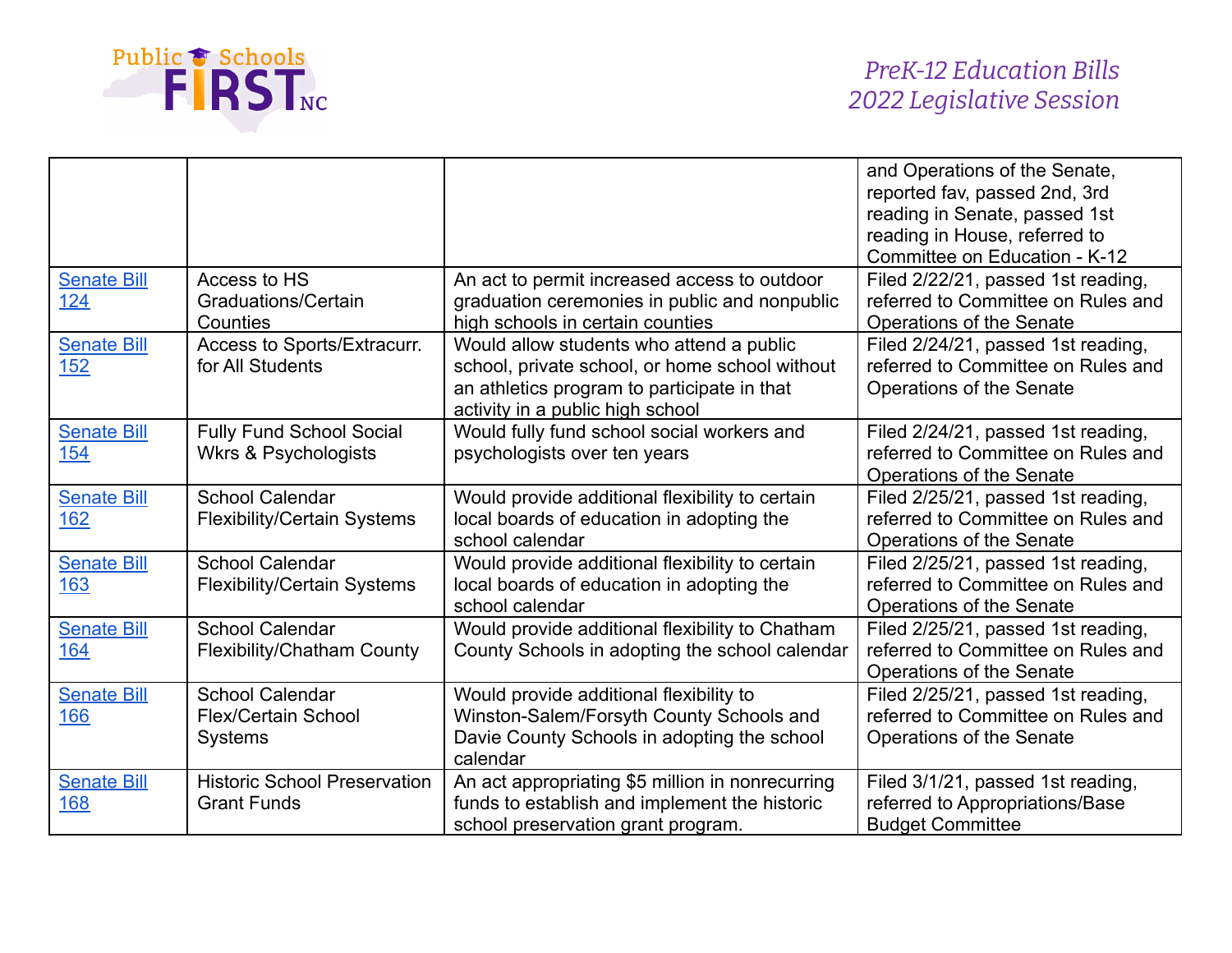

| <b>Senate Bill</b><br>$170*$        | Students, Parents,<br><b>Community Rights Act</b>               | An act to permit increased access to outdoor<br>sporting facilities at public and nonpublic high<br>schools in certain counties                                  | Filed 3/1/21, passed 1st reading,<br>referred to State and Local<br>Government, reported fav,<br>re-referred to Committee on Rules<br>and Operations of the Senate,<br>reported fav, amend adopted A1,<br>passed 2nd, 3rd reading, engrossed,<br>passed 1st reading in House,<br>referred to Com on Rules, Calendar,<br>and Operations of the House,<br>re-referred to Com on Local<br>Government |
|-------------------------------------|-----------------------------------------------------------------|------------------------------------------------------------------------------------------------------------------------------------------------------------------|---------------------------------------------------------------------------------------------------------------------------------------------------------------------------------------------------------------------------------------------------------------------------------------------------------------------------------------------------------------------------------------------------|
| <b>Senate Bill</b><br>172 (HB 196)* | <b>Additional COVID-19</b><br>Response & Relief                 | An act to make modifications to the COVID-19<br>relief legislation and provide appropriations for<br>spending pandemic relief funds                              | Presented to Governor 5/20/21,<br>signed by Governor 5/24/21, Ch. SL<br>2021-25                                                                                                                                                                                                                                                                                                                   |
| <b>Senate Bill</b><br>173 (HB 224)  | Free the Smiles Act                                             | Make face masks optional                                                                                                                                         | Vetoed to Governor, referred to<br>Committee on Rules and Operations<br>of the Senate, failed to override veto                                                                                                                                                                                                                                                                                    |
| <b>Senate Bill</b><br>182           | <b>Restore Educational Sales</b><br><b>Tax Holiday</b>          | Would reenact the sales and use tax holiday for<br>school supplies                                                                                               | Filed 3/4/21, passed 1st reading,<br>referred to Com on Rules and<br>Operations of the Senate                                                                                                                                                                                                                                                                                                     |
| <b>Senate Bill</b><br>187           | <b>School Calendar</b><br><b>Flexibility/Cleveland County</b>   | Would provide additional flexibility to Cleveland<br>County Schools in adopting the school calendar                                                              | Filed 3/4/21, passed 1st reading,<br>referred to Com on Rules and<br>Operations of the Senate                                                                                                                                                                                                                                                                                                     |
| <b>Senate Bill</b><br>189           | <b>School Calendar</b><br>Flexibility/Mecklenburg<br>County     | Would provide additional flexibility to<br>Charlotte-Mecklenburg County Schools in<br>adopting the school calendar                                               | Filed 3/4/21, passed 1st reading,<br>referred to Com on Rules and<br>Operations of the Senate                                                                                                                                                                                                                                                                                                     |
| <b>Senate Bill</b><br>$203$ (HB231) | <b>Allow Durham Public</b><br><b>Schools to Provide Housing</b> | Would allow the Durham Public Schools Board<br>of Education to provide affordable rental<br>housing for teachers and other employees of<br>Durham public schools | Filed 3/9/21, passed 1st reading,<br>referred to Com on Rules and<br>Operations of the Senate                                                                                                                                                                                                                                                                                                     |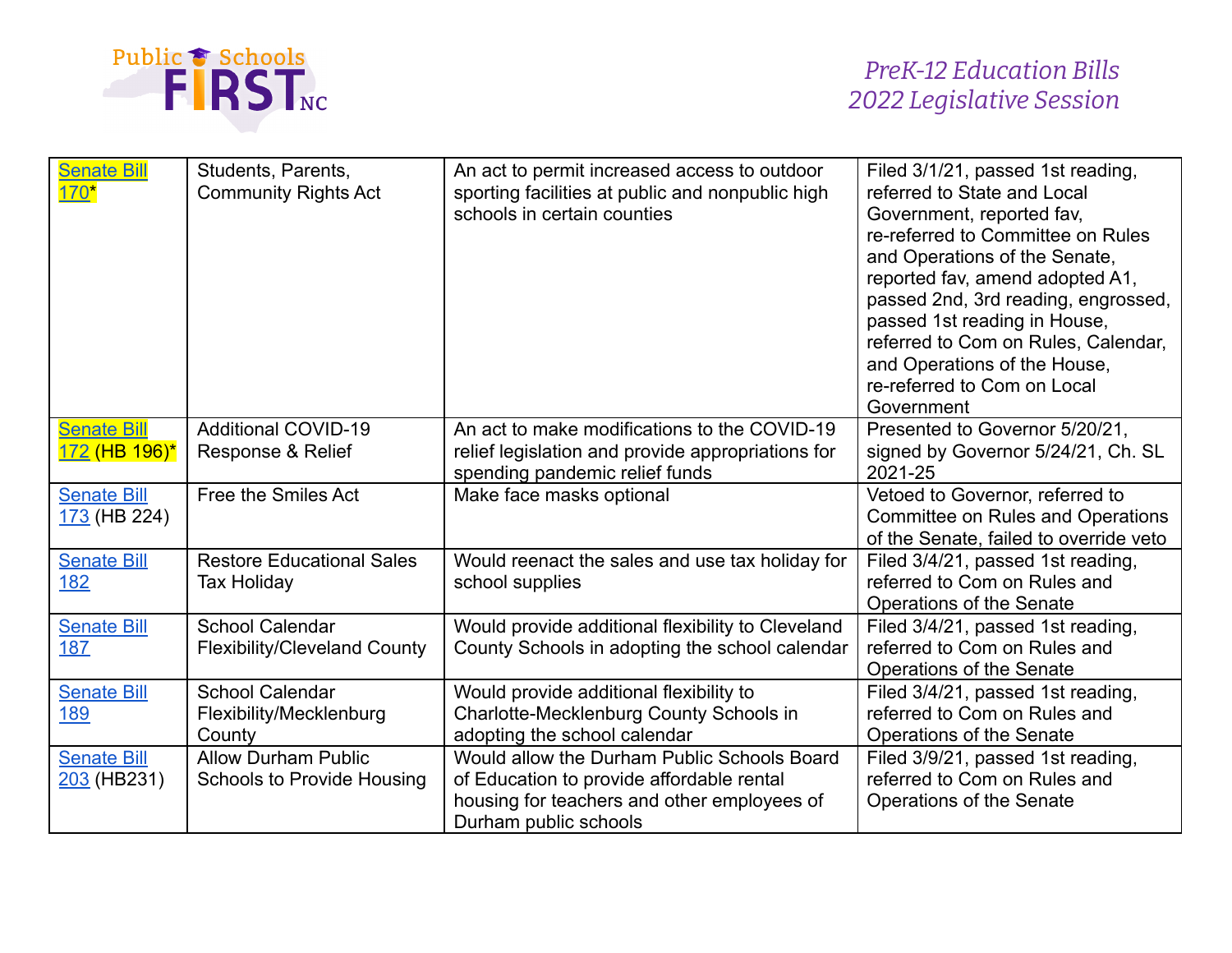

| <b>Senate Bill</b><br>214         | <b>Local Option Sales</b><br><b>Tax/School Construction</b> | Would allow Guilford County to dedicate the<br>Chapter 105 Article 46 one-quarter cent county<br>sales and use tax to public school capital outlay<br>purposes only                                                                  | Filed 3/9/21, passed 1st reading,<br>referred to Com on Rules and<br>Operations of the Senate                                                                                                                                                                                                                                                                                                                                          |
|-----------------------------------|-------------------------------------------------------------|--------------------------------------------------------------------------------------------------------------------------------------------------------------------------------------------------------------------------------------|----------------------------------------------------------------------------------------------------------------------------------------------------------------------------------------------------------------------------------------------------------------------------------------------------------------------------------------------------------------------------------------------------------------------------------------|
| <b>Senate Bill</b><br>217 (HB215) | Early Childhood Data<br>Analytics/Pilot/Guilford            | Would provide funding to Guilford County to<br>support a data analytics system for early<br>childhood development programs and to<br>establish a high-quality early childhood care<br>and education pilot program in Guilford County | Filed 3/9/21, passed 1st reading,<br>referred to Com on Rules and<br>Operations of the Senate,<br>re-referred to Appropriations/Base<br><b>Budget</b>                                                                                                                                                                                                                                                                                  |
| <b>Senate Bill</b><br>218         | <b>Restore Educator Longevity</b>                           | Would restore longevity payments for<br>educators                                                                                                                                                                                    | Filed 3/9/21, passed 1st reading,<br>referred to Com on Rules and<br>Operations of the Senate                                                                                                                                                                                                                                                                                                                                          |
| <b>Senate Bill</b><br>220         | Reopen Our Schools Act of<br>2021                           | Requires all school districts to provide<br>in-person instruction to students in grades K-12                                                                                                                                         | <b>Signed by Governor</b>                                                                                                                                                                                                                                                                                                                                                                                                              |
| <b>Senate Bill</b><br>232*        | Students, Parents,<br><b>Community Rights Act</b>           | Would allow increased access to outdoor<br>sporting facilities in public and nonpublic high<br>schools in certain counties                                                                                                           | Filed 3/10/21, passed 1st reading,<br>referred to Com on Rules and<br>Operations of the Senate,<br>re-referred to State and Local<br>Government, com substitute<br>adopted, re-referred to Com on<br>Rules and Operations of the Senate,<br>reported fav, passed 2nd, 3rd<br>reading, passed 1st reading in<br>House, referred to Com on Rules,<br>Calendar, and Operations of the<br>House, re-referred to Com on Local<br>Government |
| <b>Senate Bill</b><br>234 (HB244) | Lincoln Co Bd. of<br><b>Ed./Partisan Election</b>           | Would change the election method for the<br>Lincoln County Board of Education to partisan                                                                                                                                            | Filed 3/10/21, passed 1st reading,<br>referred to Com on Rules and<br>Operations of the Senate,                                                                                                                                                                                                                                                                                                                                        |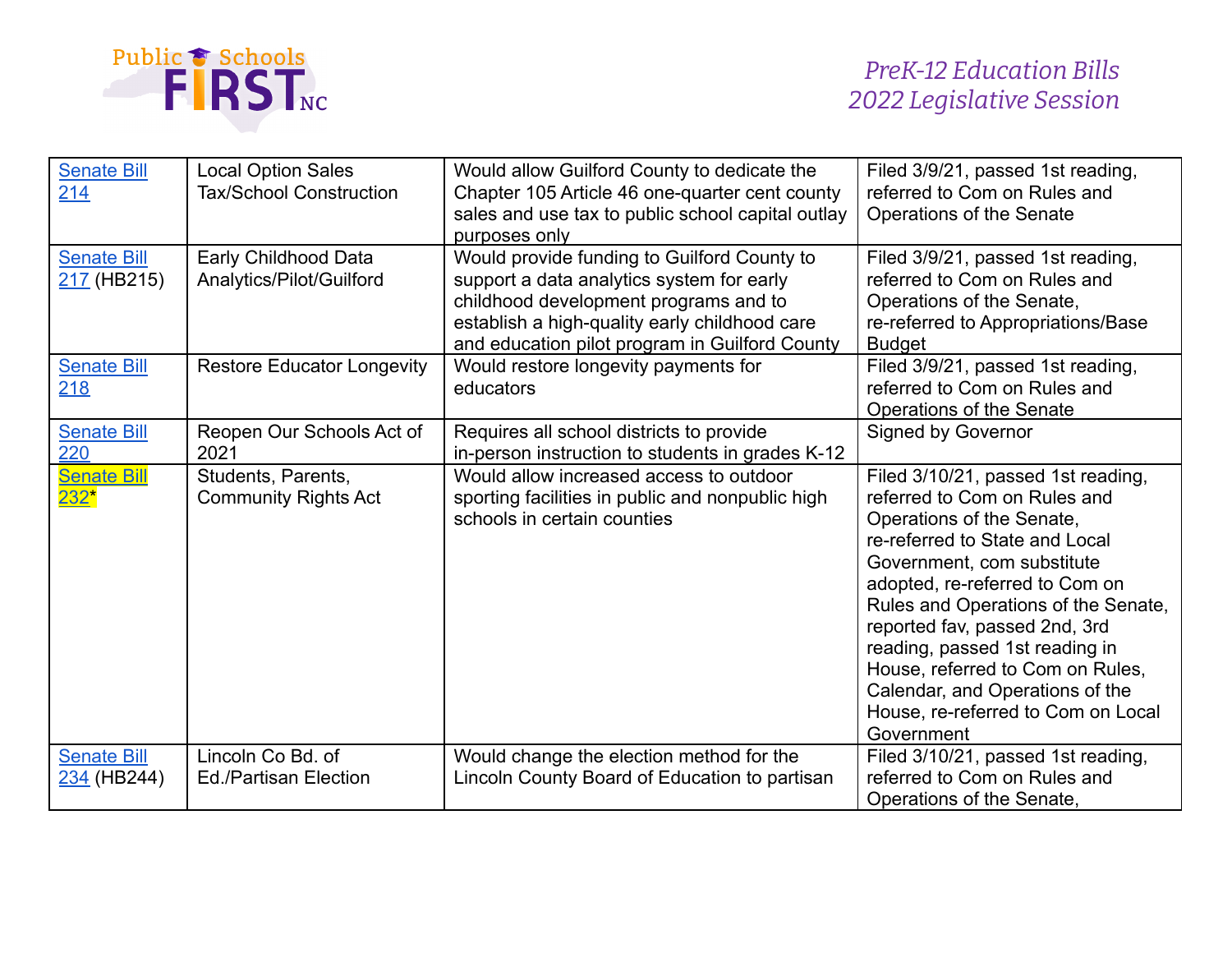

|                                    |                                                       |                                                                                                                                                                                                                                                                                    | re-referred to Redistricting and<br><b>Elections</b>                                                                                                                                                                                                                                                                                                                                                                                                                                  |
|------------------------------------|-------------------------------------------------------|------------------------------------------------------------------------------------------------------------------------------------------------------------------------------------------------------------------------------------------------------------------------------------|---------------------------------------------------------------------------------------------------------------------------------------------------------------------------------------------------------------------------------------------------------------------------------------------------------------------------------------------------------------------------------------------------------------------------------------------------------------------------------------|
| <b>Senate Bill</b><br>239          | Durham/Electronic School<br>Zones                     | Would allow the City of Durham to establish a<br>pilot program for the use of electronic<br>speed-measuring systems to detect speed limit<br>violations in school zones                                                                                                            | Filed 3/11/21, passed 1st reading,<br>referred to Com on Rules and<br>Operations of the Senate                                                                                                                                                                                                                                                                                                                                                                                        |
| <b>Senate Bill</b><br>242          | Save Spring Break Act                                 | Would allow Charlotte-Mecklenburg Schools to<br>use remote learning in response to severe<br>weather conditions and other emergency<br>situations in order to avoid adding in-person<br>make-up days to the school calendar once all<br>previously scheduled make-up days are used | Filed 3/11/21, passed 1st reading,<br>referred to Com on Rules and<br>Operations of the Senate                                                                                                                                                                                                                                                                                                                                                                                        |
| <b>Senate Bill</b><br>250          | Caldwell County Bd. of<br><b>Ed/Partisan Election</b> | An act to change the election method of the<br>Caldwell County Board of Education to partisan                                                                                                                                                                                      | Filed 3/11/21, passed 1st reading,<br>referred to Com on Rules and<br>Operations of the Senate,<br>re-referred to redistricting and<br>Elections                                                                                                                                                                                                                                                                                                                                      |
| <b>Senate Bill</b><br><u> 256*</u> | Students, Parents,<br><b>Community Rights Act</b>     | An act to permit increased access to sporting<br>facilities in public and nonpublic high schools in<br>certain counties                                                                                                                                                            | Filed 3/11/21, passed 1st reading,<br>referred to Com on Rules and<br>Operations of the Senate,<br>re-referred to State and Local<br>Government, reported fav co<br>substitute, com sub adopted,<br>re-referred to Com on Rules and<br>Operations of the Senate, reported<br>fav, passed 2nd, 3rd reading,<br>passed 1st reading in House,<br>referred to Com on Rules, Calendar,<br>and Operations of the House,<br>re-referred to Com on Local<br>Government, re-referred to Com on |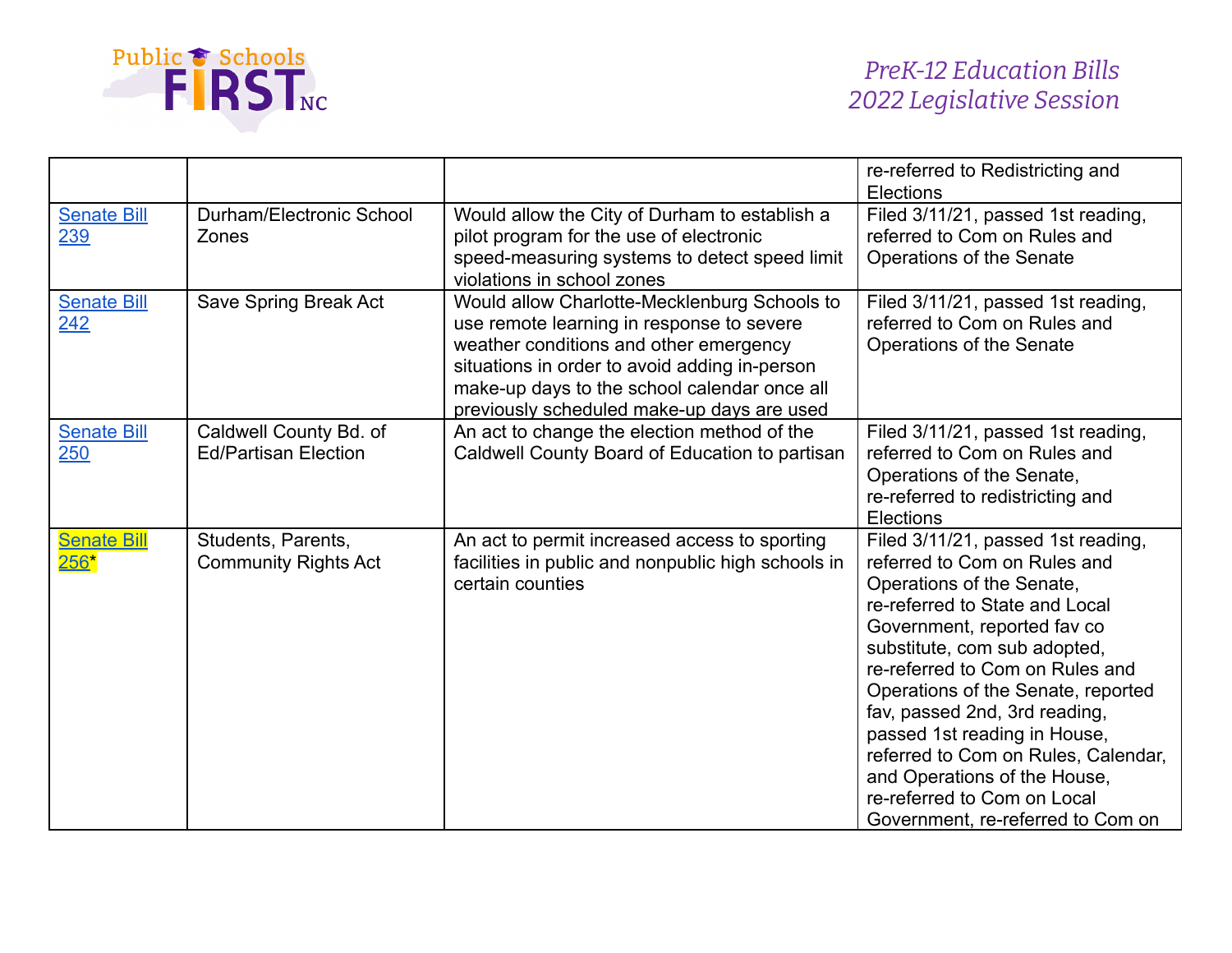

|                                    |                                                              |                                                                                                                                                                                            | Rules, Calendar, and Operations of                                                                          |
|------------------------------------|--------------------------------------------------------------|--------------------------------------------------------------------------------------------------------------------------------------------------------------------------------------------|-------------------------------------------------------------------------------------------------------------|
| <b>Senate Bill</b><br>261          | <b>School Calendar</b><br>Flex./Mooresville GSD              | An act to provide additional flexibility to<br>Mooresville graded school district in adopting<br>the school calendar                                                                       | the House<br>Filed 3/11/21, passed 1st reading,<br>referred to Com on Rules and<br>Operations of the Senate |
| <b>Senate Bill</b><br>262          | <b>School Calendar</b><br><b>Flex./Certain Counties</b>      | Would provide additional flexibility to certain<br>counties in adopting the school calendar                                                                                                | Filed 3/11/21, passed 1st reading,<br>referred to Com on Rules and<br>Operations of the Senate              |
| <b>Senate Bill</b><br>263          | <b>School Calendar</b><br>Flex./Yadkin                       | An act to provide additional flexibility to Yadkin<br>County Schools in adopting the school calendar                                                                                       | Filed 3/11/21, passed 1st reading,<br>referred to Com on Rules and<br>Operations of the Senate              |
| <b>Senate Bill</b><br>264          | <b>School Calendar</b><br>Flex./Iredell                      | An act to provide additional flexibility to<br>Iredell-Statesville County Schools in adopting<br>the school calendar                                                                       | Filed 3/11/21, passed 1st reading,<br>referred to Com on Rules and<br>Operations of the Senate              |
| <b>Senate Bill</b><br>274          | Restore Master's Pay for<br>Teachers & ISP                   | Would reinstate education-based salary<br>supplements for teachers and instructional<br>support personnel                                                                                  | Filed 3/11/21, passed 1st reading,<br>referred to Com on Rules and<br>Operations of the Senate              |
| <b>Senate Bill</b><br>280          | <b>School Calendar</b><br><b>Flexibility/Guilford County</b> | An act to provide additional flexibility to Guilford<br>County Schools in adopting the school calendar                                                                                     | Filed 3/11/21, passed 1st reading,<br>referred to Com on Rules and<br>Operations of the Senate              |
| <b>Senate Bill</b><br>284          | Greensboro/School Zone<br>Elec. Enforc.                      | An act to authorize the City of Greensboro to<br>establish a pilot program for the use of<br>electronic speed-measuring system to detect<br>speed limit violations in school zones         | Filed 3/11/21, passed 1st reading,<br>referred to Com on Rules and<br>Operations of the Senate              |
| <b>Senate Bill</b><br><u> 288*</u> | Rutherford College/Bd. of<br>Ed. Burke/Caldwell              | Would provide that elections for municipalities<br>in Burke County and the Burke County Board of<br>Education be held in even-numbered years and<br>change the election method to partisan | Ratified, Ch. SL 2021-51                                                                                    |
| <b>Senate Bill</b><br>297          | <b>Homeschool Tax Credit</b>                                 | Would provide taxpayers a \$1,000 credit for<br>each qualifying child who attended a home<br>school                                                                                        | Filed 3/15/21, passed 1st reading,<br>referred to Com on Rules and<br>Operations of the Senate              |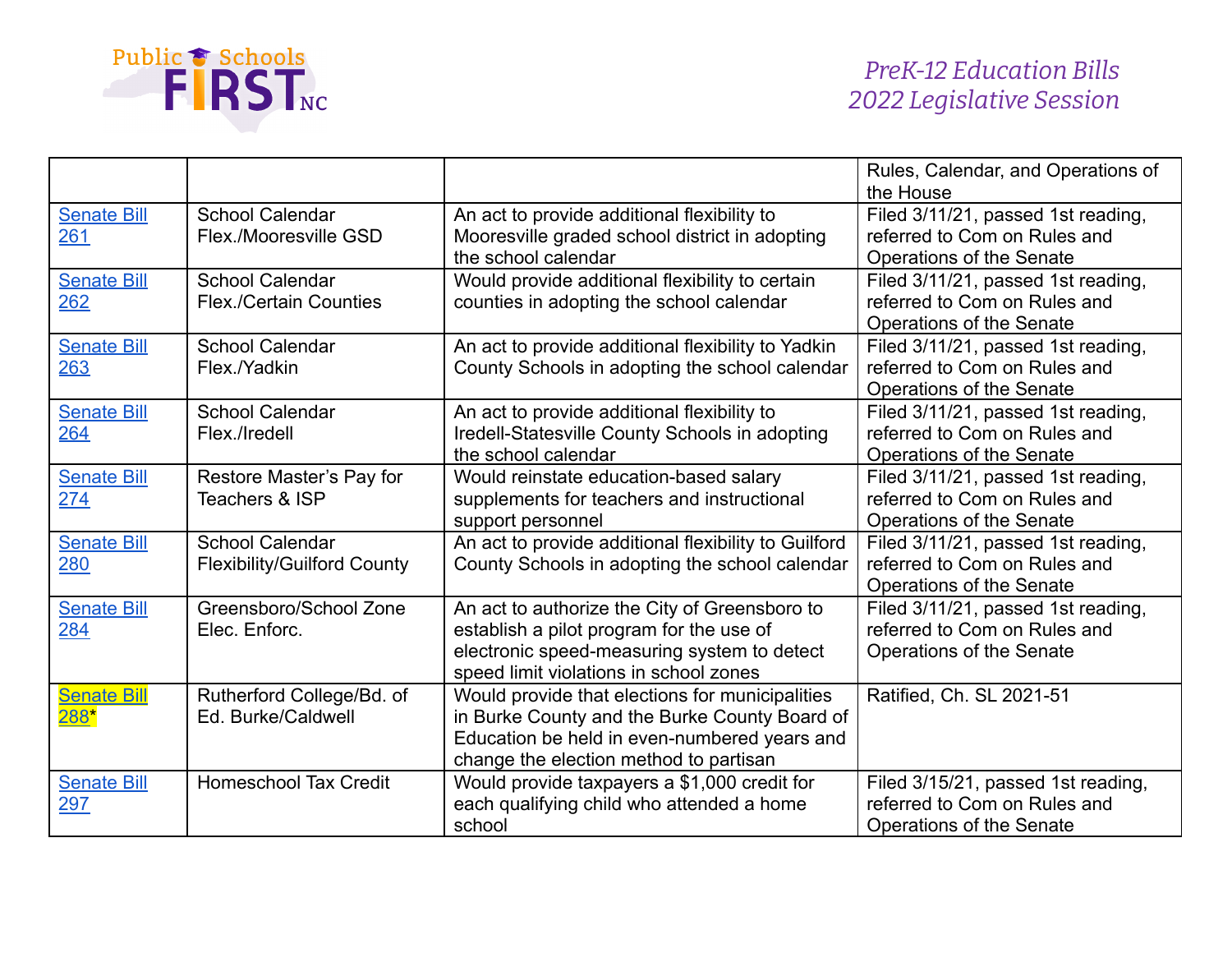

| <b>Senate Bill</b><br>298            | <b>Teacher Licensure/Retired</b><br><b>Educator Program</b>    | An act to make changes to the teacher<br>licensure requirements and to extend and<br>expand the program to allow retired educators<br>to return to work in high-need schools                                                                                                                                | Filed 3/15/21, passed 1st reading,<br>referred to Com on Rules and<br>Operations of the Senate                                                             |
|--------------------------------------|----------------------------------------------------------------|-------------------------------------------------------------------------------------------------------------------------------------------------------------------------------------------------------------------------------------------------------------------------------------------------------------|------------------------------------------------------------------------------------------------------------------------------------------------------------|
| <b>Senate Bill</b><br>$305$ (HB 256) | <b>Smart Sch. Bus Safety</b><br><b>Pilot/Certain Counties</b>  | An act to establish the Smart School Bus<br>Safety pilot program in certain counties                                                                                                                                                                                                                        | Filed 3/16/21, passed 1st reading,<br>referred to Com on Rules and<br>Operations of the Senate,<br>re-referred to Appropriations/Base<br><b>Budget</b>     |
| <b>Senate Bill</b><br>331 (HB 347)   | Healthy Students - Nurses in<br><b>Every School</b>            | Would require at least one school nurse in<br>every school beginning in the 2021-22 school<br>year and appropriate funds                                                                                                                                                                                    | Filed 3/22/21, passed 1st reading,<br>referred to Com on Rules and<br>Operations of the Senate                                                             |
| <b>Senate Bill</b><br>341            | <b>Study Statewide</b><br><b>Year-Round School</b><br>Calendar | An act to direct DPI to study the feasibility and<br>potential outcomes of a statewide year-round<br>school calendar                                                                                                                                                                                        | Filed 3/23/21, passed 1st reading,<br>referred to Com on Rules and<br>Operations of the Senate                                                             |
| <b>Senate Bill</b><br>359 (HB 420)   | K-3 Reading and Literacy<br>Improvement Act                    | An act to appropriate funds for schools to<br>provide that every kindergarten through second<br>grade classroom has a full-time teacher<br>assistance and every three third grade<br>classroom has a full-time teacher assistant                                                                            | Filed 3/25/21, passed 1st reading,<br>referred to Com on Rules and<br>Operations of the Senate                                                             |
| <b>Senate Bill</b><br>376            | Restore Lottery Funding for<br>Schools                         | Would restore the original revenue distribution<br>structure of the NC Education Lottery and allow<br>funds in needs-based public school capital fund<br>to be used for repairs and renovations and for<br>the retirement of debt associated with the<br>school construction and repairs and<br>renovations | Filed 3/29/21, passed 1st reading,<br>referred to Com on Rules and<br>Operations of the Senate,<br>withdrawn, re-referred to<br>Appropriations/Base Budget |
| <b>Senate Bill</b><br>383 (SB 218)   | <b>Restore Educator Longevity</b>                              | Would restore longevity payments for<br>educators                                                                                                                                                                                                                                                           | Filed 3/29/21, passed 1st reading,<br>referred to Com on Rules and<br>Operations of the Senate                                                             |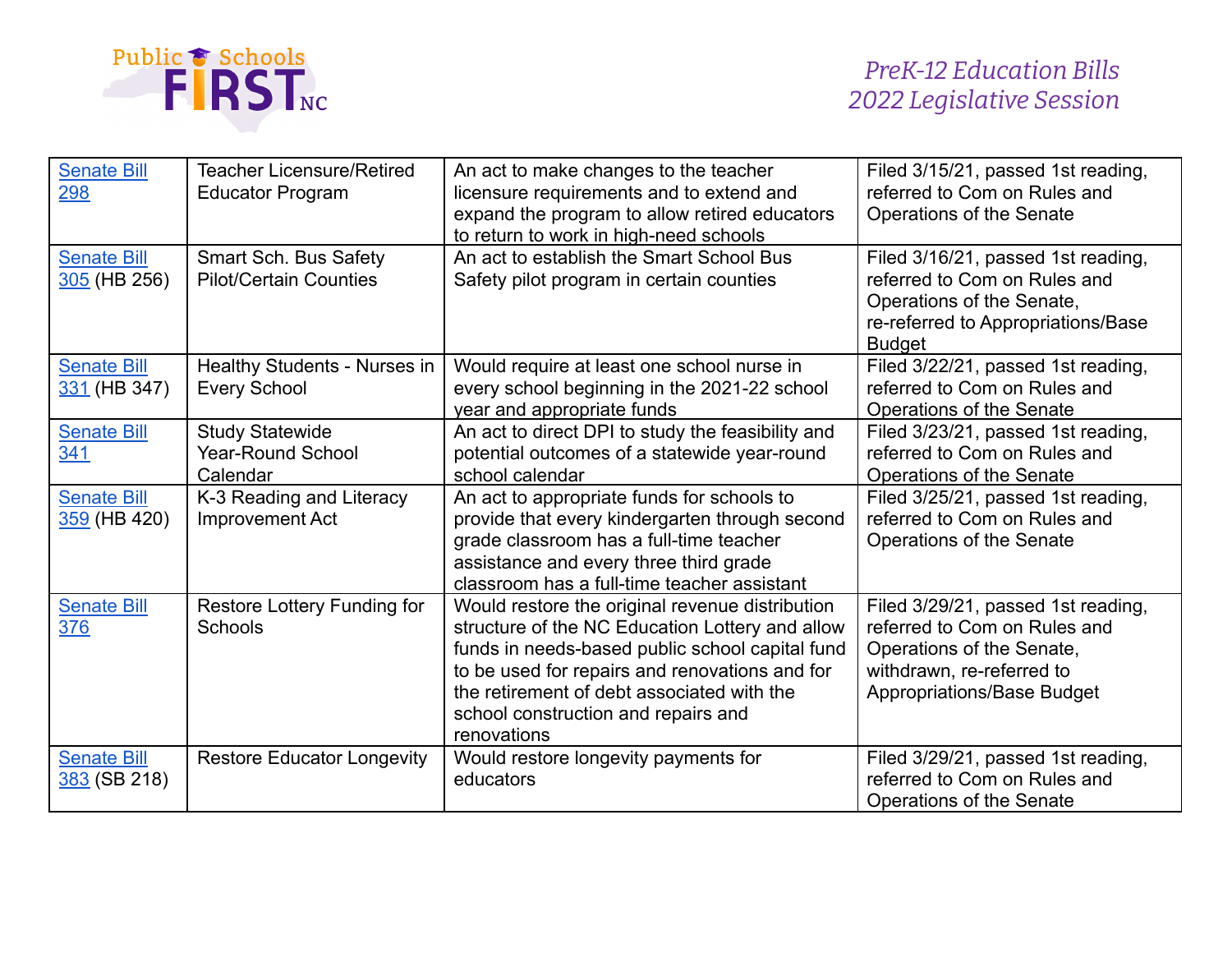

| <b>Senate Bill</b><br>387           | <b>Excellent Public Schools Act</b><br>of 2021                 | Would modify the implementation of the NC<br>Read to Achieve program to attain statewide<br>reading proficiency by third grade                                                                                                                                                                                                                                                               | Presented to Governor 4/1/21                                                                                                                                                                                                                                                                                                                                                                                                                                                     |
|-------------------------------------|----------------------------------------------------------------|----------------------------------------------------------------------------------------------------------------------------------------------------------------------------------------------------------------------------------------------------------------------------------------------------------------------------------------------------------------------------------------------|----------------------------------------------------------------------------------------------------------------------------------------------------------------------------------------------------------------------------------------------------------------------------------------------------------------------------------------------------------------------------------------------------------------------------------------------------------------------------------|
| <b>Senate Bill</b><br>396 (HB 450)  | Equality for All                                               | Requires each local board of education to<br>adopt a policy on nondiscrimination in schools;<br>also requires nonpublic schools accepting<br>scholarship grants to not discriminate on the<br>basis of race, color, origin, religion, age,<br>disability, sex, marital status, familial status,<br>sexual orientation, gender identity, military or<br>veteran status or genetic information | Filed 3/30/21, passed 1st reading,<br>referred to Com on Rules and<br>Operations of the Senate                                                                                                                                                                                                                                                                                                                                                                                   |
| <b>Senate Bill</b><br>400           | <b>Restore Benefits to</b><br><b>Educators/State Employees</b> | An act to make changes to provisions of law<br>related to compensation of educators, to<br>restore certain retiree medical benefits, and to<br>expand the Teaching Fellows program                                                                                                                                                                                                           | Filed 3/30/21, passed 1st reading,<br>referred to Com on Rules and<br>Operations of the Senate                                                                                                                                                                                                                                                                                                                                                                                   |
| <b>Senate Bill</b><br>438 (HB451)   | Full Repeal of HB2                                             | An act to repeal House Bill 2 in its entirety by<br>repealing Article 81A of Chapter 143 of the<br><b>General Statutes</b>                                                                                                                                                                                                                                                                   | Filed 3/31/21, passed 1st reading,<br>referred to Com on Rules and<br>Operations of the Senate                                                                                                                                                                                                                                                                                                                                                                                   |
| <b>Senate Bill</b><br>$450^{\star}$ | Carbon Monoxide<br>Detectors/School Bldgs                      | Would require the installation of carbon<br>monoxide detectors in all public and private<br>schools in NC                                                                                                                                                                                                                                                                                    | Filed 4/1/21, passed 1st reading,<br>referred to Com on Rules and<br>Operations of the Senate,<br>re-referred to Education/Higher<br>Education, com substitute adopted,<br>re-referred to Com on Rules and<br>Operations of the Senate, reported<br>fav, on calendar for 5/10/21, passed<br>2nd and 3rd reading, passed 1st<br>reading in House, referred to Com<br>on Rules, Calendar, and Operations<br>of the House, re-referred to Com on<br>Education - K-12, amend adopted |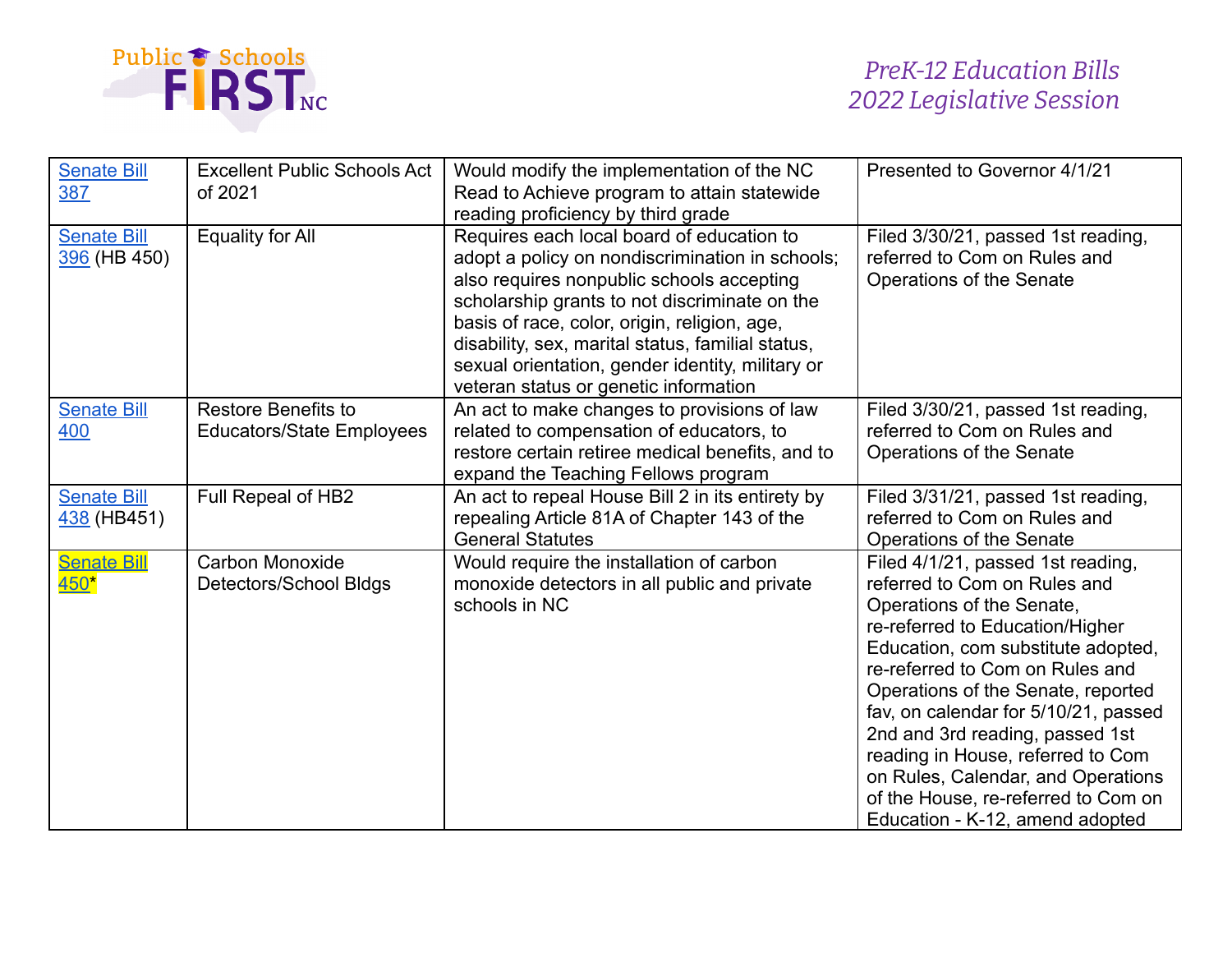

|                                    |                                                                |                                                                                                                                                                                                                                                             | A1, passed 2nd and 3rd reading,<br>ordered engrossed, failed to concur<br>in H Com Sub, conference<br>committees appointed                            |
|------------------------------------|----------------------------------------------------------------|-------------------------------------------------------------------------------------------------------------------------------------------------------------------------------------------------------------------------------------------------------------|-------------------------------------------------------------------------------------------------------------------------------------------------------|
| <b>Senate Bill</b><br>464 (HB 262) | <b>Smart Start Funds</b>                                       | An act to promote young children's healthy<br>development through continued investment in<br>the NC Partnership for Children, Inc (Smart<br>Start) program                                                                                                  | Filed 4/1/21, passed 1st reading,<br>referred to Com on Rules and<br>Operations of the Senate,<br>re-referred to Appropriations/Base<br><b>Budget</b> |
| <b>Senate Bill</b><br>484          | School-Based<br>Complaint/SROs                                 | An act to define the term "School Resource"<br>Officer" and require training for SROs and to<br>require a school administrator or school social<br>worker to sign a school-based complaint<br>initiated by an SRO prior to being filed in<br>juvenile court | Filed 4/1/21, passed 1st reading,<br>referred to Com on Rules and<br>Operations of the Senate                                                         |
| <b>Senate Bill</b><br>503          | <b>End Youth Nicotine</b><br>Dependence Act of END Act         | An act enacting the "End Youth Nicotine<br>Dependence Act" or "END Act"                                                                                                                                                                                     | Filed 4/5/21, passed 1st reading,<br>referred to Com on Rules and<br>Operations of the Senate                                                         |
| <b>Senate Bill</b><br>514          | Youth Health Protection Act                                    | Would restrict youth transgender access to<br>healthcare; legalize faith-based treatments and<br>mandate teachers and child care workers tell<br>parents if children experience<br>gender-nonconfirming behavior                                            | Filed 4/5/21, passed 1st reading,<br>referred to Com on Rules and<br>Operations of the Senate                                                         |
| <b>Senate Bill</b><br>517          | <b>Innovative Statewide</b><br><b>Broadband Infrastructure</b> | Would fund the preparation of statewide<br>broadband maps and expand distribution of<br>state surplus computers and hardware for<br>nonprofits and provide stopgap internet access<br>for classroom access                                                  | Filed 4/5/21, passed 1st reading,<br>referred to Com on Rules and<br>Operations of the Senate,<br>re-referred to Appropriations/Base<br><b>Budget</b> |
| <b>Senate Bill</b><br>518          | Protecting and Supporting<br><b>NC's Children</b>              | An act to amend various abuse, neglect, and<br>dependency laws to ensure the safety of<br>children in out-of-home placements and                                                                                                                            | Filed 4/5/21, passed 1st reading,<br>referred to Com on Rules and<br>Operations of the Senate                                                         |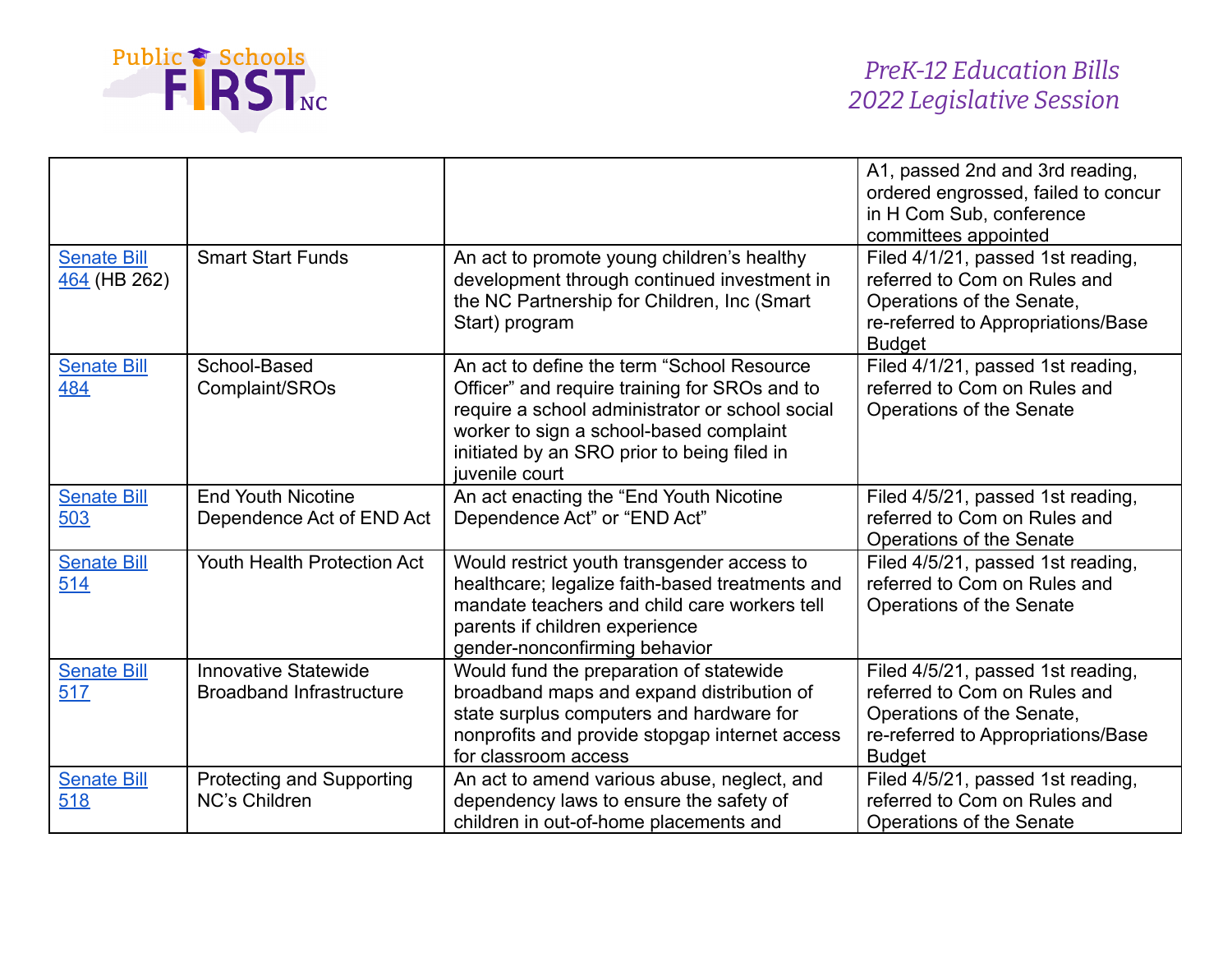

|                                    |                                                         | expedite permanency planning hearings for<br>children who have been removed from the<br>home                                                                                                         |                                                                                                                                                       |
|------------------------------------|---------------------------------------------------------|------------------------------------------------------------------------------------------------------------------------------------------------------------------------------------------------------|-------------------------------------------------------------------------------------------------------------------------------------------------------|
| <b>Senate Bill</b><br>548          | <b>Interscholastic Athletics</b>                        | An act to provide for oversight of public high<br>school athletics                                                                                                                                   | Filed 4/5/21, passed 1st reading,<br>referred to Com on Rules and<br>Operations of the Senate,<br>re-referred to Education/Higher<br>Education        |
| <b>Senate Bill</b><br>551 (HB 497) | <b>Support Veteran Teachers</b>                         | An act to increase pay for teachers in public<br>schools with at least 15 years of experience                                                                                                        | Filed 4/5/21, passed 1st reading,<br>referred to Com on Rules and<br>Operations of the Senate                                                         |
| <b>Senate Bill</b><br>559          | Funds/Orange St<br>School/Umoja Group                   | Would appropriate funds for the restoration of<br>the historic Orange Street school building in<br>Fayetteville and for digitalization and<br>preservation of the African American pictorial<br>wall | Filed 4/6/21, passed 1st reading,<br>referred to Com on Rules and<br>Operations of the Senate,<br>re-referred to Appropriations/Base<br><b>Budget</b> |
| <b>Senate Bill</b><br>562          | <b>HVAC Improvements for</b><br>Pub. Schools            | An act to establish the Clean Air grant program                                                                                                                                                      | Filed 4/6/21, passed 1st reading,<br>referred to Com on Rules and<br>Operations of the Senate                                                         |
| <b>Senate Bill</b><br>571          | <b>Codify/Expand Renewal</b><br><b>School System</b>    | An act to codify and expand the renewal school<br>system optional program for local school<br>administrative units                                                                                   | Filed 4/6/21, passed 1st reading,<br>referred to Com on Rules and<br>Operations of the Senate                                                         |
| <b>Senate Bill</b><br>$582*$       | <b>High School Adjunct</b><br>Instructors/CC Prep       | Would allow certain individuals to be adjunct<br>instructors in kindergarten through twelve<br>courses                                                                                               | Signed by governor 6/21/21, Ch. SL<br>2021-48                                                                                                         |
| <b>Senate Bill</b><br>585          | Funds/Eliminate NC Pre-K<br><b>Waitlist Statewide</b>   | An act appropriating funds to eliminate the<br>waitlist for the NC Pre-K program statewide                                                                                                           | Filed 4/6/21, passed 1st reading,<br>referred to Com on Rules and<br>Operations of the Senate                                                         |
| <b>Senate Bill</b><br>$593*$       | <b>Special Education Due</b><br><b>Process Hearings</b> | An act to allow parties to seek immediate<br>judicial review of administrative law judge                                                                                                             | Filed 4/6/21, passed 1st reading,<br>referred to Com on Rules and<br>Operations of the Senate,                                                        |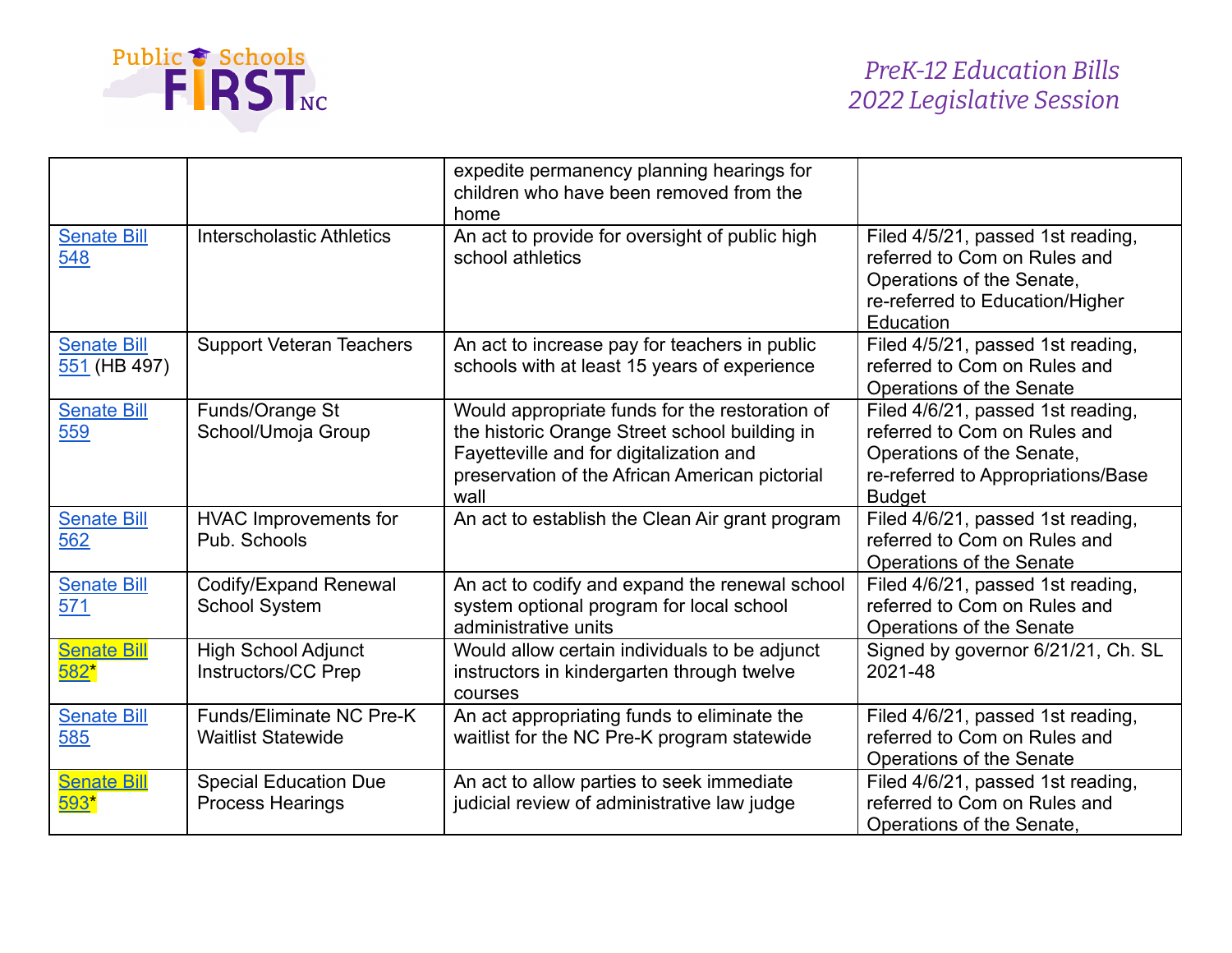

|                           |                                                              | decisions in special education due process<br>hearings                                                                                                                                                                     | re-referred to Education/Higher<br>Education, com substitute adopted,<br>re-referred to Judiciary, reported fav,<br>re-referred to Com on Rules and<br>Operations of the Senate, amend<br>tabled A1, amend adopted A2,<br>passed 2nd and 3rd reading,<br>engrossed, passed 1st reading in<br>House, referred to Com on Rules,<br>Calendar, and Operations of the<br>House, re-referred to Com on<br>Judiciary 2 |
|---------------------------|--------------------------------------------------------------|----------------------------------------------------------------------------------------------------------------------------------------------------------------------------------------------------------------------------|-----------------------------------------------------------------------------------------------------------------------------------------------------------------------------------------------------------------------------------------------------------------------------------------------------------------------------------------------------------------------------------------------------------------|
| <b>Senate Bill</b><br>595 | <b>Task Force on Adverse</b><br><b>Childhood Experiences</b> | Would create a task force to study adverse<br>childhood experiences                                                                                                                                                        | Filed 4/6/21, passed 1st reading,<br>referred to Com on Rules and<br>Operations of the Senate                                                                                                                                                                                                                                                                                                                   |
| <b>Senate Bill</b><br>606 | <b>Public Schools PPA</b><br>Eligibility                     | An act to authorize certain purchased power<br>rates and terms for local boards of education<br>that install solar energy systems at school<br>facilities in order to enhance the economic<br>feasibility of such projects | Filed 4/6/21, passed 1st reading,<br>referred to Com on Rules and<br>Operations of the Senate                                                                                                                                                                                                                                                                                                                   |
| <b>Senate Bill</b><br>609 | <b>Innovative School</b><br>District/COVID-19                | An act to make changes to the Innovative<br>School District in response to the COVID-19<br>pandemic                                                                                                                        | Filed 4/6/21, passed 1st reading,<br>referred to Com on Rules and<br>Operations of the Senate,<br>re-referred to Education/Higher<br>Education                                                                                                                                                                                                                                                                  |
| <b>Senate Bill</b><br>617 | Scholarships to Children of<br><b>War Veterans</b>           | An act to increase the number of children of<br>wartime veterans who are eligible to be<br>awarded scholarships under classes II and III                                                                                   | Filed 4/6/21, passed 1st reading,<br>referred to Com on Rules and<br>Operations of the Senate                                                                                                                                                                                                                                                                                                                   |
| <b>Senate Bill</b><br>622 | 2021 Governor's Budget                                       | An act to make base budget appropriations for<br>current operations of the state                                                                                                                                           | Filed 4/6/21, passed 1st reading,<br>referred to Com on Rules and<br>Operations of the Senate,                                                                                                                                                                                                                                                                                                                  |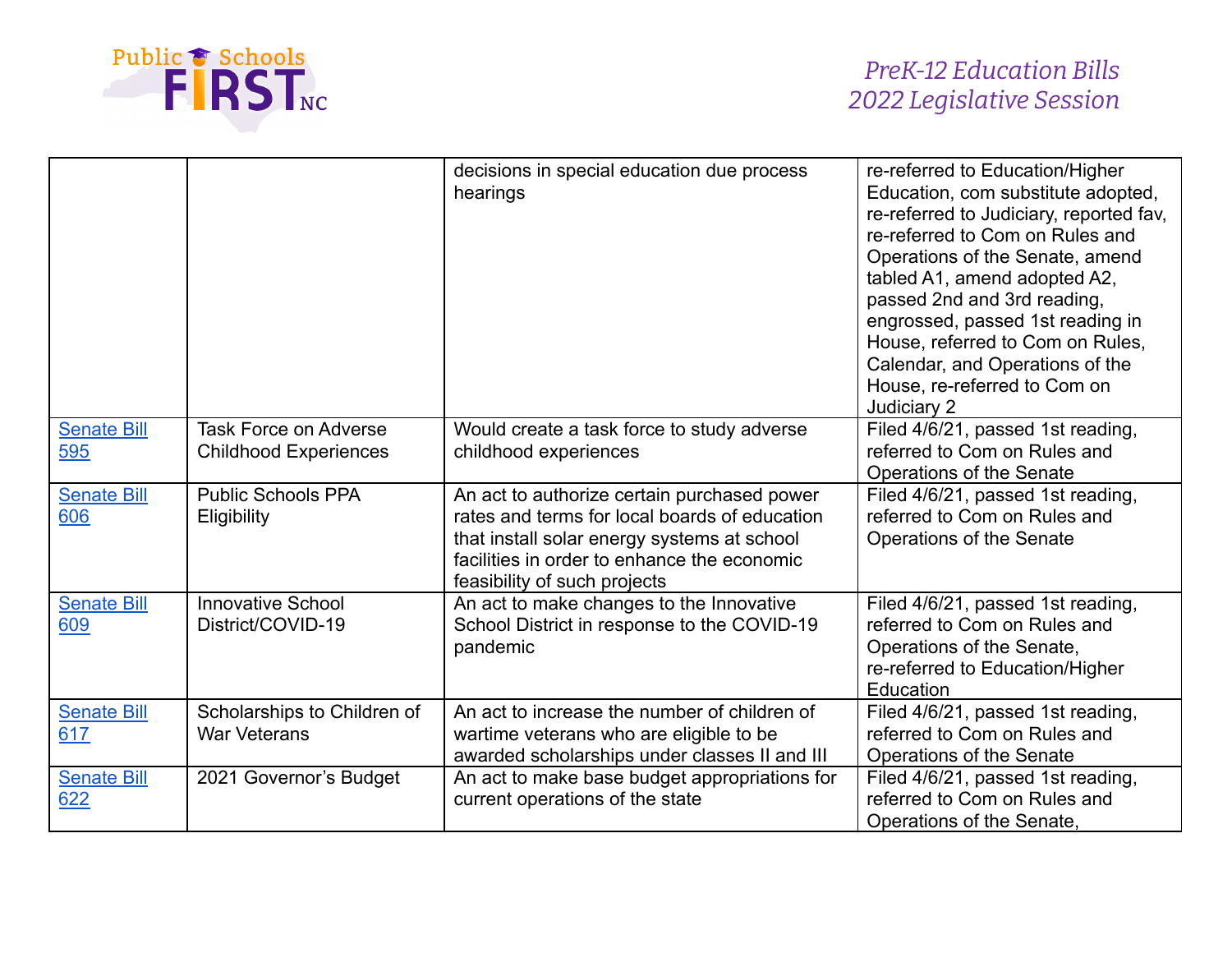

|                            |                                                              |                                                                                                                                                                                                  | re-referred to Appropriations/Base<br><b>Budget</b>                                                                                                                                                                                                                                                                                                                                                                                                                                                                                                                                            |
|----------------------------|--------------------------------------------------------------|--------------------------------------------------------------------------------------------------------------------------------------------------------------------------------------------------|------------------------------------------------------------------------------------------------------------------------------------------------------------------------------------------------------------------------------------------------------------------------------------------------------------------------------------------------------------------------------------------------------------------------------------------------------------------------------------------------------------------------------------------------------------------------------------------------|
| <b>Senate Bill</b><br>643  | Invest NC Bond Act of 2021                                   | Would add a vote for a \$4 billion bond on the<br>ballot; includes funds for renovation of public<br>school facilities                                                                           | Filed 4/6/21, passed 1st reading,<br>referred to Com on Rules and<br>Operations of the Senate                                                                                                                                                                                                                                                                                                                                                                                                                                                                                                  |
| <b>Senate Bill</b><br>654" | K-12 COVID-19 Provisions                                     | Would provide relief to public schools in<br>response to the COVID-19 pandemic                                                                                                                   | Signed by Governor, Ch. SL<br>2021-130                                                                                                                                                                                                                                                                                                                                                                                                                                                                                                                                                         |
| <b>Senate Bill</b><br>659  | <b>Funds/Eliminate NC Pre-K</b><br><b>Waitlist Statewide</b> | Would appropriate \$12.5 million recurring for<br>each year in the 2021-23 fiscal biennium to<br>eliminate the waitlist for the NC Pre-K program                                                 | Filed 4/6/21, passed 1st reading,<br>referred to Com on Rules and<br>Operations of the Senate                                                                                                                                                                                                                                                                                                                                                                                                                                                                                                  |
| <b>Senate Bill</b><br>662  | COVID-19/Parent-Initiated<br><b>PEP</b>                      | An act to provide for personal education plans<br>for students at the request of a parent or<br>guardian                                                                                         | Filed 4/6/21, passed 1st reading,<br>referred to Com on Rules and<br>Operations of the Senate                                                                                                                                                                                                                                                                                                                                                                                                                                                                                                  |
| <b>Senate Bill</b><br>671* | <b>Virtual Educ./Remote</b><br><b>Acad./Virtual Charters</b> | An act to provide for virtual education in public<br>schools in emergency circumstances, to<br>provide remote academies in public schools,<br>and to transition the virtual charter school pilot | Filed 4/7/21, passed 1st reading,<br>referred to Com on Rules and<br>Operations of the Senate,<br>re-referred to Education/Higher<br>Education, com sub adopted,<br>re-referred to Com on Rules and<br>Operations of the Senate, reported<br>fav, placed on calendar for 5/4/21,<br>passed 2nd and 3rd reading, passed<br>1st reading in House, referred to<br>Com on Rules, Calendar, and<br>Operations of the House, re-referred<br>to Committee on Education - K-12,<br>cal pursuant rule 36(b), passed 2nd<br>and 3rd reading, failed concur in H<br>Com Sub (0-42), conf com<br>appointed |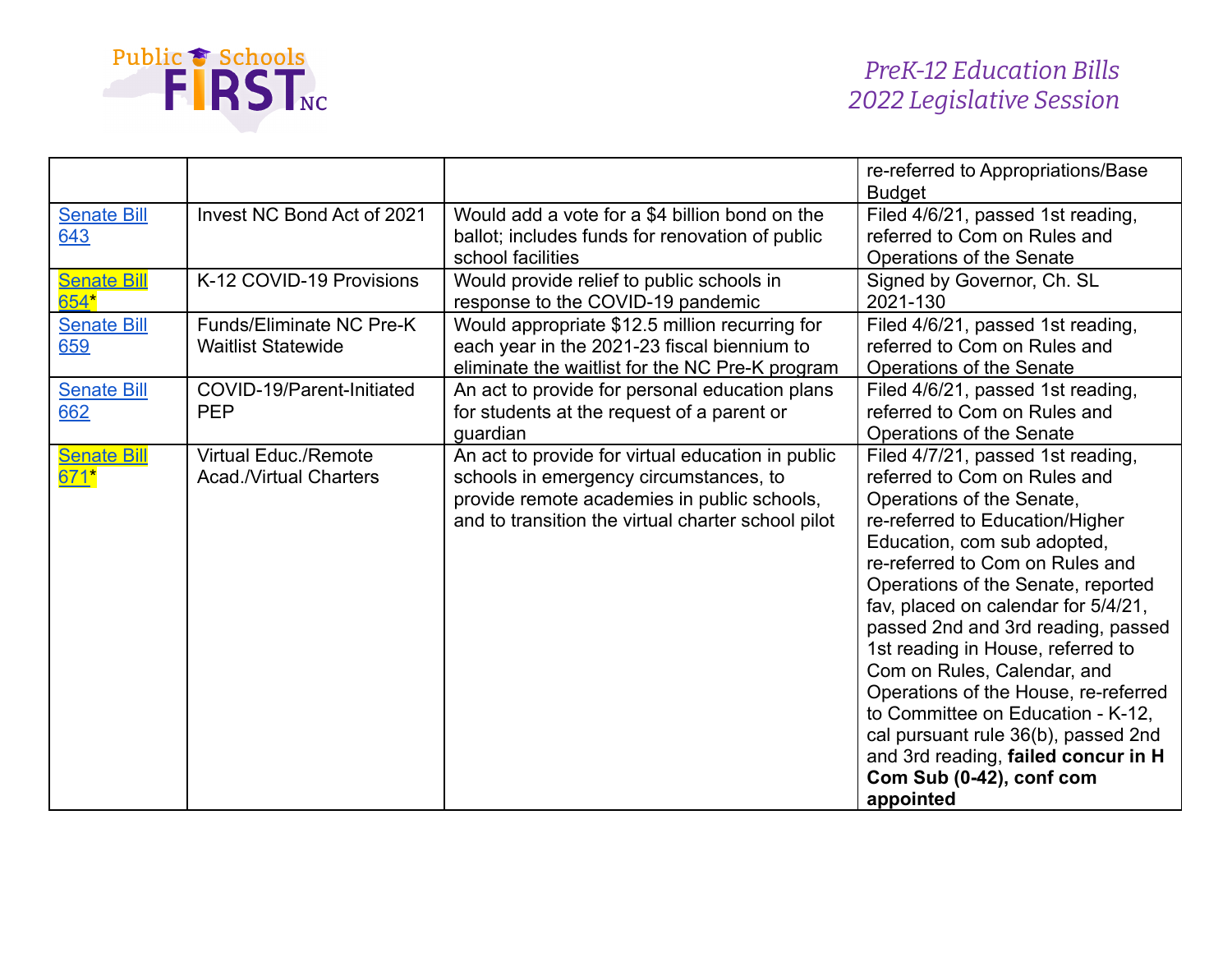

| <b>Senate Bill</b><br>677 | NC Hope Tuition Program                   | Would establish the NC Hope tuition waiver<br>program for certain students graduating from<br>cooperative innovative high schools who attend<br>an NC Promise constituent institution                                                                                                                                                                                                                                                                                                                                            | Filed 4/7/21, passed 1st reading,<br>referred to Com on Rules and<br>Operations of the Senate,<br>re-referred to Appropriations/Base<br><b>Budget</b>                                                                                                                                                                                                                                                                                                                                                           |
|---------------------------|-------------------------------------------|----------------------------------------------------------------------------------------------------------------------------------------------------------------------------------------------------------------------------------------------------------------------------------------------------------------------------------------------------------------------------------------------------------------------------------------------------------------------------------------------------------------------------------|-----------------------------------------------------------------------------------------------------------------------------------------------------------------------------------------------------------------------------------------------------------------------------------------------------------------------------------------------------------------------------------------------------------------------------------------------------------------------------------------------------------------|
| <b>Senate Bill</b><br>684 | Modify Teaching Fellows/CC<br>Requirement | An act to modify the NC Teaching Fellows<br>program to allow students to pursue any area<br>of teaching licensure to be eligible for the<br>program, to prioritize applicants who have<br>associate degrees with a concentration in<br>teacher education, and to create a priority for<br>forgiveness for students who attend a<br>community college in partnership with a<br>participating institution of higher education<br>when pursuing teacher licensure or who work in<br>a school located in a tier one development area | Filed 4/7/21, passed 1st reading,<br>referred to Com on Rules and<br>Operations of the Senate                                                                                                                                                                                                                                                                                                                                                                                                                   |
| <b>Senate Bill</b><br>688 | Sports Wagering                           | Would authorize and regulate sports betting in<br>North Carolina to generate funds to build<br>schools                                                                                                                                                                                                                                                                                                                                                                                                                           | Filed 4/7/21, passed 1st reading,<br>referred to Com on Rules and<br>Operations of the Senate, com sub<br>adopted, re-referred to Com on<br>Judiciary, reported fav, re-referred to<br>Com on Commerce and Insurance,<br>com sub adopted, re-referred to<br>Com on Rules and Operations of the<br>Senate, amend adopted A1, passed<br>2nd and 3rd reading, engrossed,<br>passed 1st reading in House,<br>referred to Com on Rules, Calendar,<br>and Operations of the House,<br>re-referred to Com on Commerce. |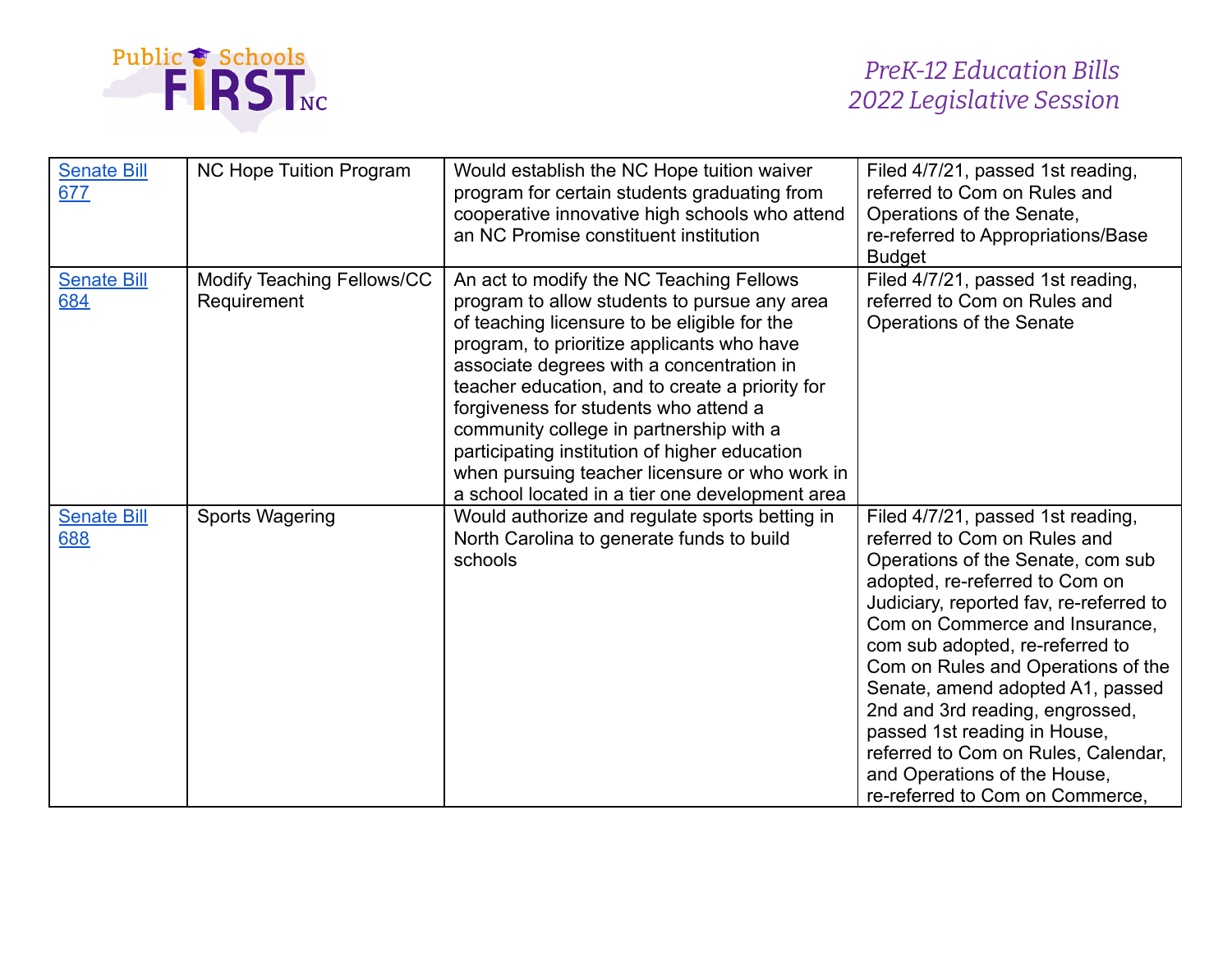

|                                  |                                                              |                                                                                                                                                                                                                                                                                                                                                 | reported fav, re-referred to Com on<br>Judiciary I                                                                                                                                                                                                                                   |
|----------------------------------|--------------------------------------------------------------|-------------------------------------------------------------------------------------------------------------------------------------------------------------------------------------------------------------------------------------------------------------------------------------------------------------------------------------------------|--------------------------------------------------------------------------------------------------------------------------------------------------------------------------------------------------------------------------------------------------------------------------------------|
| <b>Senate Bill</b><br>695*       | <b>Various Education Changes</b>                             | An act to make various changes to the law,<br>affecting principal licensure, salary installments,<br>reporting requirements, and cash management<br>requirements for public school units                                                                                                                                                        | Signed by Governor, Ch. SL<br>2021-170                                                                                                                                                                                                                                               |
| <b>Senate Bill</b><br>700        | <b>Balanced Political</b><br><b>Discussion in Classrooms</b> | An act to require balanced political viewpoints<br>in the implementation of public school<br>instruction and to require the online display of<br>information about instructional materials;<br>requires the viewpoints of both major political<br>parties to be presented and given equal weight<br>during the same instructional unit          | Filed 4/7/21, passed 1st reading,<br>referred to Com on Rules and<br>Operations of the Senate                                                                                                                                                                                        |
| <b>Senate Bill</b><br>713        | Go Big for Early Childhood<br>Education                      | Would appropriate funds to provide an ongoing,<br>increased source of funds above the base<br>budget for the NC Pre-K program and the NC<br>Partnership for Children, Inc, to increase the<br>reimbursement rate for NC Pre-K slots by 3%<br>for the 2021-22 year and provide a tax credit to<br>certain early education teachers and directors | Filed 4/7/21, passed 1st reading,<br>referred to Com on Rules and<br>Operations of the Senate                                                                                                                                                                                        |
| <b>Senate Bill</b><br>729        | <b>Public Nondiscrimination</b><br>Amendment                 | Would amend the North Carolina Constitution<br>to ban affirmative action                                                                                                                                                                                                                                                                        | Filed 7/14/21, passed 1st reading,<br>referred to Com on Rules and<br>Operations of the Senate                                                                                                                                                                                       |
| <b>Senate Bill</b><br><u>768</u> | <b>GSC Technical Corrections</b><br>2022                     | An act to update the general statutes and make<br>other technical corrections                                                                                                                                                                                                                                                                   | Filed 5/23/22, passed 1st reading,<br>referred to Com on Rules and<br>Operations of the Senate,<br>re-referred to Judiciary, reported fav,<br>re-referred Com on Rules and<br>Operations of the Senate, reported<br>fav, amend adopted A1, passed<br>2nd and 3rd reading, engrossed, |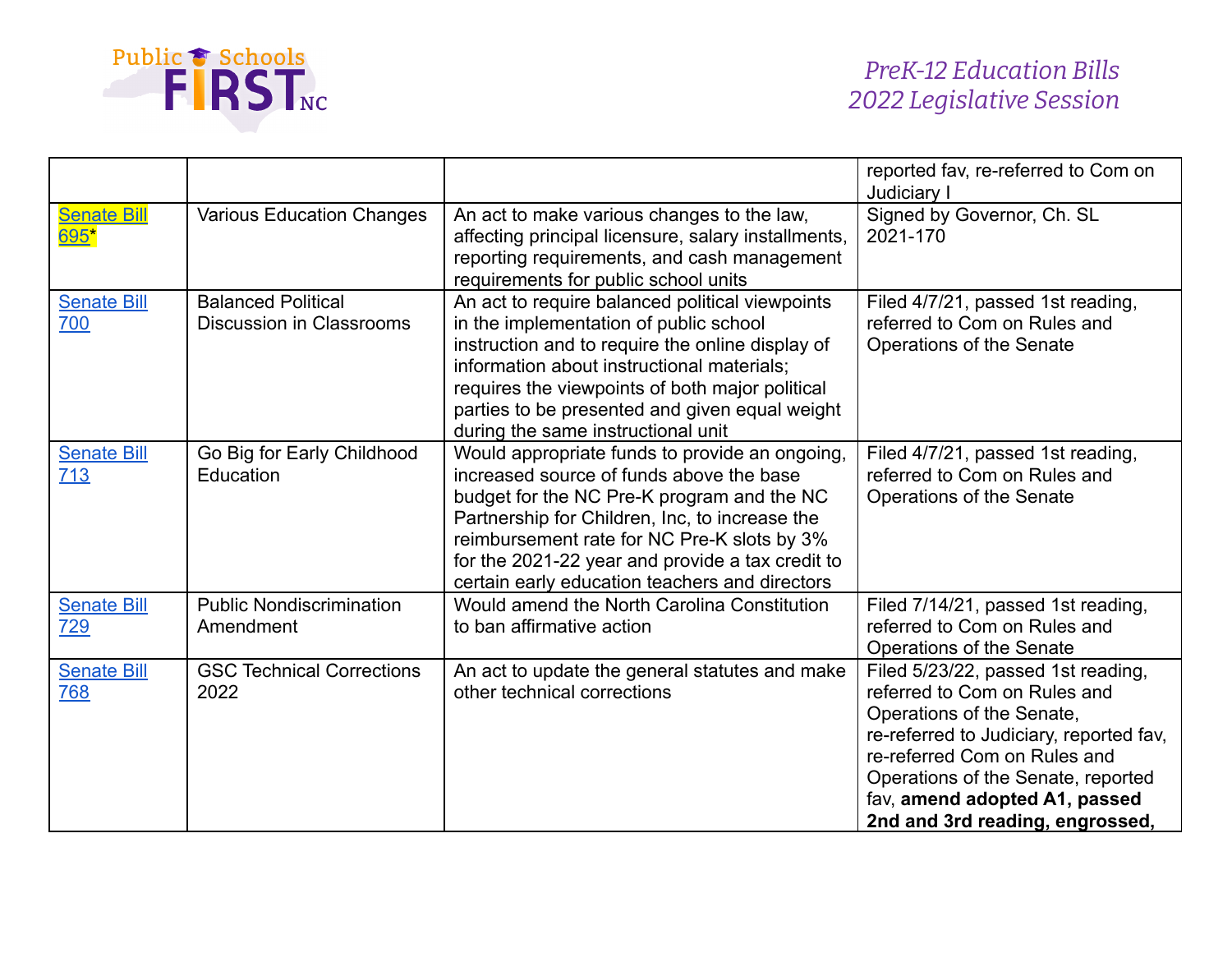

|                                   |                                                        |                                                                                                                                                                                                                                                                                                  | passed 1st reading in House,<br>referred to Com on Rules,<br><b>Calendar, and Operations of the</b><br><b>House</b> |
|-----------------------------------|--------------------------------------------------------|--------------------------------------------------------------------------------------------------------------------------------------------------------------------------------------------------------------------------------------------------------------------------------------------------|---------------------------------------------------------------------------------------------------------------------|
| <b>Senate Bill</b><br>807         | <b>Student Mental Health</b><br>Support Act            | An act to fund a school mental health grant<br>program                                                                                                                                                                                                                                           | Filed 5/26/22, passed 1st reading,<br>referred to Appropriations/Base<br><b>Budget</b>                              |
| <b>Senate Bill</b><br>835         | A Sound Basic Education                                | An act to fund the Comprehensive Remedial<br>Plan (Leandro plan) to provide a sound basic<br>education to every student in NC                                                                                                                                                                    | Filed 5/26/22, passed 1st reading,<br>referred to Rules and Operations of<br>the Senate                             |
| <b>Senate Bill</b><br>851         | <b>Restore Educational Sales</b><br><b>Tax Holiday</b> | An act to reenact the sales and use tax holiday<br>for school supplies                                                                                                                                                                                                                           | Filed 5/26/22, passed 1st reading,<br>referred to Rules and Operations of<br>the Senate                             |
| <b>Senate Bill</b><br>855         | Free Breakfast for K-12<br><b>Students</b>             | An act to provide breakfast to public school<br>students at no cost to the students                                                                                                                                                                                                              | Filed 5/26/22, passed 1st reading,<br>referred to Appropriations/Base<br><b>Budget</b>                              |
| <b>Senate Bill</b><br>860 (H1129) | Parents' Bill of Rights                                | An act to enumerate the rights held by parents<br>related to the upbringing, education, health<br>care, and mental health of their minor child;<br>gives a parent the right to access all education<br>records; to be able to sit in the child's class and<br>more                               | Filed 5/26/22, passed 1st reading,<br>referred to Rules and Operations of<br>the Senate                             |
| <b>Senate Bill</b><br>866         | <b>Fund School Psychologists</b><br>and Social Workers | An act to provide funds for school psychologists<br>and social workers in public schools                                                                                                                                                                                                         | Filed 5/26/22, passed 1st reading,<br>referred to Appropriations/Base<br><b>Budget</b>                              |
| <b>Senate Bill</b><br>899         | <b>SCHOOLS Act</b>                                     | An act to allow use of remote instruction for<br>school makeup days, to grant school calendar<br>flexibility statewide, to increase principal<br>salaries, to create a tutoring fund from available<br>remaining Opportunity Scholarship funds, to<br>loosen zoning restrictions for schools, to | Filed 5/26/22, passed 1st reading,<br>referred to Rules and Operations of<br>the Senate                             |